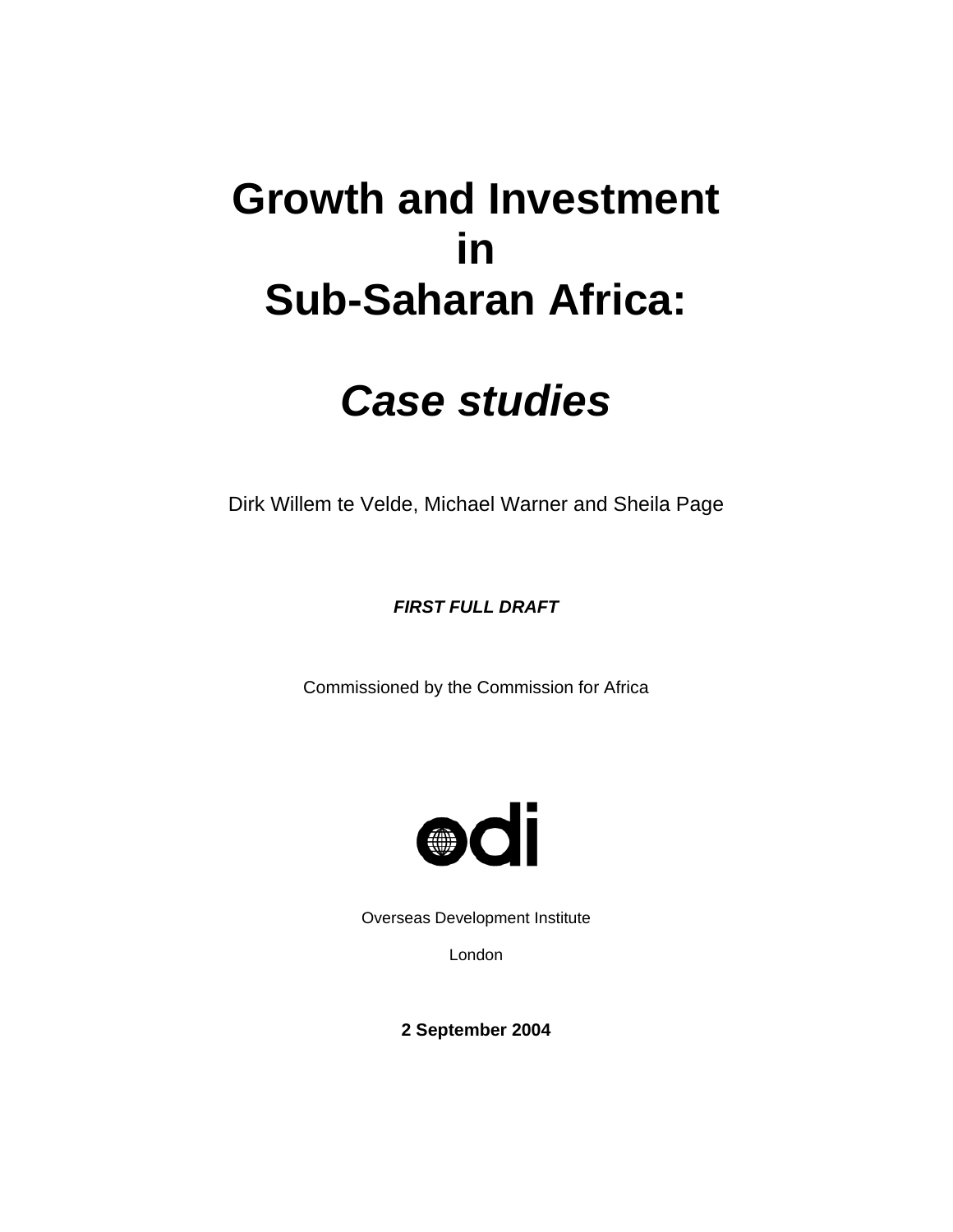### **Table of Contents**

| 1 |                                                                                  | . 2 |
|---|----------------------------------------------------------------------------------|-----|
| 2 | Explaining growth and poverty: institutions, geography and outward orientation 2 |     |
| 3 | Growth, investment and poverty with reference to sub-Saharan Africa5             |     |
| 4 |                                                                                  |     |
|   |                                                                                  |     |
|   |                                                                                  |     |
|   |                                                                                  |     |
| 5 |                                                                                  |     |
|   |                                                                                  |     |
|   |                                                                                  |     |
|   |                                                                                  |     |
|   |                                                                                  |     |
|   |                                                                                  |     |
|   |                                                                                  |     |
| 6 |                                                                                  |     |
|   |                                                                                  |     |
|   |                                                                                  |     |
|   |                                                                                  |     |
|   |                                                                                  |     |
|   | Cape Verde - Small, but an impressive growth performance 33                      |     |
|   |                                                                                  |     |
|   |                                                                                  |     |
|   |                                                                                  |     |
| 7 | Growth, investment and poverty in sub-Saharan Africa: the role of government     |     |
|   |                                                                                  |     |
|   |                                                                                  |     |
|   |                                                                                  |     |
|   |                                                                                  |     |
|   |                                                                                  |     |
| 8 | Growth, investment and poverty in sub-Saharan Africa: the role of business       |     |
|   |                                                                                  |     |
|   |                                                                                  |     |
|   |                                                                                  |     |
|   |                                                                                  |     |
|   |                                                                                  |     |
|   |                                                                                  |     |
|   |                                                                                  |     |
|   |                                                                                  |     |
|   | Analysis - Three Principles for Enhancing Development Performance  48            |     |
|   |                                                                                  |     |
|   |                                                                                  |     |
|   |                                                                                  |     |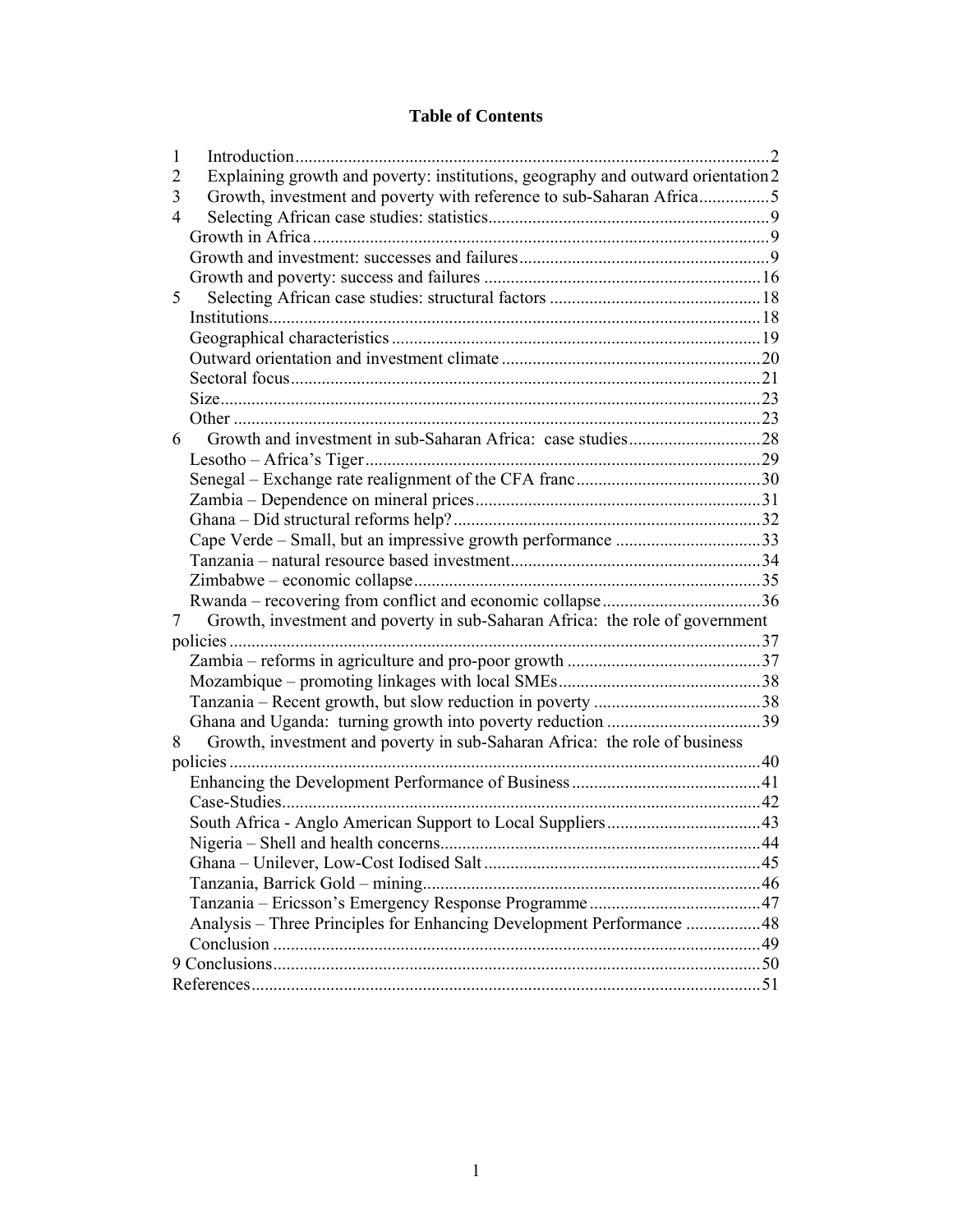# **1 Introduction**

This note discusses growth and investment experiences in sub-Saharan Africa, with an emphasis on country case studies. Sub-Saharan Africa's growth has accelerated at the turn of the century, with GDP per capita having increased over four consecutive years since 1998. Here we discuss the differences in growth experiences across sub-Saharan countries.

Section 2 reviews the literature on growth and poverty in general, while section 3 reviews the main studies on growth and poverty in sub-Saharan Africa. Section 4 discusses the motivation for choosing the selection of case studies on African growth and poverty, focusing on the statistical evidence. Section 5 motivates the selection of case studies based on structural factors found in African growth studies. Section 6 provides case studies of African growth. Section 7 discusses instances of how government policies affect pro-poor growth; Section 8 provides examples of how business policies affect pro-poor growth. Section 9 concludes.

# **2 Explaining growth and poverty: institutions, geography and outward orientation**

The literature on factors behind growth distinguishes between outward orientation, domestic policies and institutions, and finds that good institutions hold the key to sustained good performance. This discussion aims briefly to introduce the main debates. However, see elsewhere for a fuller discussion.<sup>1</sup>

#### Outward orientation

The econometric evidence demonstrates that there is a positive correlation between export orientation and growth (and between openness to imports and growth). Citing one cross-country example, Dollar and Kraay (2000) examine the relationship between growth in the incomes of the poorest one-fifth of the income distribution on the one hand, and domestic policies (in as much as they can control government consumption, inflation, primary education and the rule of law) and trade *outcomes*  (export and imports as a percentage of GDP) on the other. A one standard deviation (obtained from the sample) change in inflation (reduction), government consumption as a percentage of GDP (reduction) and the rule of law (improvement), results in a 50% increase in the incomes of the poor, while that in trade openness results in a 10% increase. These estimates suggest that domestic policies are relatively *more* important than trade policies in determining incomes of the poor.

• Acemoglu various at http://econwww.mit.edu/faculty/index.htm?prof\_id=acemoglu&type=publication

 $\overline{\phantom{a}}$ <sup>1</sup> For further details, see

<sup>•</sup> Rodrik various at http://ksghome.harvard.edu/~drodrik/papers.html

<sup>•</sup> IMF World Economic Outlook 2003/4 at http://www.imf.org/external/pubs/ft/weo/2003/01/

<sup>•</sup> World Bank papers (various including lessons from the 90s, WDR2005 at http://econ.worldbank.org/wdr/wdr2005/text-35620/ and various at http://econ.worldbank.org/programs/macroeconomics/topic/22009/).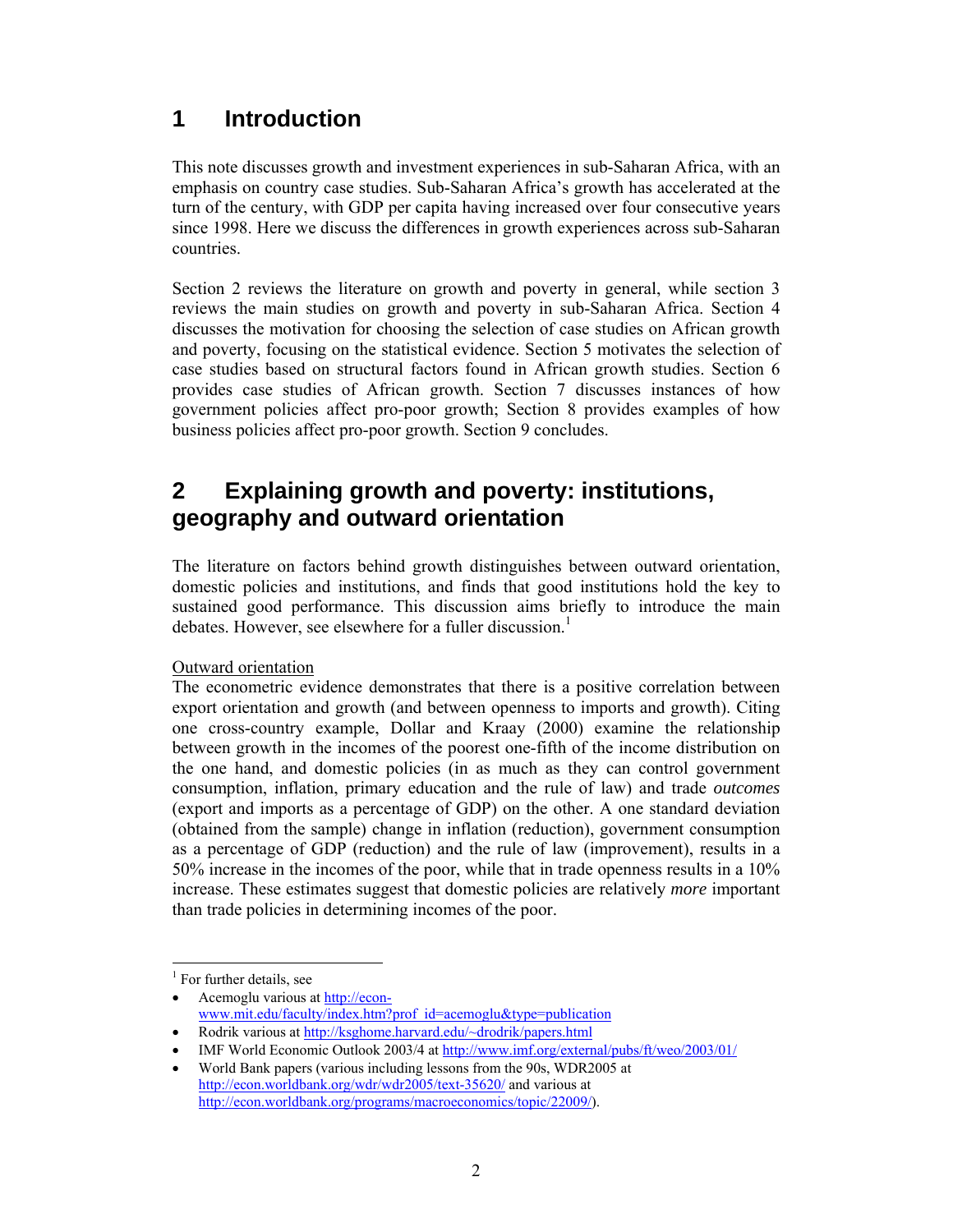However, studies like these do not confirm the direction of causality (on which evidence is less conclusive) nor the importance of trade and domestic policies, as it is not clear what drives exports (or imports); there can therefore be significant variation across countries. The impact of trade policy reform is conditional on the characteristics and non-trade policies of the economy. It is also important to emphasise that trade liberalisation is not the same as openness, and current controversy on the link between openness and growth should not be interpreted as a critique of trade liberalisation *per se*. In principle, the desirability of trade liberalisation results from the fact that it instils appropriate relative incentives, not because it necessarily increases growth in itself. Trade reforms are but a component of openness, which also includes capital and investment flows, themselves an element of what is commonly referred to as 'globalisation' (the increased intensity of interlinkages between countries in the global economy). On balance, the evidence suggests that openness to trade is conducive to growth, conditional on appropriate domestic policies and institutions (see also Rodrik, 1999). Further details and country-specific examples of trade policies and poverty are discussed as part of the ATPP project.

#### Institutions

Institutions, in the broad sense, are sometimes divided into three categories (IMF, 2003)

- Quality of governance
- Legal protection of private property
- Institutional limits on leaders

Several researchers have investigated the importance of domestic institutions in determining differences in per capita income.<sup>2</sup> Based upon a sample of 64 ex-colonies in 1995, Acemoglu *et al.* (2000) find that over 75% of the difference in per capita incomes arises from differences in institutions (as indicated, for example, by protection of property rights). A difference is highlighted between countries where Europeans settled in large numbers, leading to institutional developments, and countries where a local elite was empowered to extract natural resources, leading to weaker conditions for broad-based growth. Rodrik (2004) doubts the real explanatory power of this difference, although he acknowledges that it can provide an appropriate econometric instrument.

However, there is still a major question as to what constitutes good institutions and what causes institutional quality: Rodrik (2004) suggests that perceptions of institutions (e.g. Kaufman *et al.*, 2003 indicators) are not a good guide of what good institutions actually are: these are just a perception by investors of the current situation. He suggests that good institutions are associated with situations where

- investors feel secure about their property rights
- the rule of law prevails
- private incentives are aligned with social objectives
- monetary and fiscal policies are grounded in solid macroeconomic institutions
- idiosyncratic risks are appropriately mediated through social insurance
- citizens have recourse to civil liberties and political representation

 $\overline{\phantom{a}}$  $2^{2}$  Because institutions may in turn be caused by development, researchers have also focused on the role of geography and history in determining institutional quality.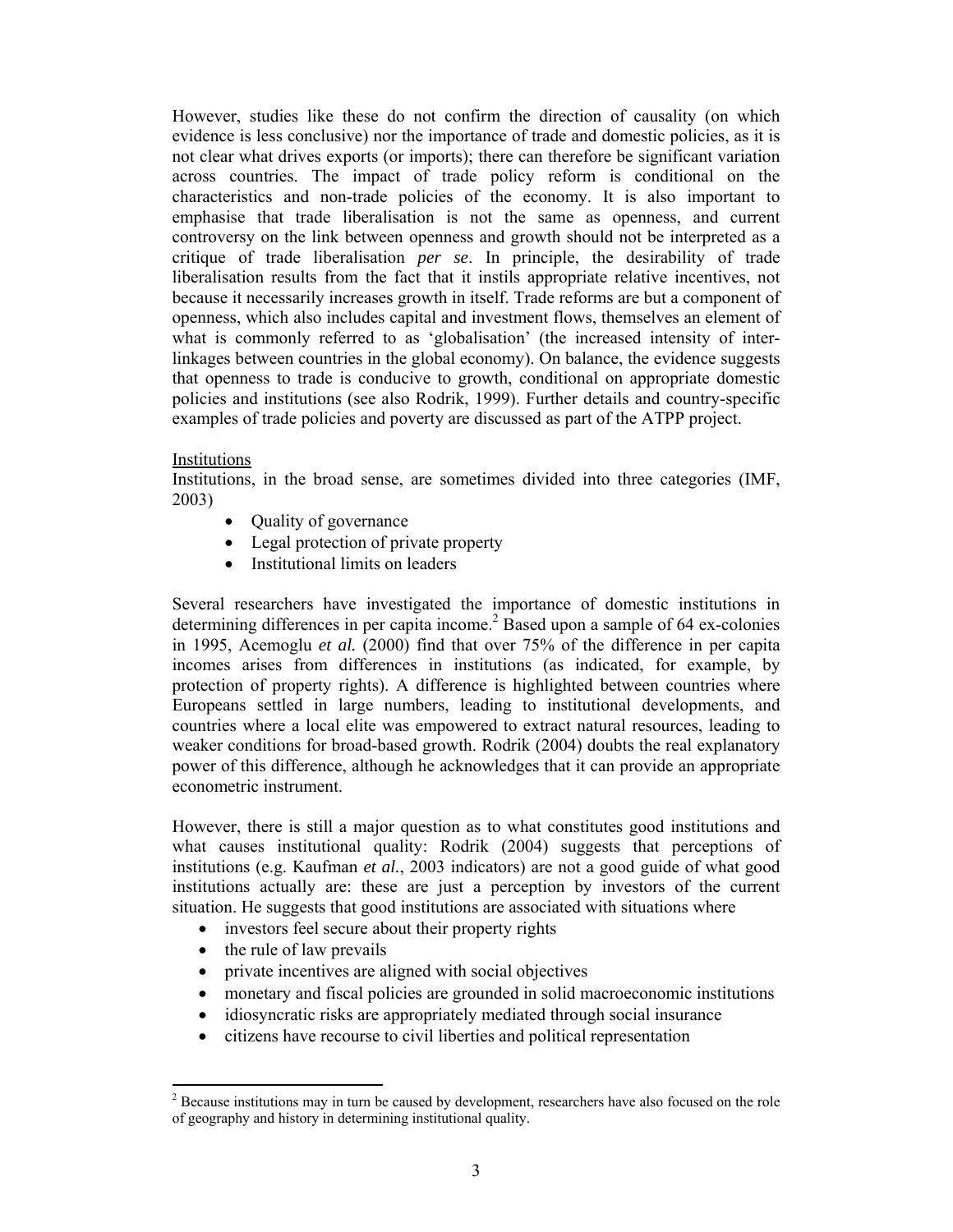Another question relates to what leads to growth accelerations (Hausman *et al.*, 2004) defined as long-term increases in the growth rate. The literature suggests that good quality institutions are required to *sustain* economic growth. However, it does not appear to be the case that large-scale institutional transformation is required for stimulating growth. This suggests that focusing on immediate constraints to growth remains important in growth accelerations (these tend to be country specific), while institutional reforms are required for sustaining growth in the long-run.

All reviewed studies (including by Rodrik, Acemoglu, Sachs and Dollar) agree that good institutions are key, though there is some debate as to whether outward orientation and/or geography affect growth independently or through institutions. For example, while domestic institutions are shaped by domestic conditions and policies (including information, transparency), some assume that these are incompetent so that 'an export orientation imposes a discipline and set of constraints on all economic policies that prevent the adoption of very many measures severely antithetical to growth' (Krueger, 1990: 110). On this view, trade liberalisation, or openness more broadly, would lead to domestic policy reform.

#### Geography

Sachs argues that geography affects growth independently from institutions, through its impact on public health and transport costs, although Rodrik (2004) maintains that it is more likely that geography affects growth through institutions. McArthur and Sachs (2000) argue that Acemoglu *et al.* understate the importance of the role played by geography (e.g. absolute value of latitude, tropical vs temperate climate, access to sea), which is likely a result of the small range of ex-colonies and limited geographical variation within the sample (tropical and sub-tropical environments). Extending the sample of countries, McArthur and Sachs do confirm the importance of institutions (measured by expropriation risk), but also point to the importance of geographic variables focusing on the link between geography and health. Recognising that differences in health status are affected by physical geography, they find that the infant mortality rate is negatively related to GDP per capita. The regression results show that a one standard deviation in the risk of expropriation leads to a 80–90% increase in the level of GDP per capita (importance of institutions), while one standard deviation in the infant mortality rate leads to a 50% increase in the level of GDP per capita.

Sachs and Warner (1997) also find that countries endowed with natural resources grow more slowly, controlling for other variables, such as institutional quality. They argue this is a result of a combination of Dutch disease effects and greater incentives for rent-seeking in resource-abundant economies. A quick look at growth performances shows that adverse geography alone is not sufficient to cause weak growth (Botswana is landlocked, Singapore has a less temperate climate, but both are star performers), although controlling for other factors it may still have a negative impact on growth.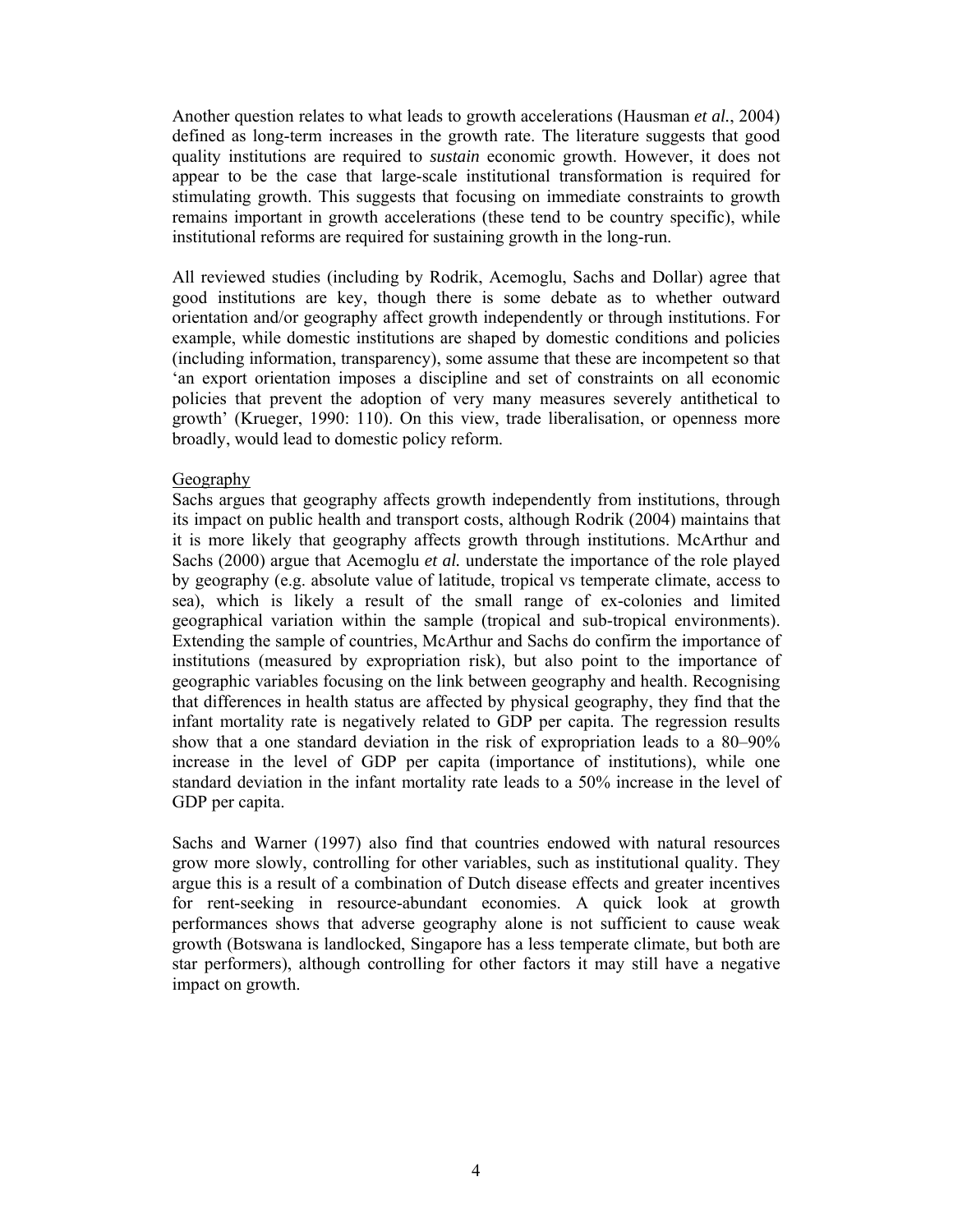# **3 Growth, investment and poverty with reference to sub-Saharan Africa**

There has been a heated debate as to the explanation of growth performances in the African context (Table 1). The key points of this debate can be summarised as follows (see Collier and Gunning, 1999 and Azam *et al.* 2002 for a detailed review of most of these studies). $3$ 

- When explaining growth in Africa, researchers use slightly different models from the ones discussed in the previous section. They can use augmented Solow growth models with a host of explanatory variables for GDP per capita growth, or use growth accounting studies. In both cases, we need to bear in mind that the evidence does not account for the past five years of data, a period when Africa finally managed to halt the decline in GDP per capita.
- Some researchers using traditional Solow growth models find that the inclusion of an Africa dummy is required to explain Africa's growth performance (Easterly and Levine, 1997).
- However, when accounting for some other factors and interactions (e.g. policies, geography as in Sachs and Warner, 1997), or using alternative econometric specifications (Hoeffler, 2000), Africa's poor growth can be fully explained without the need to invoke an Africa dummy.
- Key explanatory variables include low investment, unlucky geography, low institutional quality, low education and poor economic policies.

<sup>3</sup> The AERC/Harvard growth programme offers further views on individual country growth experiences, see e.g.

 $\overline{\phantom{a}}$ 

<sup>(</sup>http://www.aercafrica.org/programmes/research\_collab\_growth.asp), or http://www.gdnet.org/activities/global\_research\_projects/explaining\_growth/country\_studies/ ) Unfortunately, there is no sign yet of a synthesis paper.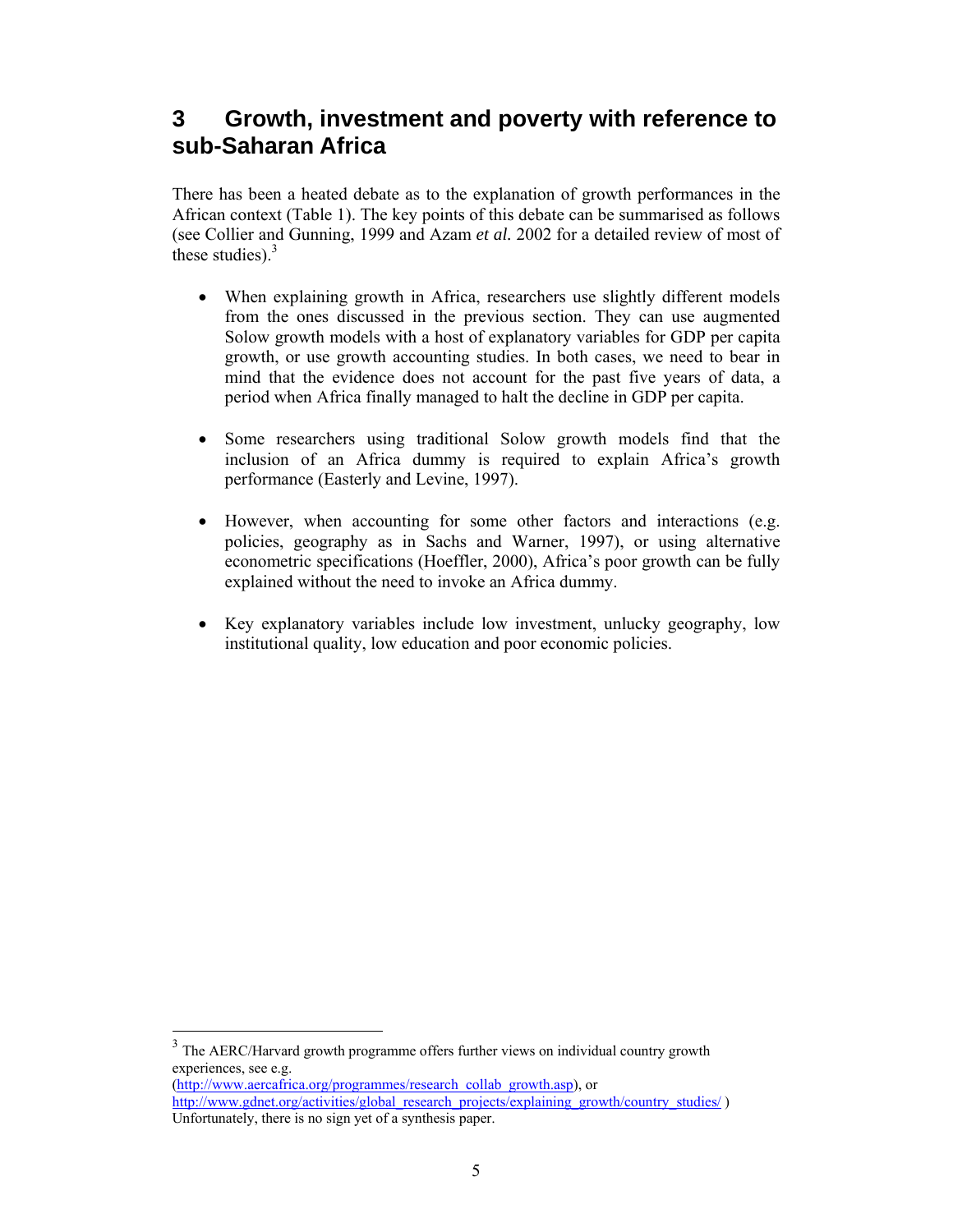### **Table 1 Studies on growth and investment in sub-Saharan Africa**

| Study                                                                                                | Findings                                                                                                                                                                                                                                                                                                  |
|------------------------------------------------------------------------------------------------------|-----------------------------------------------------------------------------------------------------------------------------------------------------------------------------------------------------------------------------------------------------------------------------------------------------------|
| Azam, J.P, A. Fosu and N. Ngung'u (2002), 'Explaining Slow Growth in                                 | Africa's slow growth can be explained by five factors: Macroeconomic policy environment, Macroeconomic uncertainty (risk of policy reversal except in                                                                                                                                                     |
| Africa', African Development Review, 14, pp. 177-220.                                                | Uganda, Ghana, Botswana and Mauritius), Human capital (human capital affects growth through investment, bad education systems in some countries),                                                                                                                                                         |
|                                                                                                      | Regional spillover effects (CFA franc zone was favourable and credible initially, but inflexible to changes in exchange rates), External shocks,                                                                                                                                                          |
|                                                                                                      | Institutional and Political instability.                                                                                                                                                                                                                                                                  |
|                                                                                                      | They argue that openness and export orientation are main policy variables affecting growth and that lack of social capital and deficient political                                                                                                                                                        |
|                                                                                                      | institutions have cause bad policies.                                                                                                                                                                                                                                                                     |
| Collier, P. (2002), 'Primary Commodity Dependence and Africa's Future',                              | Argues that Africa has not experienced diversification of exports and remains dependent upon primary commodities. The current comparative advantage                                                                                                                                                       |
| draft World Bank paper                                                                               | in primary commodities is a result of a poor investment climate, not endowments or location. Export Processing Zones might help lower operating costs.                                                                                                                                                    |
| Fafchamps, M. F. Teal and J. Toye (2001), 'Towards a Growth Strategy for                             | In the long run, a growth strategy is the most cost-effective way of dealing with poverty but measures are needed to protect vulnerable groups against                                                                                                                                                    |
| Africa', CSAE study.                                                                                 | disruption of rapid growth. A dramatic rise of exports out of Africa is essential for sustained growth, which may come from manufacturing. Successful                                                                                                                                                     |
|                                                                                                      | macroeconomic policy can be regarded as a precondition for growth.                                                                                                                                                                                                                                        |
| Collier and Gunning (1999), 'Explaining African Economic Performance',                               | Many macro growth regressions find a significant Africa dummy, while some researchers transfer the puzzle elsewhere, e.g. a tropics dummy.                                                                                                                                                                |
| Journal of Economic Literature, available from                                                       | Explanation for slow growth (not adequately captured in growth regressions): lack of openness, high-risk environment, low level of social capital, poor                                                                                                                                                   |
| http://www.dse.de/ef/papers/coll-gun.htm                                                             | infrastructure (and lack of finance). Governments were captured by narrow elite, leading to physical and human capital flight. Poor micro policies now                                                                                                                                                    |
|                                                                                                      | more important than geography in explaining low growth.                                                                                                                                                                                                                                                   |
| Sachs, J.D and A.M. Warner (1997), 'Sources of Slow Growth in African                                | Slow per capita GDP growth in sub-Saharan Africa (1965–90) can be explained by poor economic policies, e.g. lack of openness, lack of access and                                                                                                                                                          |
| Economies', Journal of African Economies, 7, pp. 335-376                                             | tropical climate are important; once these are included there is no need for an Africa dummy; life expectancy; landlockedness; institutional quality;                                                                                                                                                     |
|                                                                                                      | natural resources.                                                                                                                                                                                                                                                                                        |
| Easterly, W. and R. Levine (1997), 'Africa's Growth Tragedy: Policies and                            | Poor growth over 1960–89 associated with low schooling; political instability; underdeveloped financial systems; distorted foreign exchange markets;                                                                                                                                                      |
| Ethnic Divisions', Quarterly Journal of Economics, CXII (4), 1203-1250.                              | high government deficits; low infrastructure; ethnic factionalisation; and spillovers from neighbours that magnify the above: i.e. an Africa dummy.                                                                                                                                                       |
| (World Bank WP1503)                                                                                  |                                                                                                                                                                                                                                                                                                           |
| McPherson, M.F. and T. Rakovski (2001), Understanding the Growth                                     | Criticise use of single equations with a dozen explanatory variables; use a multi-equation system instead. Impact of foreign aid on GDP per capita growth                                                                                                                                                 |
| Process in Sub-Saharan Africa: Some Empirical Estimates, African                                     | is positive but indirect through investment.                                                                                                                                                                                                                                                              |
| Economic Policy Discussion Paper, Harvard University                                                 |                                                                                                                                                                                                                                                                                                           |
| Hoeffler, A. (2000), The augmented Slow Model and the African Growth<br>Debate, CID working paper 36 | Africa's low growth performance can be accounted in an augmented Solow model, provided that allowance is made for unobserved country-specific<br>effects and the endogeneity of investment in estimating the parameters of the model. GDP per capita growth $(1960-94)$ explained by e.g. initial income, |
|                                                                                                      | years of schooling, the dummy for Africa is insignificant.                                                                                                                                                                                                                                                |
| Block, S.A. (2001), 'Does Africa Grow Differently?', Journal of                                      | Argues that Africa does not grow differently than elsewhere, as the Africa dummy is insignificant when account is made of interactions between SSA                                                                                                                                                        |
| Development Economics, 65, pp. 443-467                                                               | dummy and certain institutional and policy factors. Growth in GDP per capita explained by, initial per capita income, initial life expectancy,                                                                                                                                                            |
|                                                                                                      | landlockedness, political risk, openness (Sachs and Warner), budget deficit and interactions SSA and above.                                                                                                                                                                                               |
| O'Connell, S.A and B.J. Ndulu (2000), 'Africa's growth experience. A focus                           | Growth in real per capita GDP in SSA (1960–97) samples depends on initial income and life expectancy; demographics; external shocks (dry years cause                                                                                                                                                      |
| on sources of growth', paper for AERC/Harvard growth project.                                        | slow growth); landlockedness (negative and significant); investment/GDP ratio (positive and significant).                                                                                                                                                                                                 |
| Calamitsis, E.A., A. Basu and D. Ghura (1999), Adjustment and Growth in                              | Real per capita GDP (1981–97) positively related to policies that influence: private investment/GDP, human capital development, lower budget                                                                                                                                                              |
| Sub-Saharan Africa, IMF Working Paper WP/99/51                                                       | deficit/GDP; safeguard external competitiveness; stimulate export volumes.                                                                                                                                                                                                                                |
| Nkurunziza, J.D. and R.H. Bates (2003), Political Institutions and Economic                          | Using an augmented Solow model, they find that; political stability and regime type affect economic growth (1960–90); political violence is not                                                                                                                                                           |
| Growth, CID working paper 98                                                                         | important; Africa dummy should not be included.                                                                                                                                                                                                                                                           |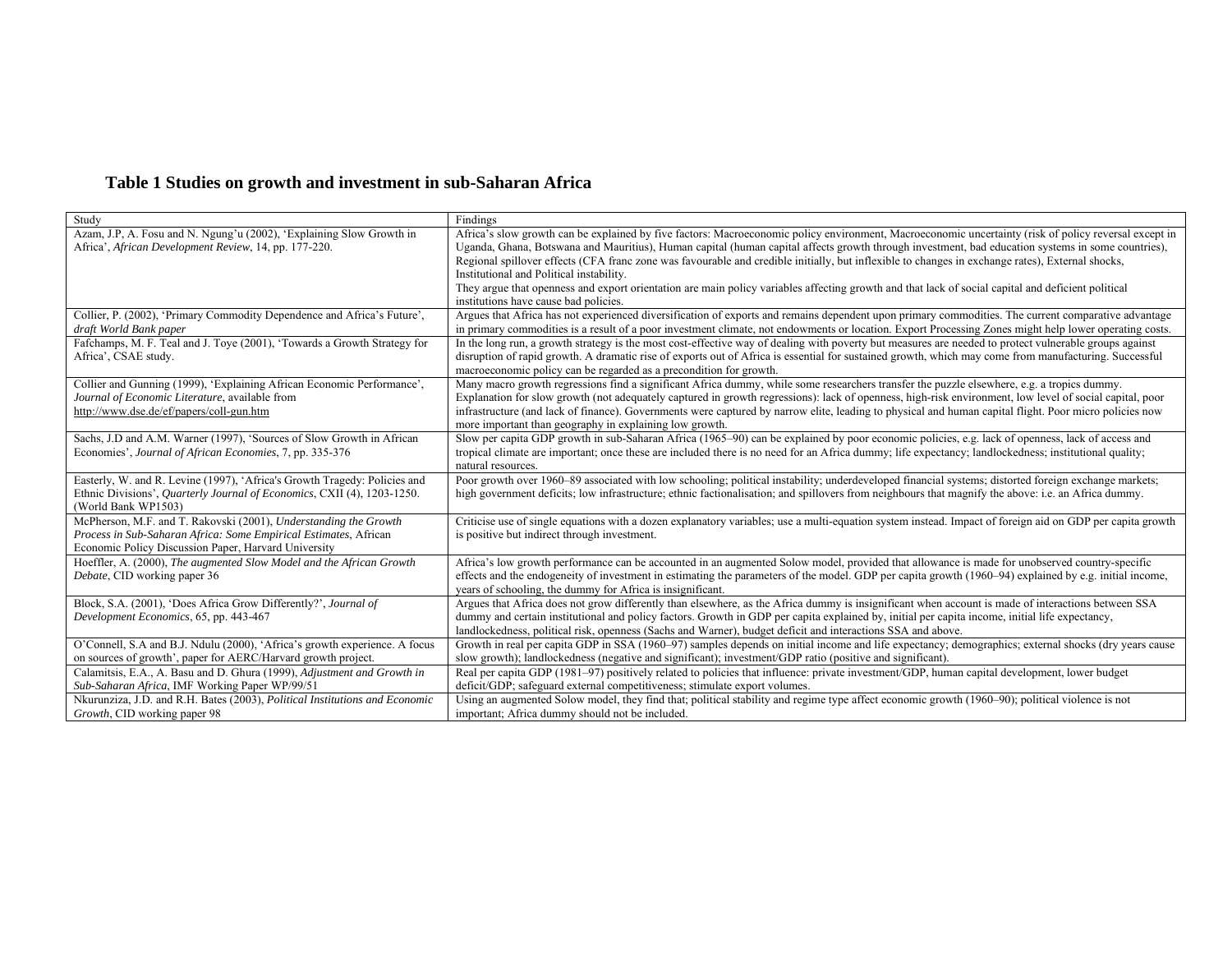Recently, researchers have begun to address the determinants of pro-poor growth. Here we identify the main issues identified in Christiaensen *et al*. 2003, Klasen (2003) and a recent special issue of *Journal of African Economies 2004*.

Relationships between growth, inequality and poverty include:

- Economic growth reduces, on average, poverty
- High inequality reduces the poverty elasticity of growth

Growth tends to be pro-poor growth when growth

- occurs in sectors that use the poor (this is often agriculture)
- occurs in regions where the poor are located (often rural areas, though there are exceptions, such as cities in Brazil)
- uses factors of productions that the poor assess (unskilled labour, land)
- or has indirect but strong linkages with sectors, regions and factors of production of the poor

While targeting the poor directly may be effective, it may not always be the most efficient. Suggestions in the literature for key elements of policy packages that achieve growth in the incomes of the poor include:

- *Macro policy* 
	- Fiscal policy, achieving low net domestic budget deficits with a broadening of the tax base and refocusing expenditures (way from subsidies for national enterprises towards productive assets complementary to private sector investment)
	- Monetary and exchange rate policy, achieving low inflation and competitive exchange rates
	- Privatisation, achieving well managed privatisation, possibly with subsidies to reach the poor and regulations for universal provision
	- Financial sector policy, achieving well managed and well sequenced capital account liberalisation
	- Trade and investment policy, facilitating trade, phase in import tariff reductions and targeting investment that fits in with a country's development strategy
- *Sectoral policy* 
	- Agriculture policy, removing agriculture subsidies in OECD countries and other obstacles to developing country exports, and improving productivity of agriculture
	- Industrial policy, improving local capabilities and inter firm linkages
	- Movement of people, opening OECD markets to developing country services and labour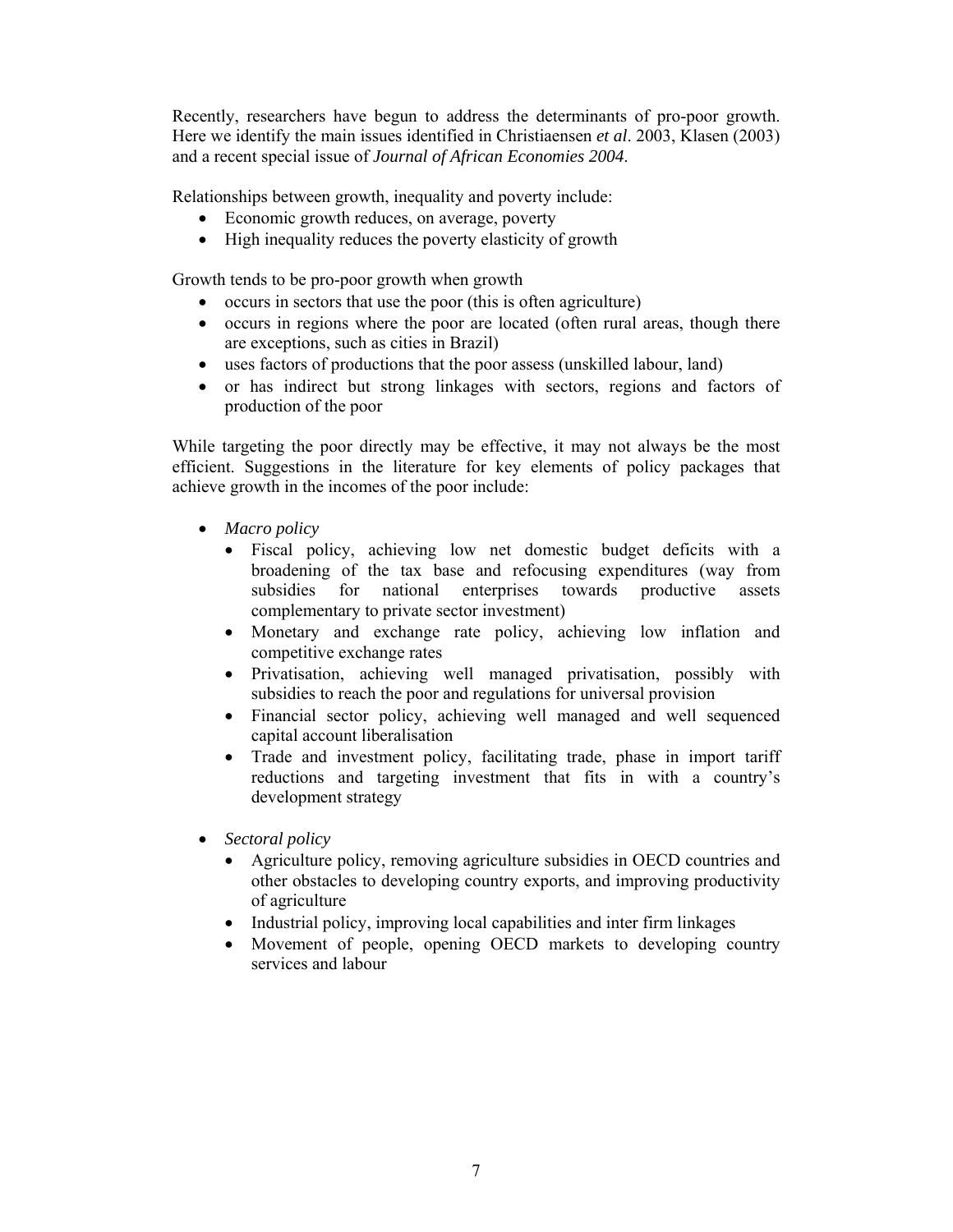- *Horizontal/functional policies* 
	- Human capital policy, investing in education and health, focusing on quality and outreach for the poorest, e.g. by providing public goods and institutions in specific regions
	- Infrastructure, enabling the poorest to take part in growth opportunities as a result of trade liberalisation, e.g. by providing infrastructure in specific regions
	- Addressing asset and income inequality directly through redistribution via transfer and safety nets
- *Governance*, focusing on institutions and other factors that drive pro-poor policies and outcomes

The effectiveness and efficiency of these policies will depend on country circumstances and methods of implementation. For example, some suggest that Structural Adjustment Programmes contained reforms to several macro policies but these may not have been successful (perhaps with the exceptions of Uganda, Ghana and Mozambique) owing to implementation issues or poor deign (Klasen, 2003). Nonetheless, we know that certain macro policies, such as exchange rate realignments, can be important in increasing growth and reducing poverty in African countries (Christiaensen *et al.*, 2003).

Business policies also play a role in delivering pro-poor growth and will be discussed in section 8 in the next draft.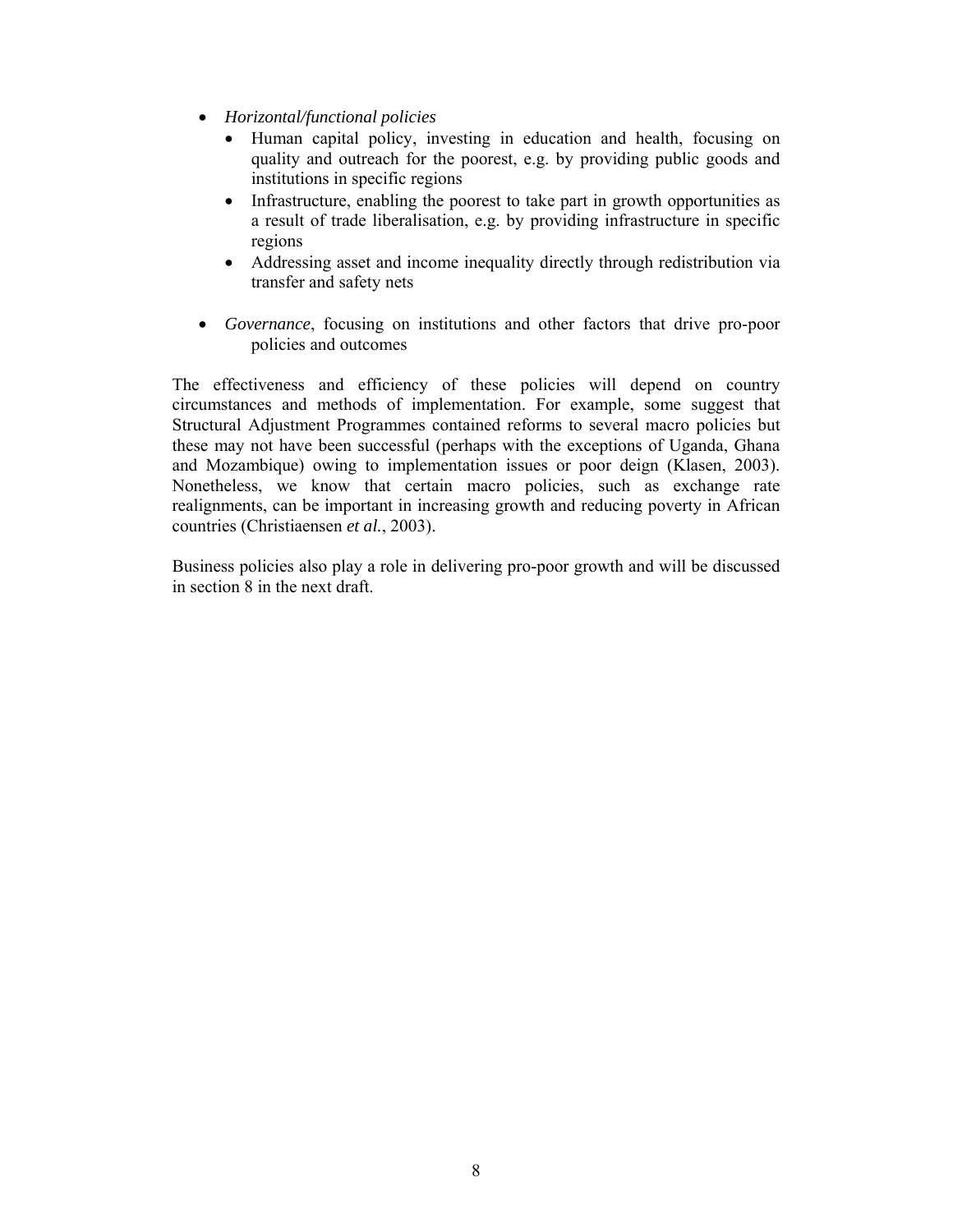# **4 Selecting African case studies: statistics**

This section reviews experiences of growth and investment in African countries on the basis of statistics. It identifies both successes and failures; reviewing these cases may provide further insight into what characterises good and bad performances.

### *Growth in Africa*

Africa's GDP per capita decreased by a third between the early 1970s and the mid 1990s. As Chart 1 indicates, the decline ceased in 1995 and there has been a modest revival since then, with SSA's GDP per capita increasing annually by slightly less than 1% annually in real terms. However, this revival, welcome as it may be, is still below growth rates achieved in most other regions.

#### **Chart 1 Sub-Saharan Africa** *is* **growing richer, but slowly compared to elsewhere**

*1995 international PPP per capita dollars ln 1995 PPP per cap dollars* 



*Source*: World Development Indicators 2004

### *Growth and investment: successes and failures*

There are very diverse performances underlying this aggregated picture. Table 2 shows growth performances over the period 1960–2000; Botswana, Mauritius, Cape Verde, Congo, Seychelles, Gabon, Swaziland and Lesotho have managed an annual increase of over 2% in real GDP per capita.

Equatorial Guinea, Mauritius, Uganda, Mozambique, Eritrea, Cape Verde, Botswana, and Lesotho managed to achieve such an increase over the 1990s.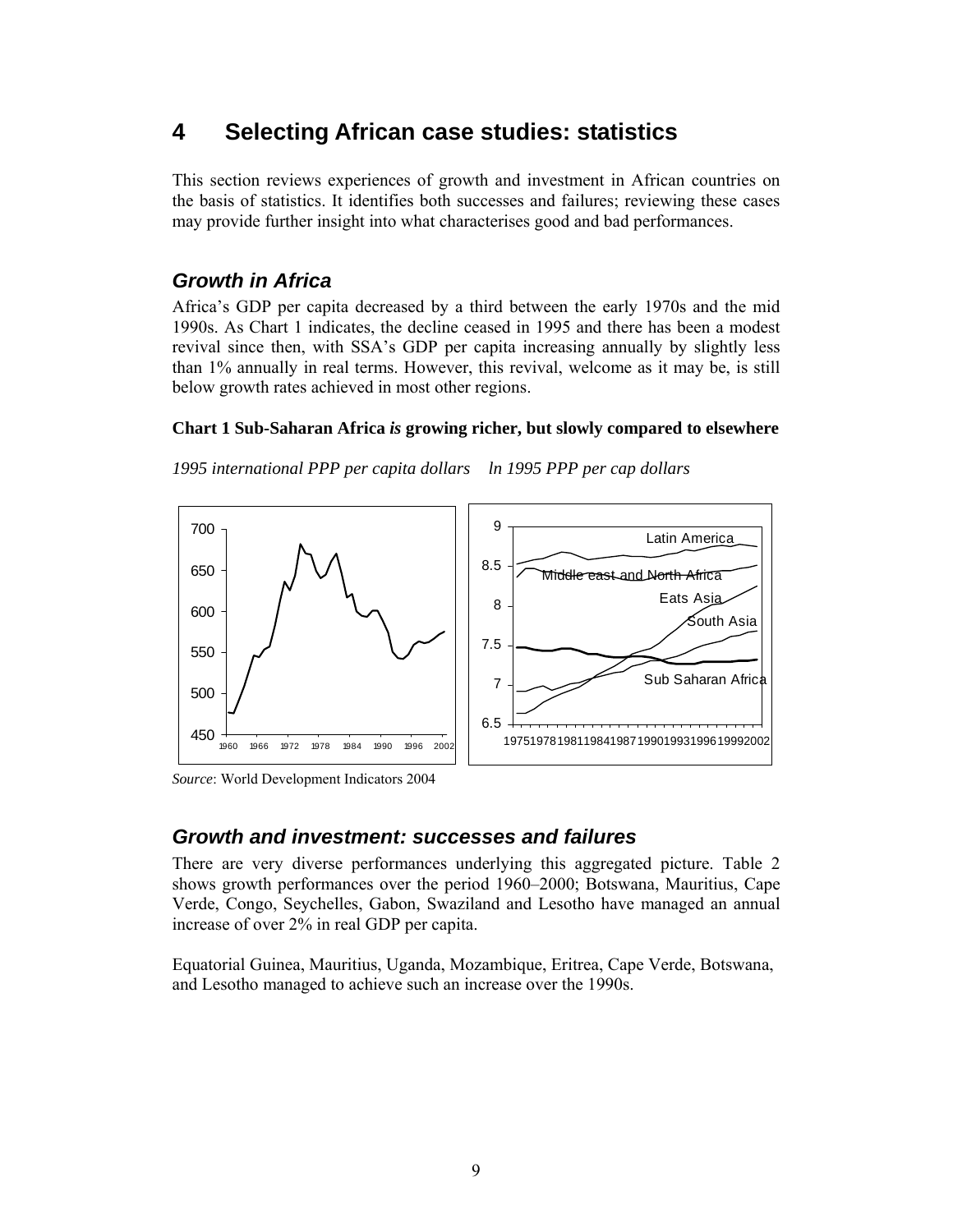| Country          | Income,<br>2000 | GDP per capita growth rate |     |                 |      |  |  |  |  |
|------------------|-----------------|----------------------------|-----|-----------------|------|--|--|--|--|
|                  |                 | 1960-2000                  |     | 1990s           |      |  |  |  |  |
| <b>Mauritius</b> | 13,932          | <b>Botswana</b>            | 5.3 | Equatorial      | 17.0 |  |  |  |  |
|                  |                 |                            |     | Guinea          |      |  |  |  |  |
| Seychelles       | 10,241          | Mauritius                  | 3.7 | Mauritius       | 4.0  |  |  |  |  |
| Gabon            | 8,402           | Cape Verde                 | 3.5 | Uganda          | 3.3  |  |  |  |  |
| <b>Botswana</b>  | 7,550           | Congo                      | 3.3 | Mozambique      | 3.1  |  |  |  |  |
| South Africa     | 7,541           | Seychelles                 | 3.1 | Eritrea         | 2.9  |  |  |  |  |
| Swaziland        | 5,227           | Gabon                      | 2.6 | Cape Verde      | 2.9  |  |  |  |  |
| Namibia          | 4,458           | Swaziland                  | 2.3 | <b>Botswana</b> | 2.6  |  |  |  |  |
| Cape Verde       | 4,027           | Lesotho                    | 2.1 | Lesotho         | 2.2  |  |  |  |  |
| Sub-Saharan      | 2,273           | Sub-Saharan                | 0.8 | Sub-Saharan     | 0.4  |  |  |  |  |
| Africa           |                 | Africa<br>Africa           |     |                 |      |  |  |  |  |

**Table 2 Top growth performances in Africa** 

*Source*: IMF World Economic Outlook 2004

Because there has been a modest revival of growth in SSA over the past few years (Chart 1), we focus on recent growth and investment performances of African countries in Table 3.

Top performers over the past five years (1997–2002) include Equatorial Guinea, Liberia, Mozambique, Rwanda, Mauritius, Botswana, Sudan and Cape Verde. This is in part matched with good performances over that period in terms of investment, see Chart 2 which shows a weakly significant correlation. Gross fixed capital formation as a percentage of GDP has been highest in Lesotho, São Tomé and Principe, Seychelles and Mozambique; 19 countries achieved an investment to GDP ratio of at least 20% (Chart 3).

**Chart 2 The growth and investment nexus, 1998–2002, sub-Saharan Africa** 



*Source*: World Development Indicators 2004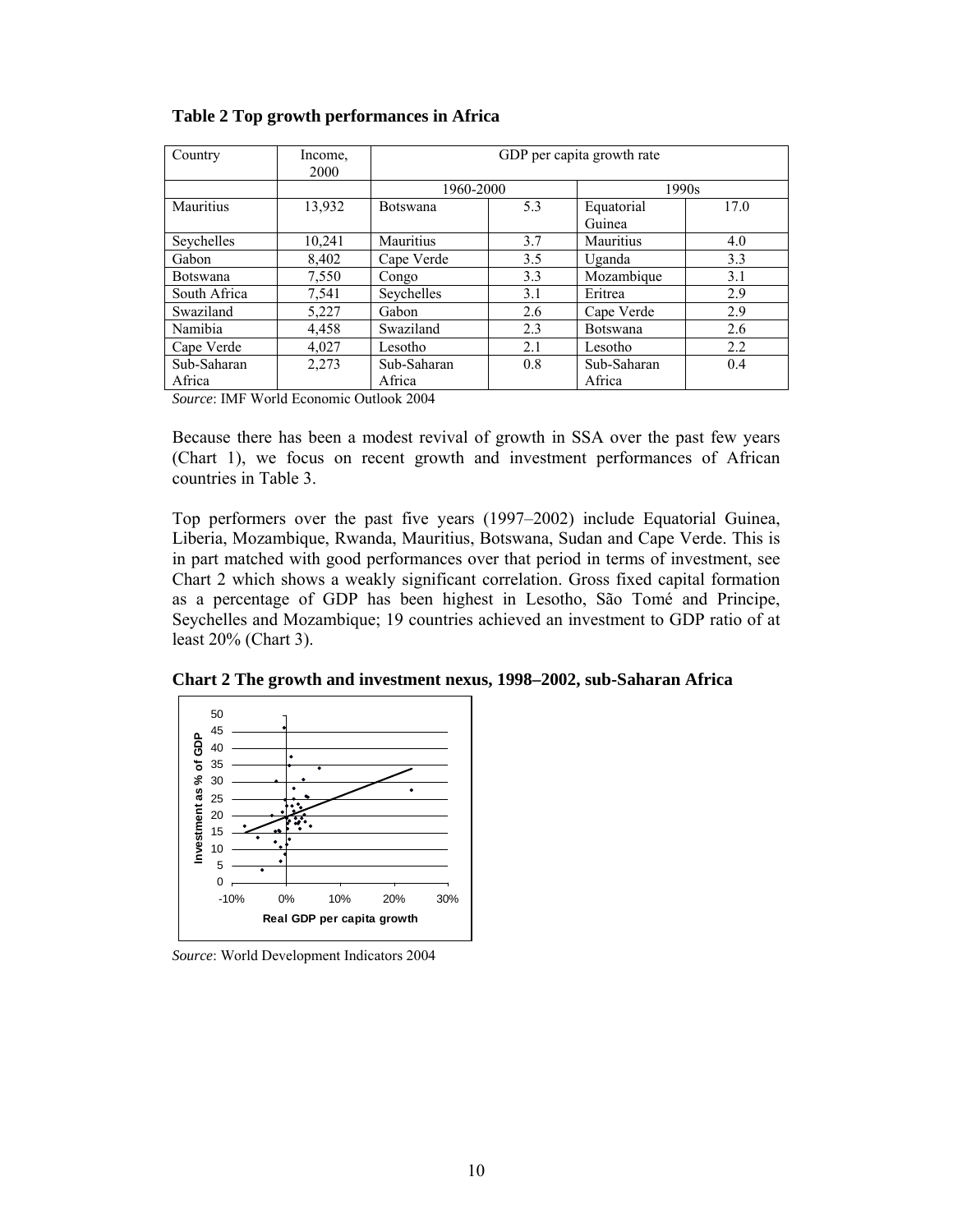#### **Chart 3 African growth and investment performances (ranked)**

*Annual growth in real per capita GDP Gross fixed capital formation, % of GDP (international PPP dollars, 1997–2002) (average 1997–2002)* 



*Source*: World Development Indicators 2004

There are also declines in real GDP per capita over 1997–2002 in several countries, most severe in Guinea Bissau, Zimbabwe, Congo, with less severe declines in Togo, Madagascar, Côte d'Ivoire, Gabon, Kenya, Comoros, Malawi, Sierra Leone and Nigeria. These countries have all had an investment/GDP ratio of less than 20%, with the exception of Gabon.

Performances are also diverse when it comes to attracting FDI. Larger and oil rich countries received the lion share over 1998–2002: South Africa, Angola, Nigeria, Equatorial Guinea and Chad are responsible for most FDI into sub-Saharan Africa. Particularly, the oil rich countries are guaranteed large amounts of investment, despite low institutional quality, political instability and conflicts (e.g. Angola, Nigeria and Equatorial Guinea). However, other top countries include Tanzania (mining), Uganda (telecommunications) and Mozambique (aluminium smelter). The same countries also performed best in the most recent year – 2002 (Table 3).

When scaled by GDP, the picture looks slightly different. Oil producers Equatorial Guinea, Angola and Chad are still on top, but Lesotho and Gambia have also attracted significant FDI in textiles and clothing and tourism. These countries with high FDI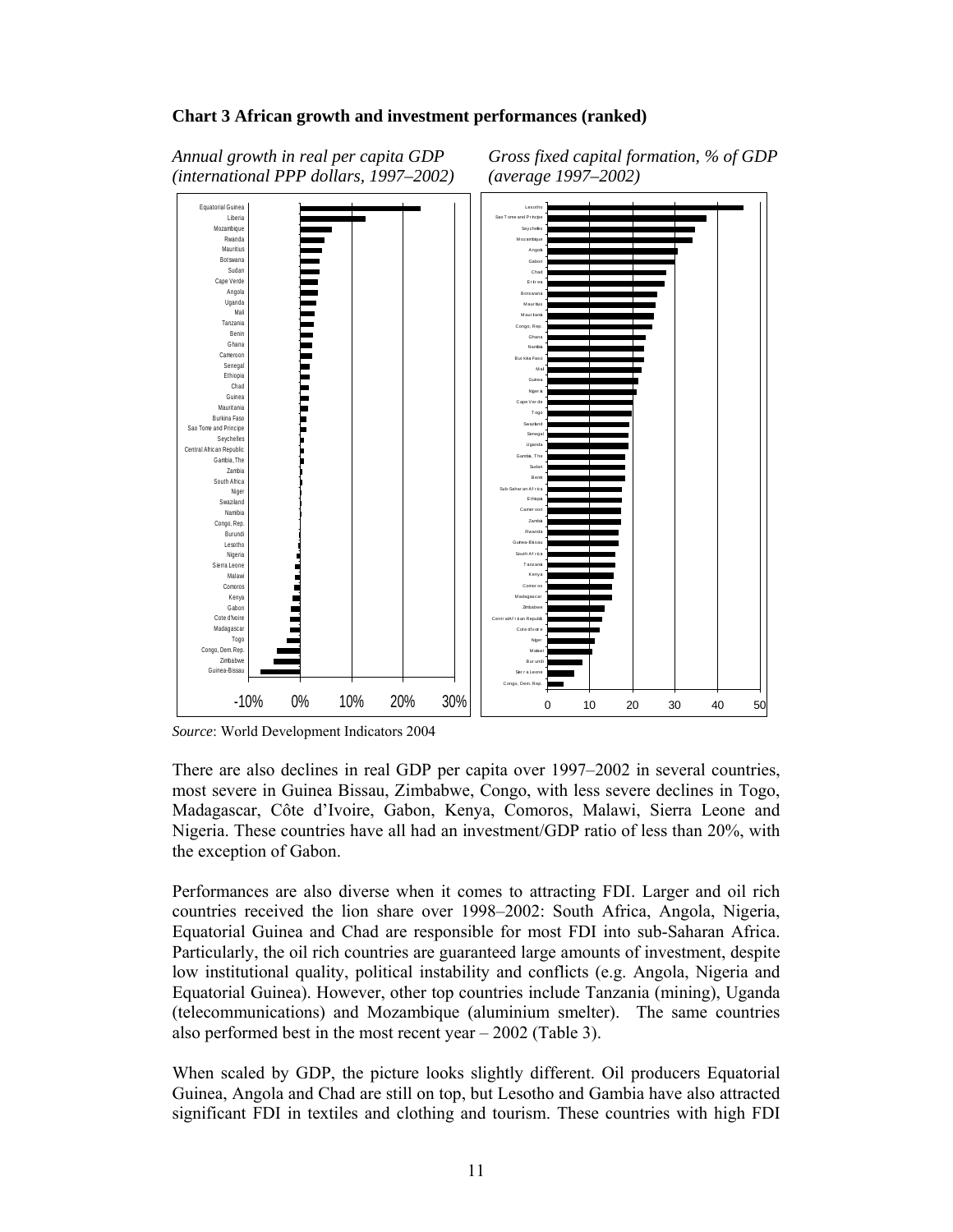are also characterised by a high investment to GDP ratio. Poor performers over 1998– 2002 include Cameroon, Kenya, Guinea, Comoros, Niger, Congo, Burkina Faso, Burundi, Mauritania, Central African Republic, Rwanda and Sierra Leone. Many of these countries have low investment/GDP ratios, although there are exceptions, such as Mauritania.

FDI can be quite important for total gross fixed capital formation. For instance, for nearly a dozen African countries, inward FDI represents more than a fifth of total gross fixed capital formation (e.g. in oil rich countries). However, domestic investment is responsible for the lion share of total investment.

#### **Table 3 FDI as percentage of GDP (average 1998–2002), ranked and by group**

| $>4\%$ of GDP            | $1-4\%$ of GDP  | $<$ 2% of GDP            |
|--------------------------|-----------------|--------------------------|
| <b>Equatorial Guinea</b> | Tanzania        | Cameroon                 |
| Angola                   | Togo            | Kenya                    |
| Lesotho                  | Liberia         | Guinea                   |
| Chad                     | Nigeria         | Comoros                  |
| Gambia, The              | Uganda          | Niger                    |
| Congo, Rep.              | Mali            | Congo, Dem. Rep.         |
| Seychelles               | Côte d'Ivoire   | Burkina Faso             |
| Eritrea                  | Ghana           | Burundi                  |
| São Tomé and Principe    | Zimbabwe        | Mauritania               |
| Mozambique               | South Africa    | Central African Republic |
| Swaziland                | Benin           | Rwanda                   |
| Zambia                   | Senegal         | Sierra Leone             |
| Cape Verde               | Ethiopia        |                          |
| Sudan                    | Mauritius       |                          |
|                          | Guinea-Bissau   |                          |
|                          | Malawi          |                          |
|                          | Madagascar      |                          |
|                          | Gabon           |                          |
|                          | <b>Botswana</b> |                          |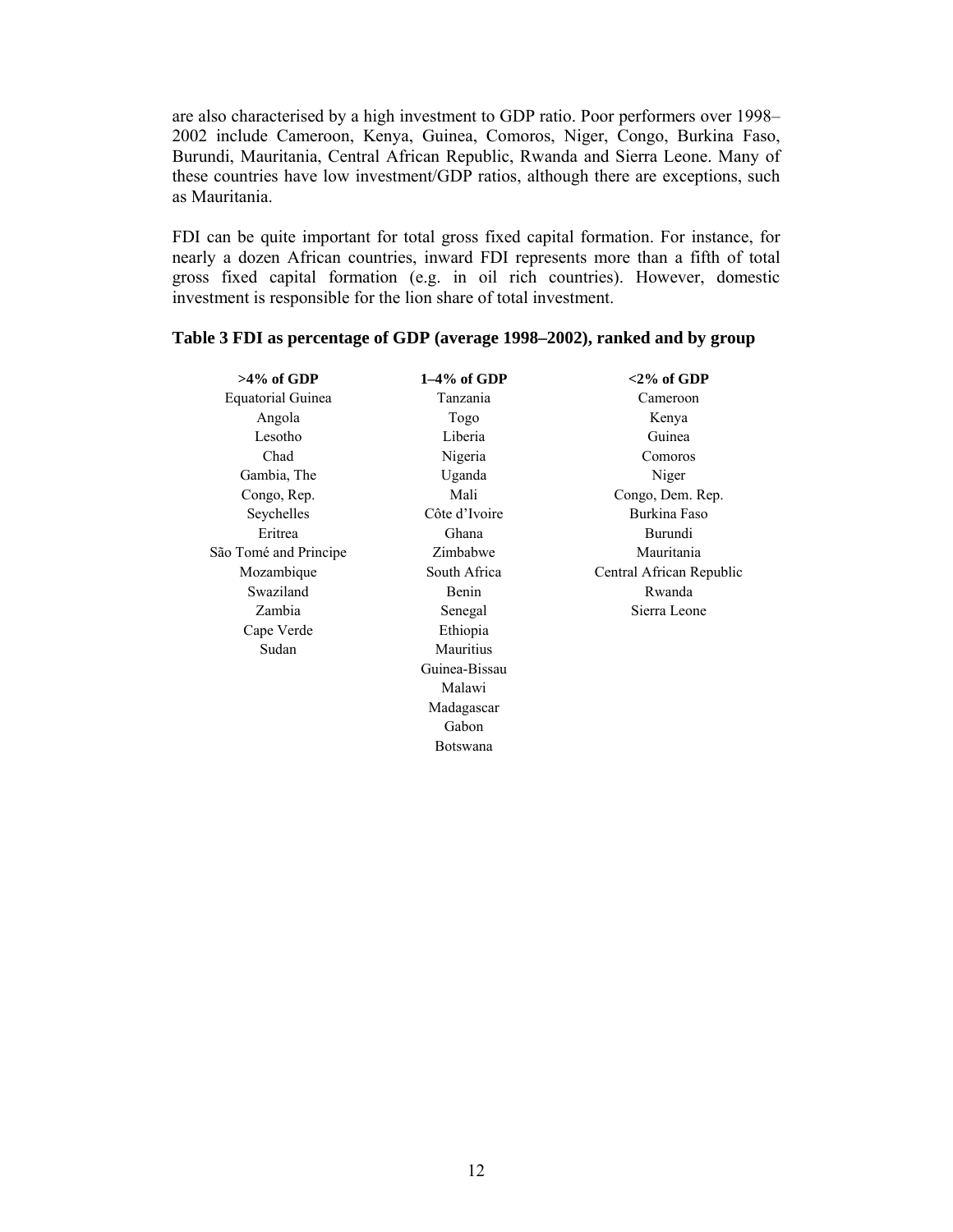#### **Chart 4 FDI inflows (US\$ million)**



Top performers in 2002 Top performers, average 1998-2002



*Source*: www.unctad.org

Apart from large differences across African countries, there have also been experiences of large swings in real GDP per capita over time within a country. Chart 5 shows the economic collapse of Zimbabwe over the last few years, an acceleration in Senegal, sustained performance over the 1990s in Uganda and Mauritius, a slight drop in real GDP per capita in Kenya, and a slight increase in real GDP per capita in South Africa after a long period of decline in the apartheid era.

Other authors have also indicated swings over time. Roberts (2004) shows that real GDP rates recovered swiftly after a period of economic collapse

- Cameroon after 1994, average real GDP growth of 4.4%
- Ethiopia after 1991, average real GDP growth of 4.5%
- Mozambique after 1987, average real GDP growth of 5.2%
- Rwanda after 1995 (rapid recovery), average real GDP growth of 11.3%
- Uganda after 1986, average real GDP growth of 6.2%

Zambia was considered an exception, as it achieved average real GDP growth of only 1.3% annually in the four years after 1990.

It is possible that after the collapse, economies (except Zambia) tend to recover to their pre-collapse economic structures more quickly than found for a wider sample of countries in Collier and Hoeffler (2002). They found that growth was faster only in the fifth year of post-conflict situation, but focused on earlier conflict situations such as in Zimbabwe in the 1970s and Nigeria in the 1960s and 1980s rather than the more recent ones, and included non African countries. such as El Salvador and Philippines.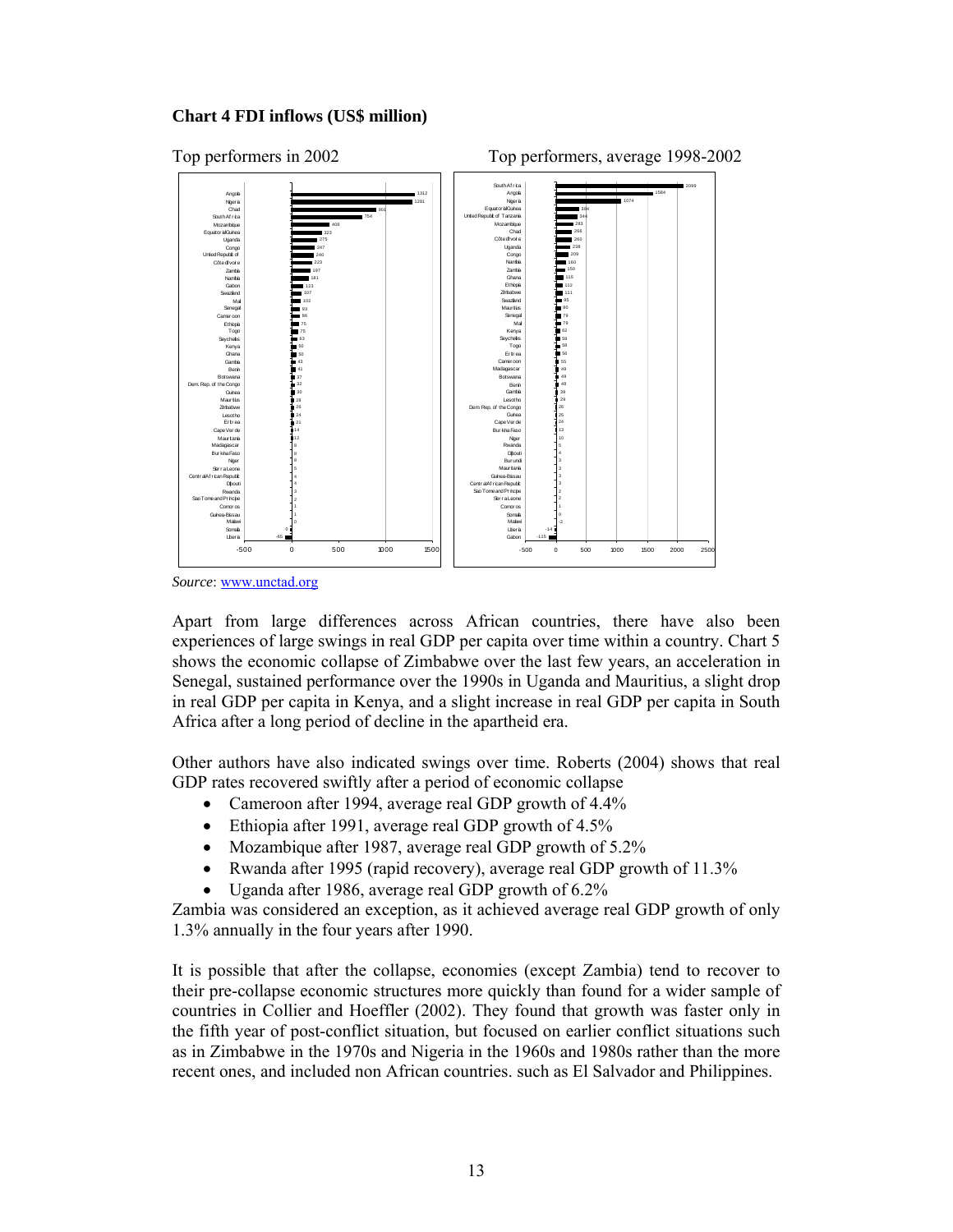| Country       | Year | Growth before | Growth after | Difference in |
|---------------|------|---------------|--------------|---------------|
|               |      |               |              | growth        |
| Nigeria       | 1967 | $-1.7$        | 7.3          | 9.0           |
| Botswana      | 1969 | 2.9           | 11.7         | 8.8           |
| Ghana         | 1965 | $-0.1$        | 8.3          | 8.4           |
| Guinea Bissau | 1969 | $-0.3$        | 8.1          | 8.4           |
| Zimbabwe      | 1964 | 0.6           | 7.2          | 6.5           |
| Congo         | 1969 | 0.9           | 5.4          | 4.5           |
| Nigeria       | 1957 | 1.2           | 4.3          | 3.0           |
| Mauritius     | 1971 | $-1.8$        | 6.7          | 8.5           |
| Côte D'Ivoire | 1973 | $-0.7$        | 7.3          | 8.0           |
| Comoros       | 1972 | $-0.6$        | 5.3          | 5.9           |
| Congo         | 1978 | 3.1           | 8.2          | 5.1           |
| Uganada       | 1977 | $-0.6$        | 4.0          | 4.6           |
| Lesotho       | 1971 | 0.7           | 5.3          | 4.6           |
| Rwanda        | 1975 | 0.7           | 4.0          | 3.3           |
| Mali          | 1972 | 0.8           | 3.8          | 3.0           |
| Malawi        | 1970 | 1.5           | 3.9          | 2.5           |
| Guinea Bissau | 1988 | $-0.7$        | 5.2          | 5.9           |
| Mauritius     | 1983 | 1.0           | 5.5          | 4.4           |
| Uganda        | 1989 | $-0.8$        | 3.6          | 4.4           |
| Malawi        | 1992 | $-0.8$        | 4.8          | 5.6           |

**Table 4 Episodes of rapid growth, by country and magnitude of acceleration** 

*Source*: Hausman *et al*. (2004)

Hausman *et al.* (2004) focus on real GDP per capita growth accelerations (where growth  $> 3.5\%$  annually, and is increasing by at least 2% on an annual basis – i.e. long-run upward shifts in annual growth). This filter results in the turning points described in Table 4.

The statistical evidence shows very clearly that there are wide variations in growth performances across countries *and* over time. This requires more analysis of turning points. This is in part addressed by the AERC/Harvard growth programme, which required each of the 25 country case studies to analyse growth accounting regression across five-year intervals. It offers further views on the impact of investment, education and productivity increases on growth. The individual country case studies are emerging, and will be published in early 2005. A draft synthesis has emerged.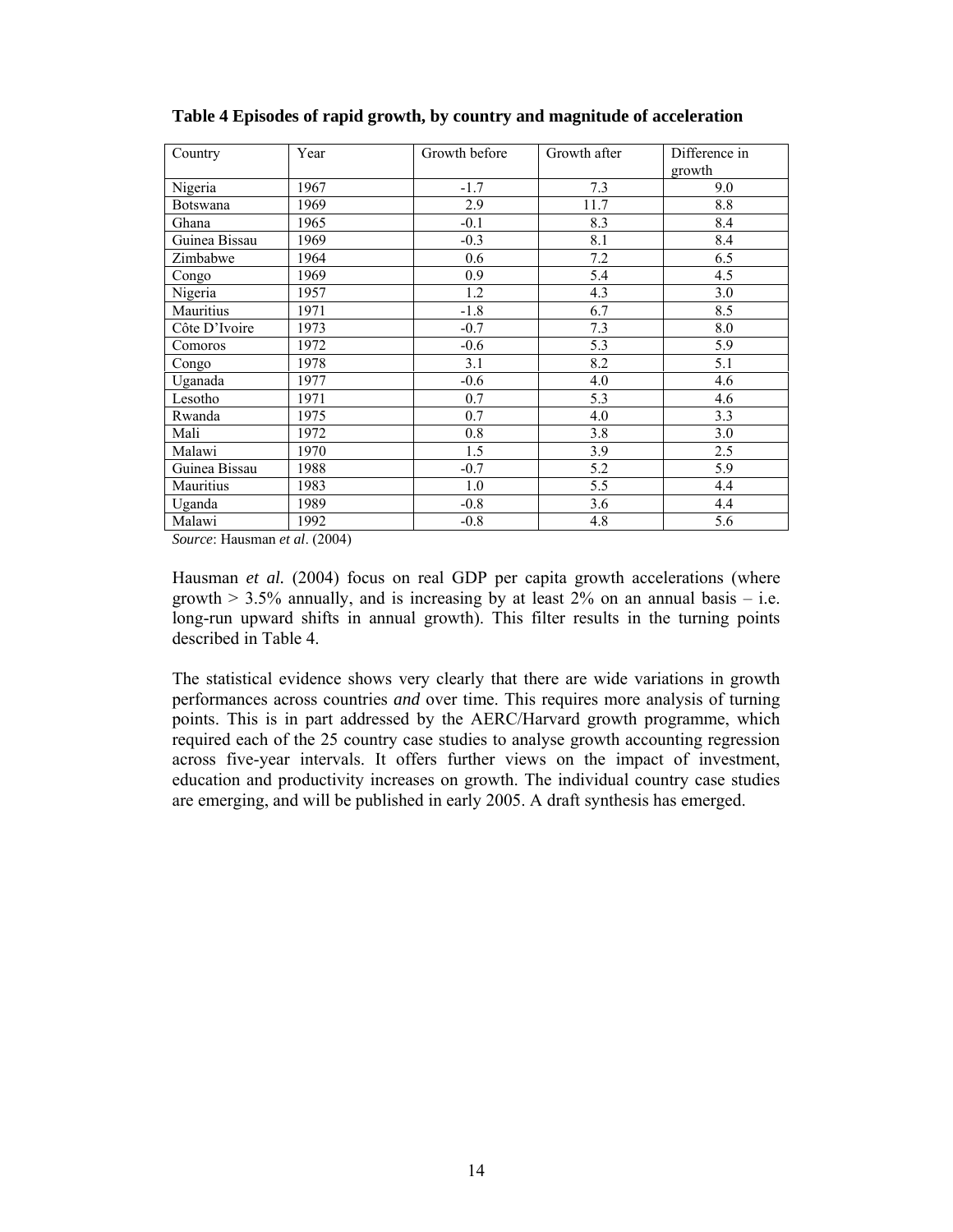#### **Chart 5 Growth performances over time; selected African countries**

*Dotted line=real GDP per capita (PPP dollars); continuing line=real GDP, 1990=1* 



*Source*: World Development Indicators 2004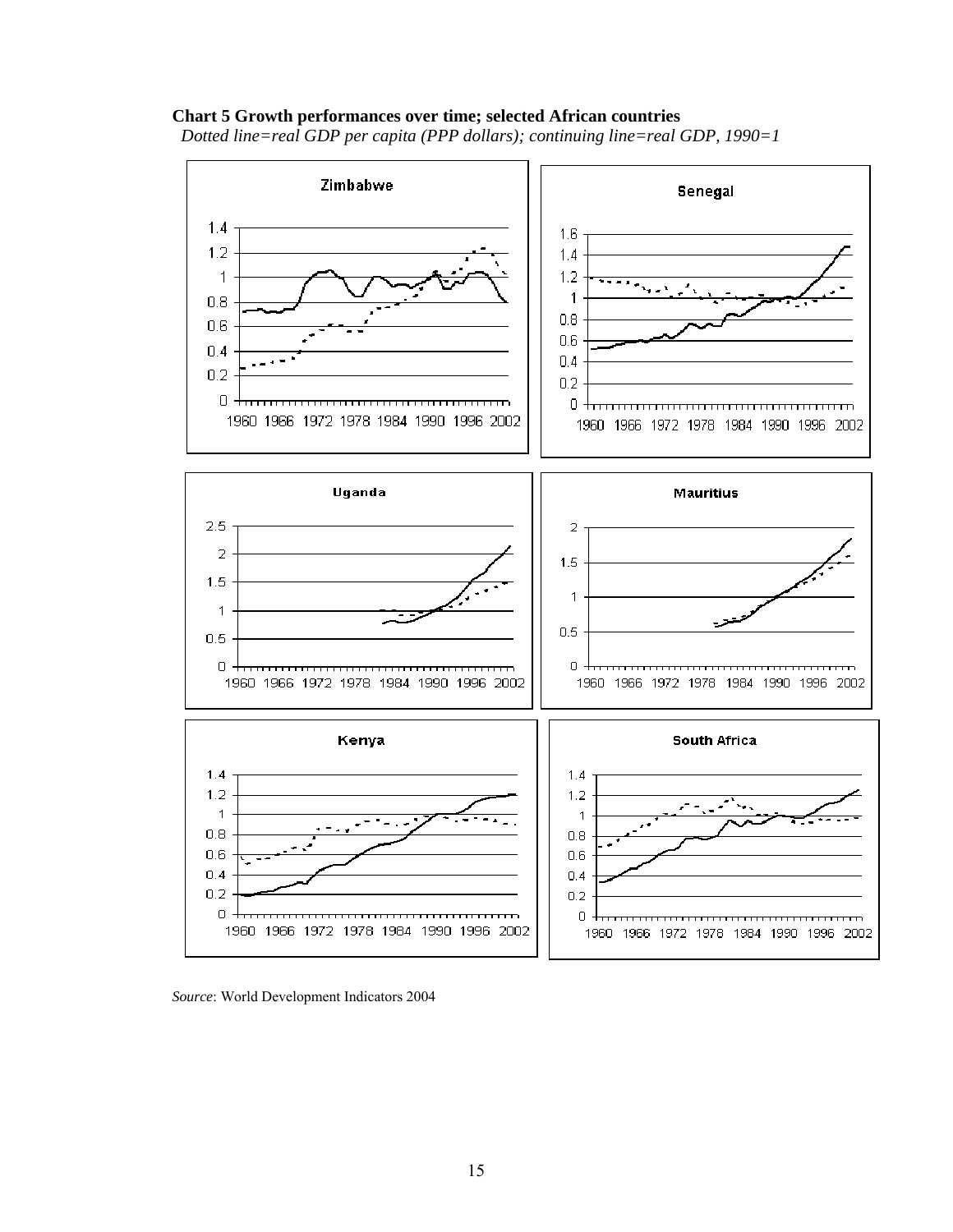### *Growth and poverty: success and failures*

Data on (income) poverty are rather patchy. The World Bank produces poverty headcount numbers by region, which indicates that rates are declining, except in sub-Saharan Africa, where poverty rates are highest and have been increasing over the past decade (Table 5).

|                 | 1981 | 1984 | 1987 | 1990 | 1993 | 1996 | 1999 | 2001 |
|-----------------|------|------|------|------|------|------|------|------|
| East Asia       | 57.7 | 38.9 | 28.0 | 29.6 | 24.9 | 16.6 | 15.7 | 14.9 |
| Eastern Europe  | 0.7  | 0.5  | 0.4  | 0.5  | 3.7  | 4.2  | 6.3  | 3.7  |
| and Central     |      |      |      |      |      |      |      |      |
| Asia            |      |      |      |      |      |      |      |      |
| Latin America   | 9.7  | 11.8 | 10.9 | 11.3 | 11.3 | 10.7 | 10.5 | 9.5  |
| and Caribbean   |      |      |      |      |      |      |      |      |
| Middle East and | 5.1  | 3.8  | 3.2  | 2.3  | 1.6  | 2.0  | 2.6  | 2.4  |
| North Africa    |      |      |      |      |      |      |      |      |
| South Asia      | 51.5 | 46.8 | 45.0 | 41.3 | 40.1 | 36.6 | 32.2 | 31.3 |
| Sub-Saharan     | 41.6 | 46.3 | 46.8 | 44.6 | 44.0 | 45.6 | 45.7 | 46.9 |
| Africa          |      |      |      |      |      |      |      |      |
| Total           | 40.4 | 32.8 | 28.4 | 27.9 | 26.3 | 22.8 | 21.8 | 21.1 |

| Table 5 Headcount indices: percentages of population living below US\$1 per day |  |  |
|---------------------------------------------------------------------------------|--|--|
|                                                                                 |  |  |

*Source*: Chen and Ravallion on www.worldbank.org

Moving beyond regional aggregates to country experiences is hampered by the lack of good country estimates. The *World Development Indicators* and Christiaensen *et al.*  (2003) provide some useful data. Table 6 summarises the latter.

|            |           | ັ      | $\overline{ }$ |                   | $\overline{ }$ |                |
|------------|-----------|--------|----------------|-------------------|----------------|----------------|
|            | Period    | Year 1 | Year 2         | Percentage change | Percentage     | Poverty        |
|            |           |        |                |                   | change in per  | elasticity wrt |
|            |           |        |                |                   | capita         | expenditure    |
|            |           |        |                |                   | expenditure    |                |
| Ethiopia   | 1994-1997 | 41     | 35             | $-14$             | 24.8           | $-0.56$        |
| Ghana      | 1992-1999 | 51     | 39             | $-24$             | 24.9           | $-0.95$        |
| Madagascar | 1993-1997 | 70     | 73             | 5                 | $-17.5$        | $-0.27$        |
| Madagascar | 1997-1999 | 73     | 71             | $-3$              | 0.6            | $-4.50$        |
| Mauritania | 1987-1995 | 58     | 35             | $-40$             | 49.5           | $-0.82$        |
| Nigeria    | 1985-1992 | 46     | 43             | $-7$              |                |                |
| Nigeria    | 1992-1996 | 43     | 66             | 53                | $-41.1$        | $-1.30$        |
| Uganda     | 1992-1997 | 56     | 44             | $-21$             | 17.1           | $-1.21$        |
| Uganda     | 1997-2000 | 44     | 35             | $-20$             |                |                |
| Zambia     | 1991-1996 | 70     | 80             | 14                | $-25.7$        | $-0.58$        |
| Zambia     | 1996-1998 | 80     | 76             | $-5$              | 13.2           | $-0.37$        |
| Zimbabwe   | 1991-1996 | 26     | 35             | 35                | $-28.8$        | $-1.23$        |

#### **Table 6 Consumption poverty in eight African countries during the 1990s**

*Source*: see Chistiaensen *et al.* (2003)

Christiaensen *et al.* (2003) find that

- Most countries faced 'mass' poverty in the 1990s
- Poverty declined in the 1990s in Ethiopia, Ghana, Mauritania and Uganda
- It rose in Nigeria and Zimbabwe
- It fluctuated in Zambia and Madagascar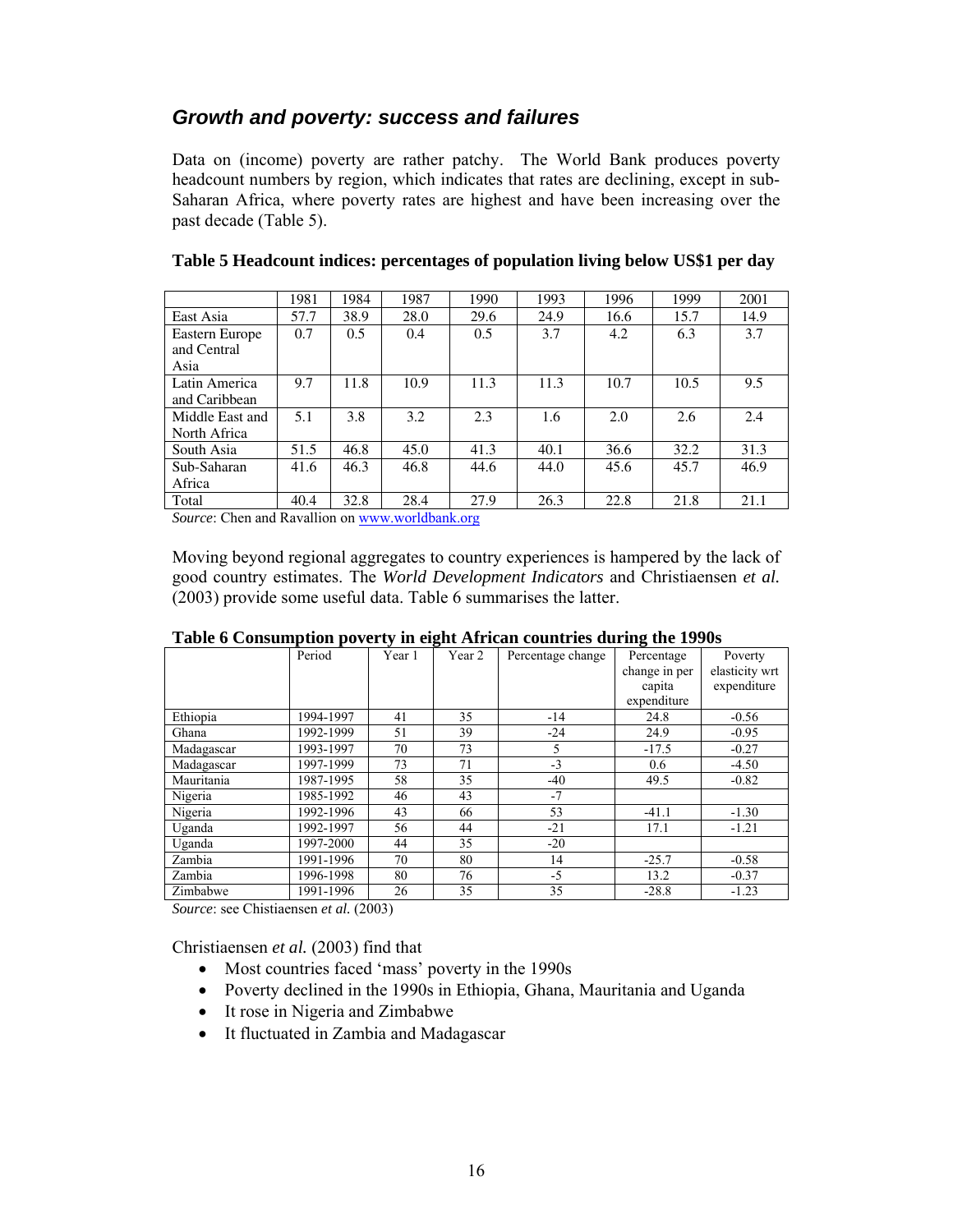Chart 6 related real GDP growth to poverty. This suggests that

- There is almost a one-to-one relationship between growth and poverty reduction (see dotted trend lines in both). This is consistent with a number of studies.
- There are, however, significant variations. Poverty increased during some periods of growth (Kenya) and decreased in periods of very low real growth (or also real GDP per capita growth).
- Countries with most pro-poor growth (absolute measure: growth in the incomes of the poor) include Mauritania, Uganda and Ghana.
- Countries where poverty decreased more than real growth in per capita (relative measure of pro-poor growth) expenditure include Uganda, while Ghana came close: it reduced poverty by 24% over 1992–1999 while achieving a total per capita expenditure growth rate of 25%.

#### Growth and income poverty Growth and consumption poverty Madagasgar Cameroon (1996-1998) 10% 5% growth **Annual real GDP growth** Burkina Faso growth (1996-2000) **Annual real GDP growth** (1994-1998) Uganda(1992-1997) Mauritania 8% 4% Ethiopia (1994-1997) (1996-2000)  $E<sub>thi</sub>$ Kenya (1994-1997) (1996-Uganda(1997-1999) Annual real GDP 6% 3% Nigeria (1985-1992) dagascar (1997-1999) 4% Ghana (1992-1999) 2% Nigeria (1992-1996) Mauritania 2% (1987-1995) Madagascar Zimbabwe (1991-1996) Zambia (1996-1998) 1% (1993-1997) 0% Zambia 0% Zambia (1996-1998)  $-6$   $(19911996)$   $6$ -5 0 5 -2% **Change in poverty headcount Change in poverty headcount (annual percentage points) (annual percentage points)**

#### **Chart 6 Higher growth, lower poverty headcount**

*Sources*: World Development Indicators 2004, Christiaensen *et al.* (2003)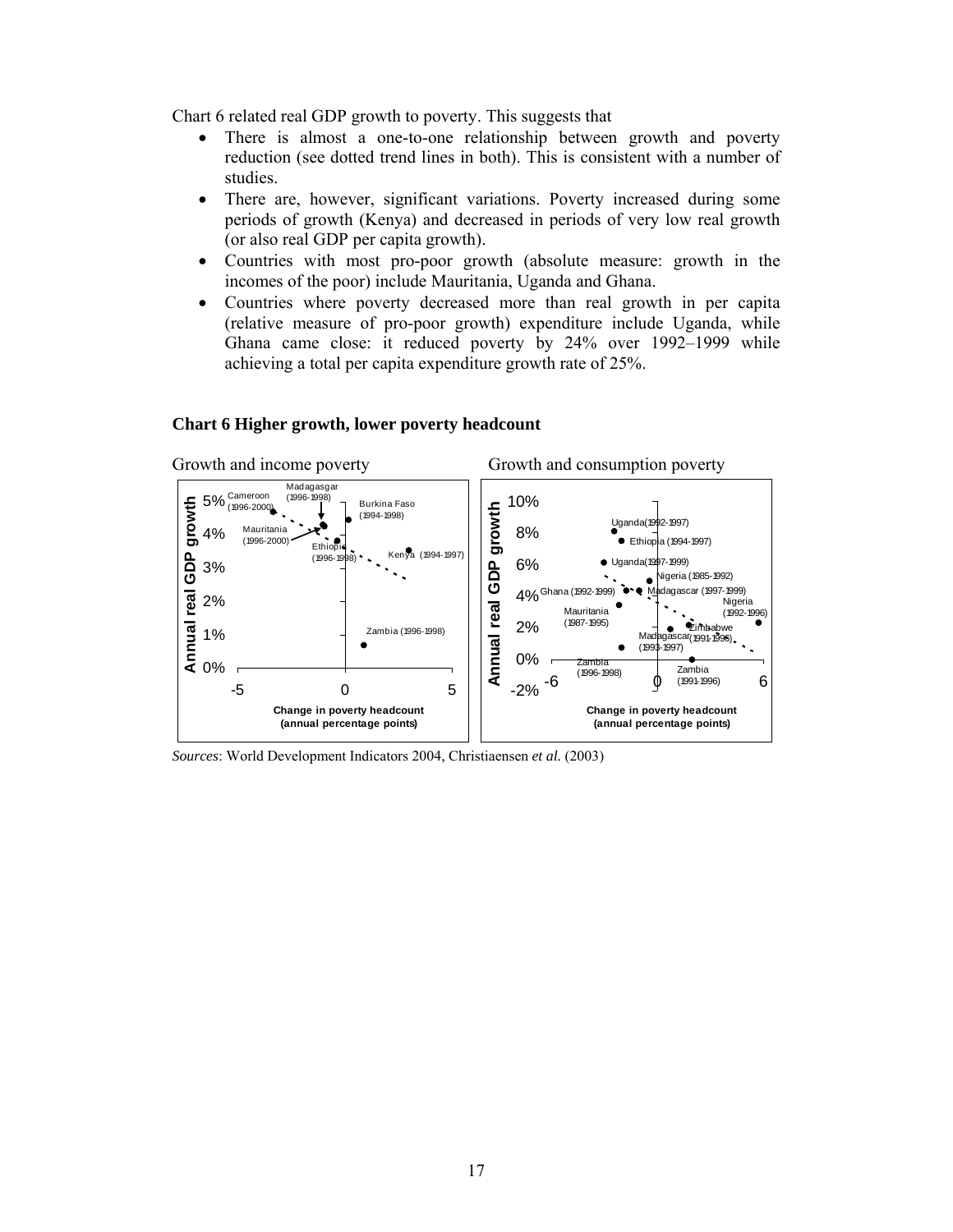# **5 Selecting African case studies: structural factors**

It is also possible to select African case studies on the basis of underlying factors of economic growth in the long run. We focus on the key factors discussed before (institutions, geography and outward orientation) as well as sectoral focus, size, and other factors behind growth performances. For example, if certain African countries get high scores on institutional quality then this should *ceteris paribus* lead to good economic performance and thus make a good case study.

### *Institutions*

The same countries are taking the top position in all institutional variables as measured by Kaufman *et al.* (2003): Mauritius, Botswana, South Africa, Seychelles, Namibia, and others to some degree, including Senegal, Cape Verde and São Tomé and Principe. In Africa's competitiveness report, the following African countries scored best on the public institutions index (2004): Botswana, Gambia, South Africa, Mauritius and Tanzania (see table 13). These are also countries that have performed well over the long run, with the exception of South Africa and São Tomé and Principe.

| Rank | Voice and<br>accountability | Political stability      | Government<br>effectiveness | Regulatory<br>quality | Rule of law  | Control of<br>corruption |
|------|-----------------------------|--------------------------|-----------------------------|-----------------------|--------------|--------------------------|
|      | Mauritius                   | Seychelles               | Botswana                    | Botswana              | Mauritius    | Botswana                 |
|      | <b>Botswana</b>             | Mauritius                | Mauritius                   | South Africa          | Botswana     | Mauritius                |
| 3    | South Africa                | Cape Verde               | South Africa                | Mauritius             | Seychelles   | Seychelles               |
| 4    | São Tomé and<br>Principe    | <b>Botswana</b>          | Namibia                     | Namibia               | Namibia      | South Africa             |
| 5    | Cape Verde                  | Benin                    | Ghana                       | Mauritania            | South Africa | Cape Verde               |
| 6    | Namibia                     | São Tomé and<br>Principe | Seychelles                  | Uganda                | Cape Verde   | Mauritania               |
|      | Seychelles                  | Mozambique               | Mauritania                  | Gabon                 | Lesotho      | Namibia                  |
| 8    | Mali                        | Gambia, the              | Senegal                     | Burkina Faso          | Ghana        | Madagascar               |
| 9    | Senegal                     | Namibia                  | Cape Verde                  | Senegal               | Madagascar   | Eritrea                  |
| 10   | Benin                       | Mauritania               | Lesotho                     | Cape Verde            | Senegal      | Burkina Faso             |

#### **Table 7 Institutional quality: top 10 performers in 2002**

*Source*: Table 13

Good quality institutions may have an impact on many facets explaining growth. For example, it could be related to an ability to conduct good macroeconomic policies. Table 8, taken from Christiaensen *et al.* (2003), shows macroeconomic scores for eight countries over different time periods. It is interesting to note that there can be 'good' macroeconomic policies in this sense, even with low quality institutions (Nigeria, Mauritania), and that scores can change over time within a country. Macro policies are likely to determine GDP growth over the short to medium term (though Rodrik *et al*. (2003) find that policy change cannot easily explain growth accelerations), while institutions 'rule' for sustaining income growth in the long run.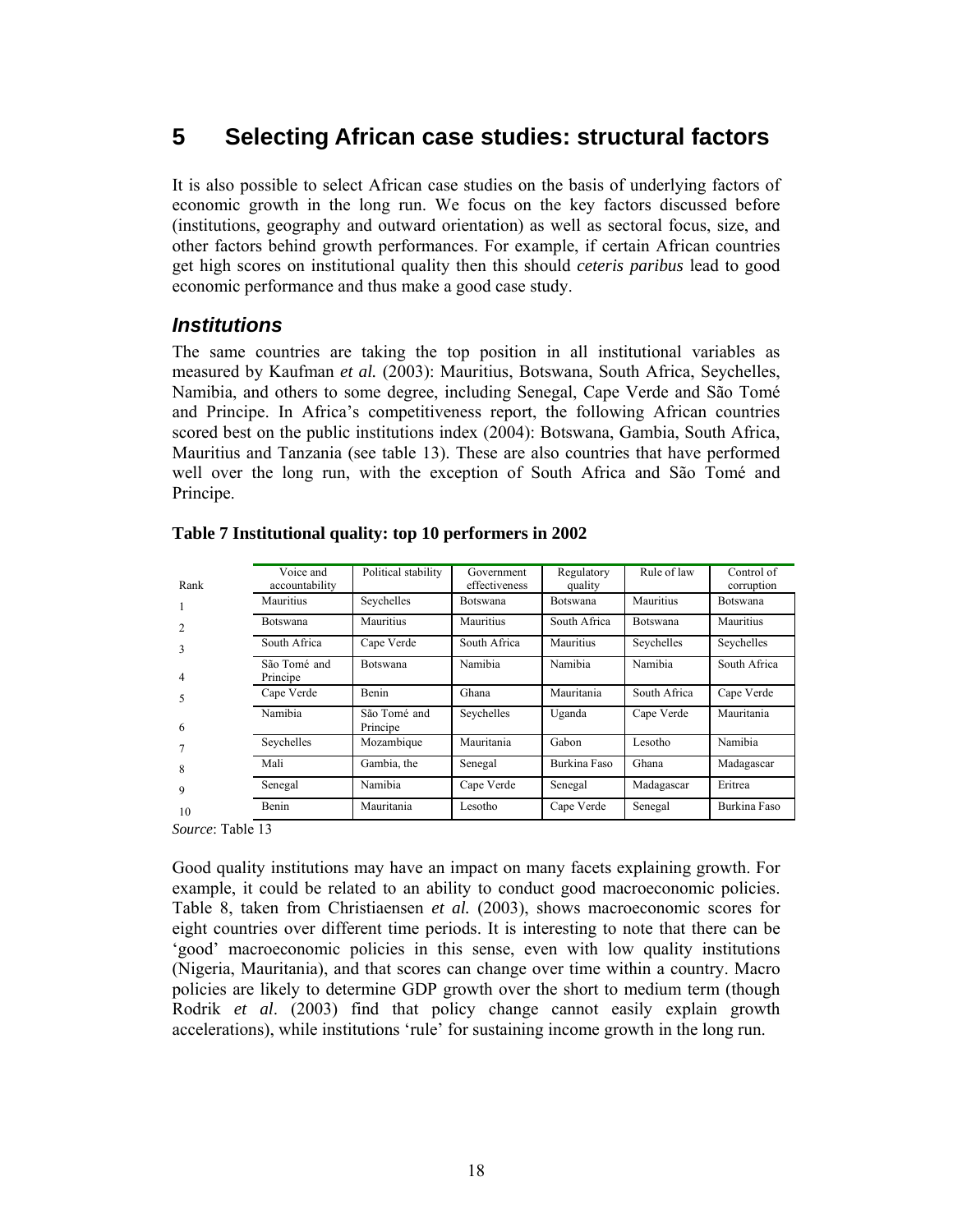**Table 8 Macroeconomic policy scores** 

|                                                                         |                   | <b>Fiscal policy</b>                                                     |       |                                                   |                      |                               |                             | Exchange rate policy<br>Monstary policy |                             |              |                     |                                                       |     |                                   |       | Overall macro-economic<br>policy     |                         |                                             |
|-------------------------------------------------------------------------|-------------------|--------------------------------------------------------------------------|-------|---------------------------------------------------|----------------------|-------------------------------|-----------------------------|-----------------------------------------|-----------------------------|--------------|---------------------|-------------------------------------------------------|-----|-----------------------------------|-------|--------------------------------------|-------------------------|---------------------------------------------|
|                                                                         | Change<br>during: | Change in overall<br>facul balance.<br>socketing all grants<br>(Ned GDP) |       | Change in total<br>government sympas<br>(Ned GDP) |                      | Change in<br>flocal<br>policy | Change in<br>seigninsage    |                                         | Change in<br>infation.      |              | Change in<br>policy | Change in seal.<br>monstery offictive exchange<br>nis |     | Change in black<br>market premium |       | Chance in<br>exchange rate<br>policy |                         |                                             |
|                                                                         |                   | % points                                                                 | Score | % points                                          | 5 core               | Scone <sup>0</sup>            | % points Score              |                                         | % points Some               |              | Scots <sup>21</sup> | Nipolate Scots                                        |     | % points                          | Score | Score <sup>3</sup>                   | Average<br><b>BOOTH</b> | Weighted <sup>11</sup><br><b>MEDAL ROIS</b> |
| Cots d'Ivoire                                                           | 1985-89           | $-11.6$                                                                  | a.    | $-5.2$                                            | -1                   | $-3.0$                        | $-2.7$                      | 2                                       | 29                          | ۰            | 1.0                 | 21.8                                                  | a.  | $-2.1$                            | 0     | $-1.0$                               | $-1.0$                  | $-1.5$                                      |
| <b>Diversia</b>                                                         | 1989-05           | 63                                                                       | 0.0   | 49                                                | $-1.0$               | $-1.0$                        | $-0.7$                      | 1.0                                     | 29                          | 0.0          | 0.5                 | $-55.8$                                               | 3.0 | -56.0                             | 2.0   | 25                                   | 0.7                     | 1.0                                         |
|                                                                         | 1994-97           | 2.5                                                                      | 1     | 6.1                                               | n                    | 2.0                           | $-3.8$                      | 2                                       | -6.8                        | $\mathbf{I}$ | 1.5                 | $-23.9$                                               | 2   | $-126.6$                          | э     | 2.5                                  | 2.0                     | 2.2                                         |
| Cibera                                                                  | 1988-92           | -2.3                                                                     | $-1$  | 0.1                                               | $\theta$             | $-1.0$                        | $-1.2$                      | ı                                       | $-10.1$                     | ž,           | 1.5                 | $-23.5$                                               | 2   | -51.0                             | 2     | 2                                    | 0.81                    | 0.8                                         |
|                                                                         | 1993-98           | $-5.0$                                                                   | -1    | 4.5                                               | I                    | 0.0                           | 0.4                         | 0                                       | 7.9                         | $-1$         | 45                  | $-11.9$                                               | 1.  | AA                                | ۰     | 0.5                                  | 0.0                     | 0.2                                         |
| Мадидиске                                                               | 1993-97           | 0.8                                                                      | e.    | $-0.5$                                            | O.                   | 0.0                           | $-1.1$                      | ı                                       | 13.7                        | 4            | 0.5                 | $-0.2$                                                | ٠   | $-8.0$                            | ٠     | 0.G                                  | -8.2                    | $-0.1$                                      |
|                                                                         | 1997-99           | 1.7                                                                      | 1     | 1.6                                               | $\ddot{\phantom{a}}$ | 1.0                           | $-0.2$                      | o                                       | $-16.5$                     | ž,           | 1.0                 | 23                                                    | O.  | 1.4                               | O.    | 0.0                                  | 0.7                     | 0.5                                         |
| <b>Mazzitania</b>                                                       | 1987-95           | 9.2                                                                      | х     | 0.6                                               | a.                   | 3.0                           | $-1.3$                      | ı                                       | $-1.1$                      | ÷            | 0.5                 | $-35.5$                                               | х   | $-34.2$                           | 2     | 2.5                                  | 2.0                     | 2.4                                         |
| Nasta                                                                   | 1985-92           | 0.4                                                                      | 0     | 12.3                                              | t                    | 1.0                           | 1.0                         | $-1$                                    | $-1.81$                     | ۰            | 45                  | $-518.9$                                              | х   | $-260.4$                          | х     | 3.0                                  | 1.2                     | 1.9                                         |
|                                                                         | 1993-96           | 3.7                                                                      | 2     | -4.6                                              | -1                   | 1.0                           | $-1.2$                      | ı                                       | 31.4                        | J.           | $-1.0$              | 53.3                                                  | ٠   | 249.1                             | J.    | $-2.5$                               | $-0.81$                 | $-1.0$                                      |
| Ugarda                                                                  | 1993-97           | 2.9                                                                      | ı     | 3.3                                               | ı                    | 2.0                           | $-1.8$                      | ı                                       | $-30.3$                     | ž.           | 1.5                 | 39.2                                                  | a   | $-23.0$                           | 1     | $-0.5$                               | 1.0                     | 0.7                                         |
|                                                                         | 1997-00           | $-0.5$                                                                   | 0     | 63                                                | $\alpha$             | 6.0                           | 0.4                         | 0                                       | $+5$                        |              | 0.5                 | $-0.9$                                                | 1   | -5.8                              | o     | 0.5                                  | 0.3                     | 0.3                                         |
| Zanthia                                                                 | 1991-96           | 1.7                                                                      | 1.0   | 1.0                                               | 0.0                  | 1.0                           | $-2.7$                      | 2.0                                     | $-63.2$                     | 2.0          | 2.0                 | 44                                                    | 1.0 | $-350.7$                          | 3.0   | 20                                   | 1.7                     | 1.6                                         |
|                                                                         | 1996-93           | 22                                                                       | 1     | $-0.7$                                            | $\theta$             | 1.0                           | $-0.9$                      | ٠                                       | $-0.2$                      |              | LD                  | 11.0                                                  | a.  | 1.7                               | 0     | -1                                   | 0.3                     | 0.0                                         |
| Zimbabwa                                                                | 1991-96           | -2.6                                                                     | $-1$  | $-0.3$                                            | ۰                    | $-1.0$                        | 1.6                         | $-1$                                    | 4.2                         | ٠            | $-0.5$              | $-8.0$                                                |     | $-40.6$                           | 2     | 1.5                                  | 0.0                     | 0.3                                         |
| Scoting criteria (as used in<br>Adjustment in Africa, 1994).<br>$\cdot$ |                   |                                                                          |       |                                                   |                      |                               |                             |                                         | 231.0                       |              |                     |                                                       |     | 251.0                             |       |                                      |                         |                                             |
| -2                                                                      |                   | 550                                                                      |       |                                                   |                      |                               | 2.0403.9                    |                                         | 10 to 30.9                  |              |                     | 210.0                                                 |     | 16 to 50                          |       |                                      |                         |                                             |
| -2                                                                      |                   | $-4.9 + a - 2.0$<br>$-1.9$ to $0.9$                                      |       | \$40<br>$-3.9$ to $3.0$                           |                      |                               | 1.0 to 1.9<br>$-0.5 to 0.9$ |                                         | 5.0 to 9.9<br>$-2.4 to 4.9$ |              |                     | 5.0 to 9.9<br>$-2.0$ to $4.9$                         |     | 5.0 to 15<br>$-9.0$ to $4.0$      |       |                                      |                         |                                             |
|                                                                         |                   | 1.0 to 2.9                                                               |       | 231                                               |                      |                               | $-2.0$ to $-0.6$            |                                         | $9.910 - 2.5$               |              |                     | $-2.1$ to $-14.9$                                     |     | $-39 + 0 - 10$                    |       |                                      |                         |                                             |
|                                                                         |                   | 3.0%4.9<br>2.5.0                                                         |       |                                                   |                      |                               | $-3.0$ to $-2.1$            |                                         | $-49.0$ to $-10.0$          |              |                     | $-15.040 - 30.9$<br>\$31.0                            |     | $-39 + 0 - 30$<br>$$-100$         |       |                                      |                         |                                             |

" Yun of sores for charge in overal facul balance and charge in sweme, " Average of scores for charge in segmorage and charge in intelocy, " Average of scores for charge i the real effect<br>excharge rate and charge in the bl

*Source*: Taken from Christiaensen *et al.* (2003)

The discussion suggests that we should look at countries such as Mauritius, Botswana, South Africa, Seychelles, Namibia and Senegal to examine the link between good quality institutions and growth performance.

### *Geographical characteristics*

There are 16 countries with landlocked status, and various African countries have a tropical climate. This would normally lead to relatively poor performance, but there are several exceptions: Botswana and Uganda have done well; Rwanda, Mali and Burkina Faso more recently. Discussing the ways in which these landlocked countries have overcome the disadvantages of landlockedness (e.g. higher transport costs) would make interesting case studies.

UNIDO (2004) and the draft synthesis paper of the AERC growth project divide African countries into three groups: landlocked, coastal and resource-rich.

|               | <b>Countries in the AERC Growth project</b> |                 |  |  |  |  |  |  |  |  |  |
|---------------|---------------------------------------------|-----------------|--|--|--|--|--|--|--|--|--|
| Coastal       | Landlocked                                  | Resource-Rich   |  |  |  |  |  |  |  |  |  |
| Benin         | Burkina Faso                                | <b>Botswana</b> |  |  |  |  |  |  |  |  |  |
| Cote d'Ivoire | <b>Burundi</b>                              | Cameroon        |  |  |  |  |  |  |  |  |  |
| Ghana         | Chad                                        | Congo           |  |  |  |  |  |  |  |  |  |
| Kenya         | Ethiopia                                    | Guinea          |  |  |  |  |  |  |  |  |  |
| Mauritius     | Malawi                                      | Mozambique      |  |  |  |  |  |  |  |  |  |
| Senegal       | Mali                                        | Namibia         |  |  |  |  |  |  |  |  |  |
| South Africa  | Niger                                       | Nigeria         |  |  |  |  |  |  |  |  |  |
| Tanzania      | Sudan                                       | Sierra Leone    |  |  |  |  |  |  |  |  |  |
| Togo          | Uganda                                      | Zambia          |  |  |  |  |  |  |  |  |  |

Source: draft synthesis paper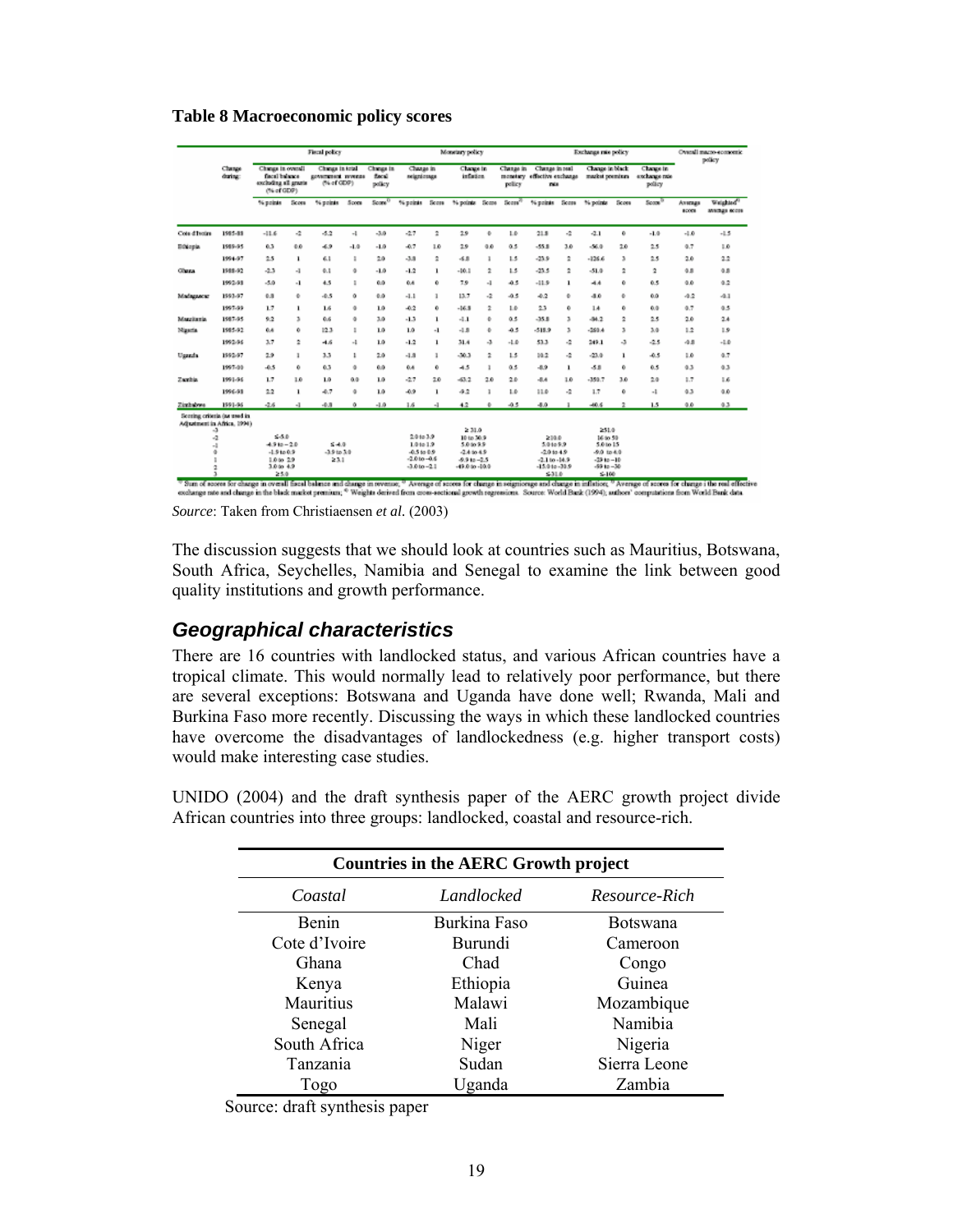The geographical status can affect growth performances. It is argued that landlocked countries are low-opportunity economies as they face high transport costs, coastal countries are high-opportunity countries. Resource-rich countries are dominated by mineral endowments and the natural resource curse (see below under sectoral focus).

### *Outward orientation and investment climate*

Countries that trade more grow faster and those that provide a welcoming 'investment climate' will attract more investment, see draft 2005 World Bank *World Development Report*. So we should examine whether trade policy facilitates trade and how this differs amongst African countries. Market access for SSA to the EU and the US is improving. The EU has had trade preferences for a long time under various Lomé and Cotonou arrangements, offering zero tariffs for 80% of all products; these have now been extended to all products for all LDCs except some farm products and arms. The US extended its GSP with AGOA, which benefits a number of African countries that have good governance, see Table 13.

Africa's import duties are higher than in the developed world, but lower than in several Asian and Latin American countries. Within Africa, (applied) tariffs vary.

Regional integration has received a renewed boost over the 1990s with e.g. SADC and COMESA beginning/proceeding to integrate and reduce intra-regional tariffs. However, UNECA (2004) finds there are differences in integration efforts among regions as well as within regions.

|              | Year | MFN applied simple average |
|--------------|------|----------------------------|
| Gabon        | 2000 | 17.9                       |
| Guinea       | 1998 | 6.5                        |
| Kenya        | 2001 | 17.1                       |
| Malawi       | 2000 | 13.4                       |
| Mali         | 1999 | 11.1                       |
| Mauritius    | 2001 | 19                         |
| South Africa | 2001 | 5.8                        |
| Togo         | 1997 | 13.3                       |
| Uganda       | 2001 | 9                          |
| Zimbabwe     | 2001 | 18.3                       |

#### **Table 9 Import tariffs in selected African countries**

*Source*: www.wto.org

Most African countries now have an investment promotion agency aiming to attract FDI. However, the effectiveness and the consistency by which strategies are pursued vary.

Export orientation depends on investment, which in turn depends on the presence of a welcoming investment climate, i.e. the combination of factors determining investment. This differs markedly across countries (World Bank, 2004) affecting the competitive advantage of economies including their exports. Table 14 provides the survey results of the different administrative elements in the investment climate. It shows that

• Business start-up costs (% of income) are easiest in South Africa, Botswana, Namibia, Zambia, Kenya and Lesotho. Djankow *et al*. (2001) show that heavier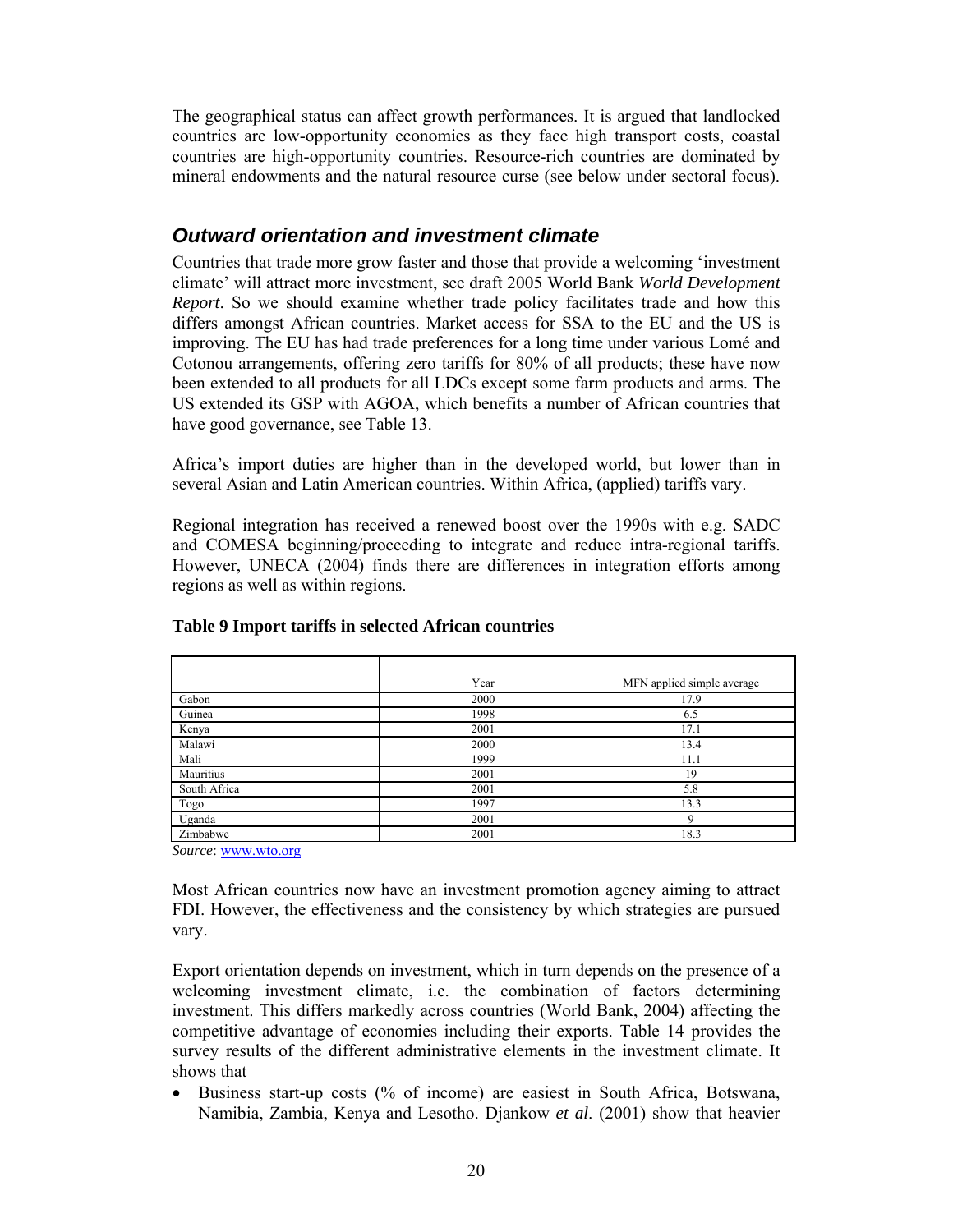regulation of business entry is associated with higher corruption, which may deter investment.

- The flexibility of firing index scores lowest in Kenya, Botswana, Ghana, Benin, Mali and Lesotho, indicating that it is easier to fire workers in these countries.
- Duration of enforcing contracts is shorter in Botswana, Ghana, Uganda, Malawi, Sierra Leone, Tanzania and Mali.
- Costs of closing business (% of income) are lowest in Malawi, Tanzania, Zambia, Senegal, Burkina Faso, Mauritania and Botswana.

Countries with streamlined administrative procedures will make life easier for investors. The impact of the investment climate on growth and poverty reduction is the topic of the 2005 World Bank *World Development Report*. It suggests that private investment has grown more rapidly in countries with a stronger investment climate (based on measures of contract enforceability, expropriation and others).

### *Sectoral focus*

The sectoral focus of growth can also be important in growth performances (and poverty profiles). Economies dependent on natural resources are more violent and face worse governance (e.g. Nigeria, Angola), see Collier (2002), while manufacturing is for many developing countries a first step on the value-added ladder. Economies dependent on services, tourism in particular, also find some way to diversify away from natural resources, whose terms of trade are worsening, and away from dependence on volatile commodity prices.

#### Natural resource dependent countries

The IMF defines the following countries as fuel export dependent: Angola, Congo, Equatorial Guinea, Gabon and Nigeria. These countries do not appear on the top 10 performers in institutional quality (see Table 7), with the possibility of rent-seeking behaviour. For example, about US\$4 billion of oil revenues was hidden in the early 1990s in Angola.

Non-fuel commodity-dependent countries include: Botswana, Burkina Faso, Burundi, Chad, DR Congo, Côte d'Ivoire, Ethiopia, Ghana, Guinea, Guinea-Bissau, Malawi, Mauritania, Namibia, Niger, Rwanda, Sierra Leone, Togo, Uganda, Zambia and Zimbabwe. Within this group, there are countries with good quality institutions and which have also done relatively well with their natural resources (Botswana and Uganda) and countries with the opposite, e.g. DR Congo. But most countries suffer from dependence on often volatile commodity prices. Zambia depends on copper prices which fell for a long time, although they have been increasing recently.

#### Countries with some manufacturing

There are a handful of countries that have been able to build up a small manufacturing base. South Africa's manufacturing is worth around 30% of the total in sub-Saharan Africa. But on a per capita basis, smaller countries such as Mauritius, Seychelles and Swaziland have also done well. This is surprising, as the prevailing view is that smaller countries have a comparative disadvantage in manufacturing owing to higher input costs. Swaziland, Mauritius, Côte D'Ivoire, South Africa, Zimbabwe, Burkina Faso, Chad, Rwanda and Zambia all have a share of manufacturing in GDP of 15% or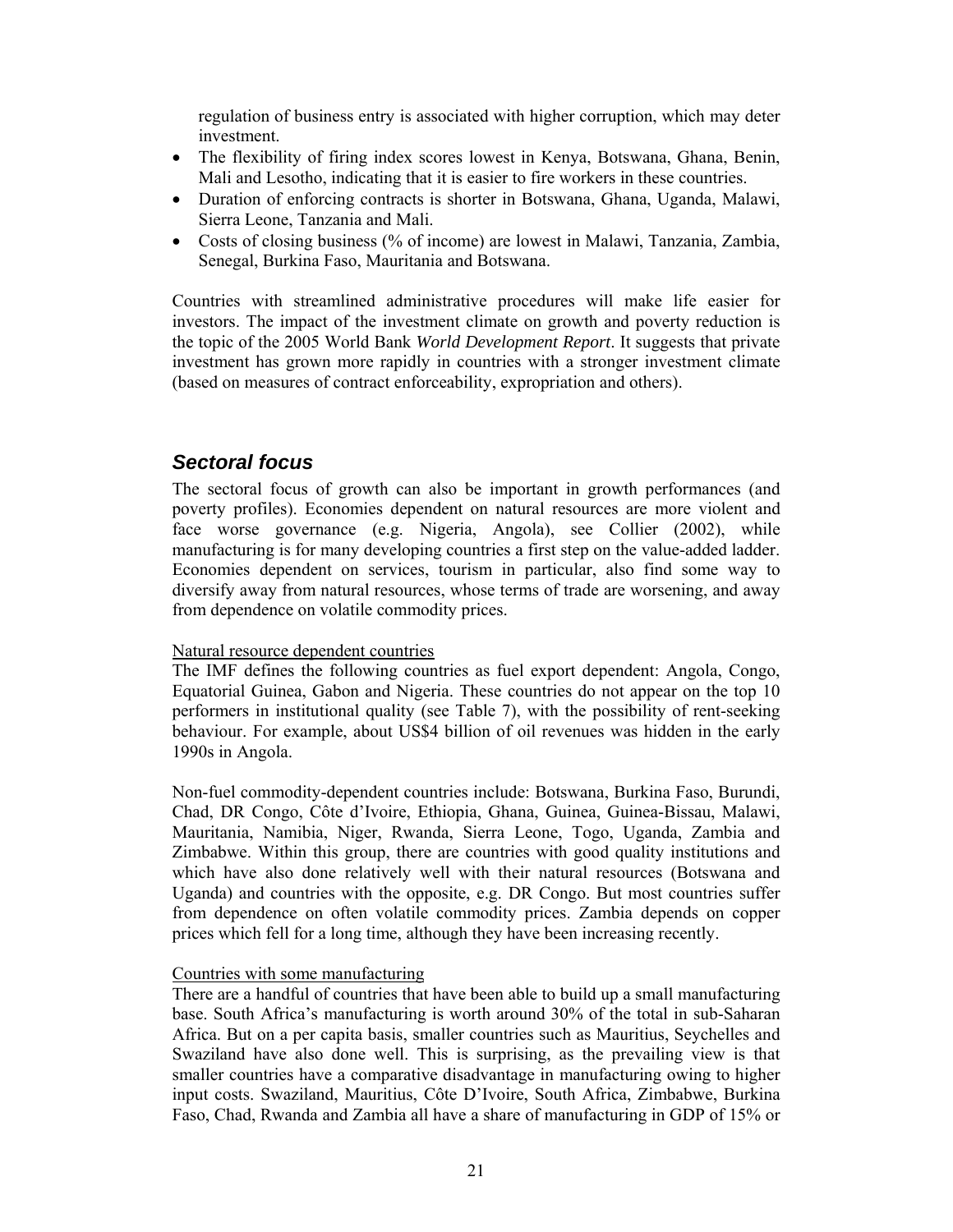more. This is nowhere near what the East Asians were able to achieve. Nevertheless, there are a few shining lights, such as the emergence of textiles and clothing in Lesotho.

| Rank | Country          | Manufacturing<br>value added,<br>US\$ million | Country             | Manufacturing<br>per capita<br>(dollars) | Country          | Share of<br>manufacturing in<br>GDP, per cent |
|------|------------------|-----------------------------------------------|---------------------|------------------------------------------|------------------|-----------------------------------------------|
|      |                  |                                               |                     |                                          |                  |                                               |
| 1    | South<br>Africa  | 26418                                         | <b>Mauritius</b>    | 842                                      | Swaziland        | 28.8                                          |
| 2    | Sudan            | 3606                                          | Seychelles          | 669                                      | <b>Mauritius</b> | 20.7                                          |
| 3    | Cote<br>D'Ivoire | 2930                                          | South Africa        | 597                                      | Cote D'Ivoire    | 21.6                                          |
| 4    | Cameroon         | 2248                                          | Swaziland           | 362                                      | South Africa     | 19.3                                          |
| 5    | Nigeria          | 2120                                          | Gabon               | 307                                      | Zimbabwe         | 19.1                                          |
| 6    | Zimbabwe         | 1779                                          | Namibia             | 216                                      | Burkina Faso     | 18.2                                          |
| 7    | Senegal          | 1133                                          | <b>Botswana</b>     | 192                                      | Chad             | 16.1                                          |
| 8    | Kenya            | 1057                                          | Cote D'Ivoire       | 185                                      | Rwanda           | 15.7                                          |
| 9    | Ethiopia         | 1009                                          | Cameroon            | 146                                      | Zambia           | 15.0                                          |
| 10   | <b>Mauritius</b> | 1004                                          | Zimbabwe            | 139                                      | Cameroon         | 14.9                                          |
| 11   | Burkina<br>Faso  | 898                                           | Senegal             | 118                                      | Senegal          | 13.6                                          |
| 12   | Ghana            | 880                                           | Sudan               | 112                                      | Lesotho          | 12.4                                          |
| 13   | Uganda           | 692                                           | Cape Verde          | 109                                      | Seychelles       | 12.4                                          |
| 14   | Zambia           | 625                                           | Congo               | 78                                       | Madagascar       | 10.8                                          |
| 15   | Angola           | 525                                           | <b>Burkina Faso</b> | 72                                       | Kenya            | 10.4                                          |

#### **Table 10 Top African performance in manufacturing, 2001**

*Source*: UNIDO Industrial Development Report 2004

Countries with large tourism receipts

UNECA (2003a) argues that tourism is a viable option for pro-poor growth in African countries. Table 11 considers the importance of tourism receipts in GDP: Gambia, Namibia andTanzania receive at 10% least of GDP from tourism.

#### **Table 11 The importance of tourism in GDP**

|               | Population below poverty | Arrivals in '000 see WTO | Tourism contribution to |
|---------------|--------------------------|--------------------------|-------------------------|
|               | line                     |                          | GDP, 1999               |
| Nigeria       | 91.2                     | 813                      | 2.7                     |
| Ethiopia      | 21.0                     | 125                      | 6.3                     |
| Ghana         | 9.0                      | 373                      | 6.7                     |
| Mali          | 8.2                      | 91                       | 6.4                     |
| Madagascar    | 8.1                      | 160                      | 7.8                     |
| Kenya         | 8.0                      | 899                      | 9.5                     |
| Burkina Faso  | 7.7                      | 218                      | 5.1                     |
| Mozambique    | 7.4                      | n.a.                     | n.a.                    |
| Tanzania      | 7.4                      | 501                      | 10.4                    |
| Niger         | 6.5                      | 50                       | 3.6                     |
| Zambia        | 6.3                      | 574                      | 9.5                     |
| Cameroon      | 5.4                      | n.a.                     | 4.2                     |
| South Africa  | 5.0                      | 6001                     | 6.9                     |
| Zimbabwe      | 4.1                      | 1868                     | 5.6                     |
| Sierra Leone  | 3.2                      | 10                       | 3.6                     |
| Senegal       | 2.8                      | 369                      | 7.5                     |
| Lesotho       | 0.9                      | 186                      | 8.9                     |
| The Gambia    | 0.8                      | 96                       | 13.3                    |
| Mauritania    | 0.8                      | n.a.                     | n.a.                    |
| Namibia       | 0.6                      | 560                      | 13.2                    |
| Côte d'Ivoire | 0.5                      | n.a.                     | 4.1                     |

*Source*: Roe *et al.* (2004)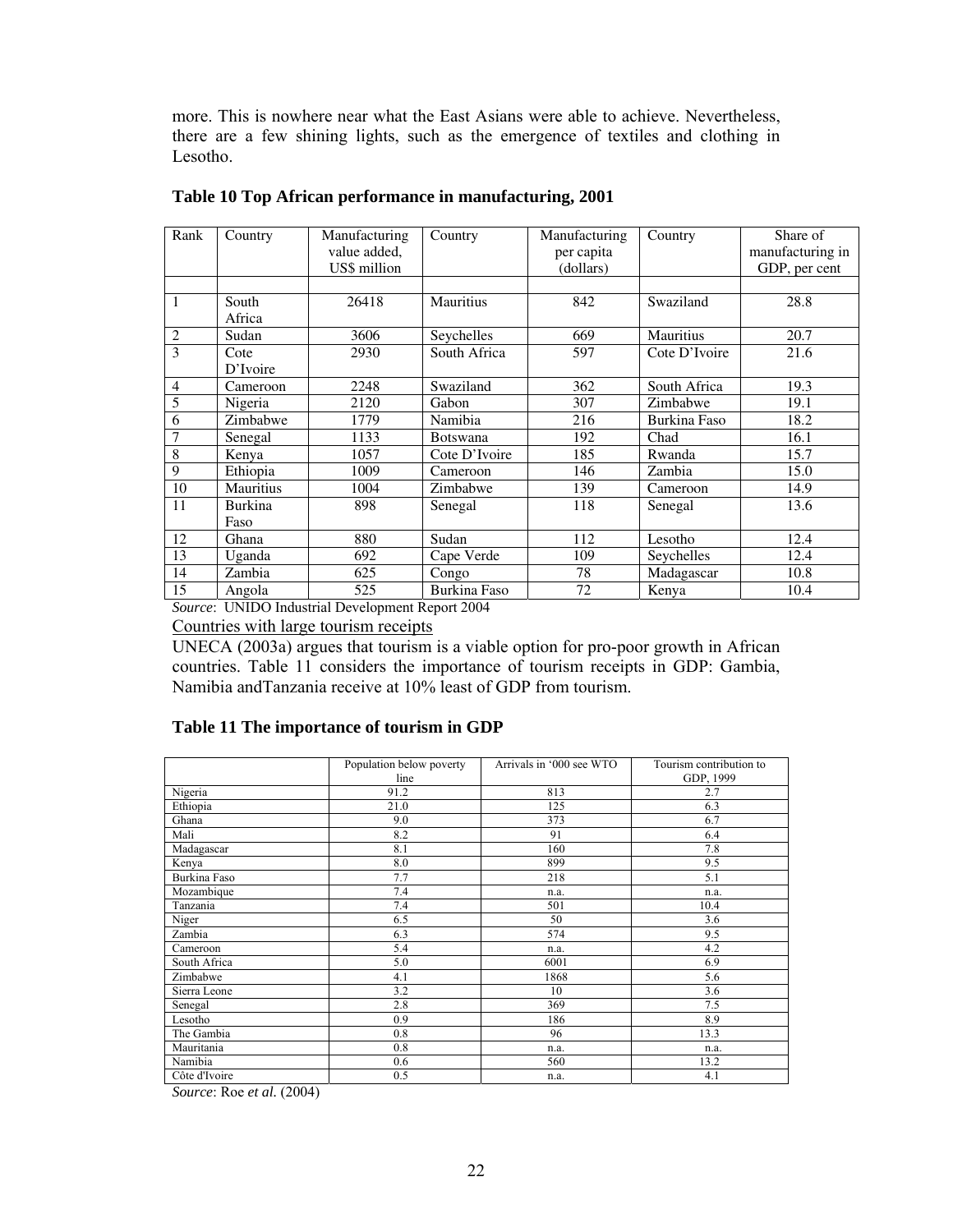Examining the sectoral focus of countries, we should consider why Botswana overcame the problems of natural resource dependence and Nigeria did not, how countries such as Lesotho and Mauritius succeeded in building up an industrial base, and how Gambia, Namibia and Tanzania achieved such a big impact from tourism.

### *Size*

There are 14 countries in Africa with fewer than two million inhabitants. This is the boundary between small and very small countries used by Winters and Martins (2004) and corresponds largely with the definition used by the Commonwealth (1.5 million, including some other countries). Very small and micro states have significant cost disadvantages (Winters and Martins, 2004), e.g. because small markets are expensive for firms with decreasing average cost curves. However, a quick look at the relative performances of small states in Africa reveals that they have performed relatively well: Botswana, Cape Verde, Mauritius, Swaziland and Lesotho are all in the top performers (Table 2). This implies that smallness alone is not a good indicator of bad performance. One reason might be that smaller countries were associated with high institutional quality (see Table 7), while institutional quality has been the overriding factor in growth regressions. Hence, it might be interesting to examine cases such as Botswana, Cape Verde, Mauritius, Swaziland and Lesotho to assess how they have overcome the disadvantages of smallness.

### *Other*

External shocks can affect growth patterns significantly over the short term, but less over the long-run. For example, countries in conflict will grow more slowly or collapse (e.g. the genocide in Rwanda in 1994), but will grow more rapidly afterwards (Collier and Hoeffler, 2002; Roberts, 2004).

The HIV/AIDS disease will also affect growth in the years to come. Table 12 from Bell *et al.* (2003) summarises studies indicating that the emergence of AIDS will reduce growth by an average of 1% annually.

| Author(s)             | Countries         | Method                | Effect<br>GDP<br>on      |  |  |  |  |
|-----------------------|-------------------|-----------------------|--------------------------|--|--|--|--|
|                       |                   |                       | growth (%)               |  |  |  |  |
| Arndt<br>Lewis<br>and | South Africa      | CGE simulations       | $-0.8$ to $-1.0$         |  |  |  |  |
| (2000)                |                   |                       |                          |  |  |  |  |
| Bonnel (2000)         | 47 Countries      | Cross-country regres- | $-0.7a$                  |  |  |  |  |
|                       |                   | sion                  |                          |  |  |  |  |
| Kambou et al. (1992)  | Cameroon          | CGE simulations       | $-0.5$ to $-1.2$         |  |  |  |  |
| Over (1992)           | 30 Countries      | Demographic/<br>eco-  | $-0.3$ to $-0.6$         |  |  |  |  |
|                       |                   | nomic modeling        |                          |  |  |  |  |
| Sackey and Raparla    | Lesotho, Namibia, | Demographic/<br>eco-  | $-0.8$ to $-1.5^{\circ}$ |  |  |  |  |
| (2000, 2001a, b)      | Swaziland         | nomic modeling        |                          |  |  |  |  |
| $a$ GDD per capita    |                   |                       |                          |  |  |  |  |

#### **Table 12 The Impact of AIDS on GDP Growth: selected studies**

GDP per capita *Source*: Bell *et al.* (2003)

23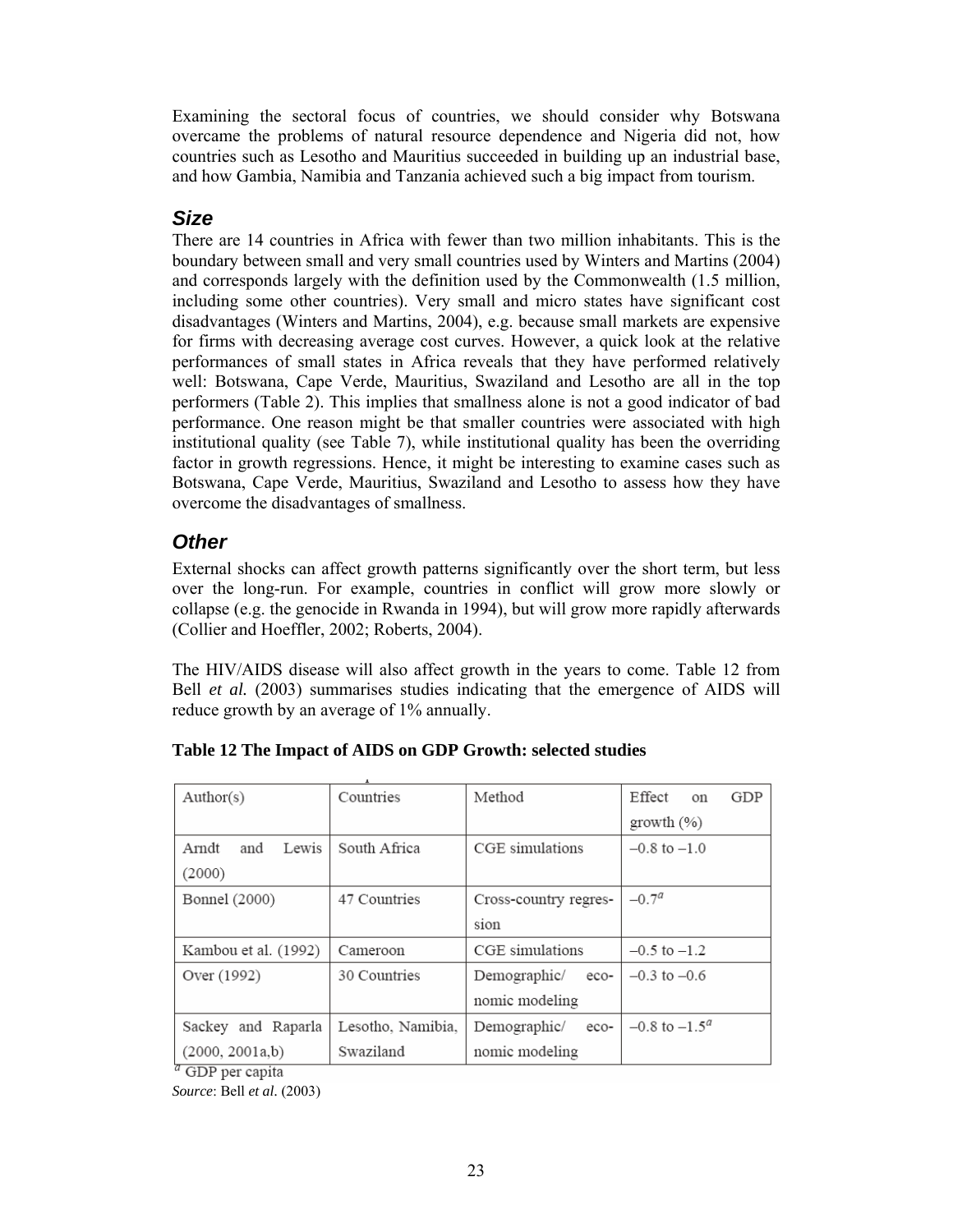|  | <b>Table 13 Summary table</b> |  |
|--|-------------------------------|--|

|                                | Institutions                |                        |                                |                       |                |                          |                                          | Geography     | Size                             | Trade, investment and economic structure |                                             |                                       |                                     |                                       |                                               | Trade preferences         |                                          | Educational quality                  |                                          |
|--------------------------------|-----------------------------|------------------------|--------------------------------|-----------------------|----------------|--------------------------|------------------------------------------|---------------|----------------------------------|------------------------------------------|---------------------------------------------|---------------------------------------|-------------------------------------|---------------------------------------|-----------------------------------------------|---------------------------|------------------------------------------|--------------------------------------|------------------------------------------|
|                                |                             |                        | World Bank indicators for 2002 |                       |                |                          | Africa<br>Competitiveness<br>Report 2004 |               |                                  |                                          | Commodity dependent<br>(IMF 2004)           |                                       | Structure                           |                                       | <b>FDI</b>                                    |                           |                                          |                                      |                                          |
|                                | Voice and<br>accountability | Political<br>stability | Government<br>effectiveness    | Regulatory<br>quality | Rule of<br>law | Control of<br>corruption | Public<br>Institutions<br>index          | If landlocked | If<br>population<br>$<$ 2million | Fuel-<br>dependent<br>country            | Non fuel<br>primary<br>dependent<br>country | Manufacturing<br>% of exports<br>2001 | Manufacturing<br>$%$ of GDP<br>2001 | Tourism<br>as % of<br>exports<br>2001 | FDI flows<br>$%$ of gdp<br>avg 1998-<br>2002) | If LDC                    | If<br><b>AGOA</b><br>Apparel<br>eligible | Primary<br>completion<br>rate (2001) | Repetition<br>rate,<br>primary<br>(2001) |
| Angola                         | $-1.39$                     | $-1.60$                | $-1.16$                        | $-1.33$               | $-1.56$        | $-1.12$                  | 3.16                                     |               |                                  | $\overline{X}$                           |                                             |                                       | 3.7                                 | 0.3                                   | 20.4                                          | $\bullet$                 |                                          |                                      |                                          |
| Benin                          | 0.03                        | 0.63                   | $-0.62$                        | $-0.56$               | $-0.42$        | $-0.61$                  |                                          |               |                                  |                                          |                                             | 6.2                                   | 9.0                                 | 14.0                                  | 1.9                                           | $\bullet$                 | $\bullet$                                | 45.3                                 | 20.1                                     |
| Botswana                       | 0.73                        | 0.75                   | 0.87                           | 0.81                  | 0.72           | 0.76                     | 5.45                                     | Yes           | X                                |                                          | $\mathbf{x}$                                | 90.6                                  | 4.4                                 | 11.1                                  | 1.0                                           |                           | $\bullet$                                | 90.9                                 | 3.2                                      |
| Burkina<br>Faso                | $-0.27$                     | $-0.10$                | $-0.69$                        | $-0.21$               | $-0.55$        | $-0.04$                  |                                          | Yes           |                                  |                                          | $\overline{X}$                              | 19.5                                  | 12.6                                | 13.1                                  | 0.5                                           | $\bullet$                 |                                          | 28.1                                 | 17.6                                     |
| Burundi                        | $-1.16$                     | $-2.00$                | $-1.46$                        | $-1.25$               | $-1.49$        | $-1.02$                  |                                          | Yes           |                                  |                                          | $\boldsymbol{\mathrm{X}}$                   | 0.8                                   |                                     | 2.2                                   | 0.4                                           | $\bullet$                 | $\bullet$                                | 26.7                                 | 26.3                                     |
| Cameroon                       | $-1.10$                     | $-0.50$                | $-0.62$                        | $-0.88$               | $-1.28$        | $-1.10$                  |                                          |               |                                  |                                          |                                             | 4.7                                   | 11.3                                |                                       | 0.6                                           |                           | $\bullet$                                | 57.0                                 | 25.2                                     |
| Cape Verde                     | 0.41                        | 0.81                   | $-0.20$                        | $-0.22$               | 0.19           | 0.33                     |                                          |               | X                                |                                          |                                             | 95.7                                  | 8.2                                 | 32.4                                  | 4.2                                           | $\bullet$ (not<br>anymore | $\bullet$                                | 96.6                                 | 13.3                                     |
| Central<br>African<br>Republic | $-0.79$                     | $-1.87$                | $-1.43$                        | $-0.76$               | $-0.88$        | $-1.02$                  |                                          | Yes           |                                  |                                          |                                             |                                       |                                     |                                       | 0.3                                           | $\bullet$                 |                                          |                                      |                                          |
| Chad                           | $-0.95$                     | $-1.78$                | $-0.75$                        | $-1.11$               | $-0.93$        | $-1.02$                  | 2.36                                     | Yes           |                                  |                                          | X                                           |                                       | 14.9                                |                                       | 11.2                                          | $\bullet$                 |                                          | 22.0                                 | 25.5                                     |
| Comoros                        | $-0.51$                     | $-0.19$                | $-0.84$                        | $-1.01$               | $-0.84$        | $-0.73$                  |                                          |               | X                                |                                          |                                             |                                       | 3.6                                 |                                       | 0.5                                           | $\bullet$                 |                                          |                                      | 28.0                                     |
| Congo,<br>Dem. Rep.            | $-1.89$                     |                        | $-1.60$                        | $-1.77$               | $-1.79$        | $-1.42$                  |                                          |               |                                  |                                          | $\mathbf{x}$                                |                                       | 3.9                                 |                                       | 0.5                                           | $\bullet$                 |                                          |                                      |                                          |
| Congo, Rep.                    | $-1.10$                     | $-1.64$                | $-1.25$                        | $-1.00$               | $-1.22$        | $-0.94$                  |                                          |               |                                  | X                                        |                                             |                                       | 5.2                                 | 1.0                                   | 8.7                                           |                           |                                          | 57.8                                 | 24.8                                     |
| Côte<br>d'Ivoire               | $-1.25$                     | $-2.04$                | $-0.89$                        | $-0.36$               | $-1.21$        | $-0.86$                  |                                          |               |                                  |                                          | X                                           |                                       | 13.0                                | 1.2                                   | 2.5                                           |                           | $\bullet$                                | 48.0                                 | 23.3                                     |
| Equatorial<br>Guinea           | $-1.44$                     | 0.31                   | $-1.37$                        | $-1.45$               | $-1.19$        | $-1.89$                  |                                          |               | X                                | X                                        |                                             |                                       |                                     |                                       | 34.3                                          | $\bullet$                 |                                          | 48.8                                 | 40.5                                     |
| Eritrea                        | $-2.05$                     | $-0.25$                | $-0.44$                        | $-1.17$               | $-0.51$        | 0.04                     |                                          |               |                                  |                                          |                                             |                                       | 11.7                                | 50.0                                  | 7.8                                           | $\bullet$                 |                                          | 33.4                                 | 17.5                                     |
| Ethiopia                       | $-1.13$                     | $-1.2$                 | $-0.89$                        | $-0.85$               | $-0.44$        | $-0.35$                  | 3.69                                     | Yes           |                                  |                                          | $\overline{X}$                              | 13.4                                  |                                     | 7.7                                   | 1.7                                           | $\bullet$                 | $\bullet$                                | 17.9                                 | 8.1                                      |
| Gabon                          | $-0.42$                     | 0.20                   | $-0.45$                        | $-0.19$               | $-0.27$        | $-0.55$                  |                                          |               | X                                | X                                        |                                             |                                       | 4.7                                 | 0.2                                   | 1.0                                           |                           |                                          | 92.2                                 | 34.4                                     |
| Gambia, The                    | $-1.03$                     | 0.55                   | $-0.81$                        | $-0.55$               | $-0.50$        | $-0.83$                  | 4.73                                     |               | X                                |                                          |                                             |                                       | 5.2                                 |                                       | 9.7                                           | $\bullet$                 |                                          | 68.6                                 |                                          |
| Ghana                          | 0.01                        | $-0.11$                | 0.01                           | $-0.29$               | $-0.15$        | $-0.40$                  | 3.97                                     |               |                                  |                                          | X                                           | 16.3                                  | 9.0                                 | 14.6                                  | 2.2                                           |                           | $\bullet$                                | 58.6                                 | 5.2                                      |
| Guinea                         | $-1.19$                     | $-1.78$                | $-0.78$                        | $-0.83$               | $-0.75$        | $-0.58$                  |                                          |               |                                  |                                          | $\overline{X}$                              | 28.1                                  | 4.2                                 | 1.7                                   | 0.5                                           | $\bullet$                 |                                          |                                      | 20.8                                     |
| Guinea-<br>Bissau              | $-0.74$                     | $-0.47$                | $-1.35$                        | $-0.86$               | $-1.00$        | $-0.61$                  |                                          |               | $\mathbf{X}$                     |                                          | $\boldsymbol{\mathrm{X}}$                   |                                       | 10.1                                |                                       | 1.4                                           | $\bullet$                 |                                          |                                      |                                          |
| Kenya                          | $-0.58$                     | $-0.86$                | $-0.85$                        | $-0.50$               | $-1.04$        | $-1.05$                  | 3.16                                     |               |                                  |                                          |                                             |                                       | 13.0                                | 10.3                                  | 0.6                                           |                           | $\bullet$                                | 52.3                                 |                                          |
| Lesotho                        | $-0.16$                     | $-0.06$                | $-0.26$                        | $-0.48$               | $-0.01$        | $-0.28$                  |                                          | Yes           | X                                |                                          |                                             |                                       | 19.9                                | 7.2                                   | 17.6                                          | $\bullet$                 | $\bullet$                                | 64.8                                 | 19.7                                     |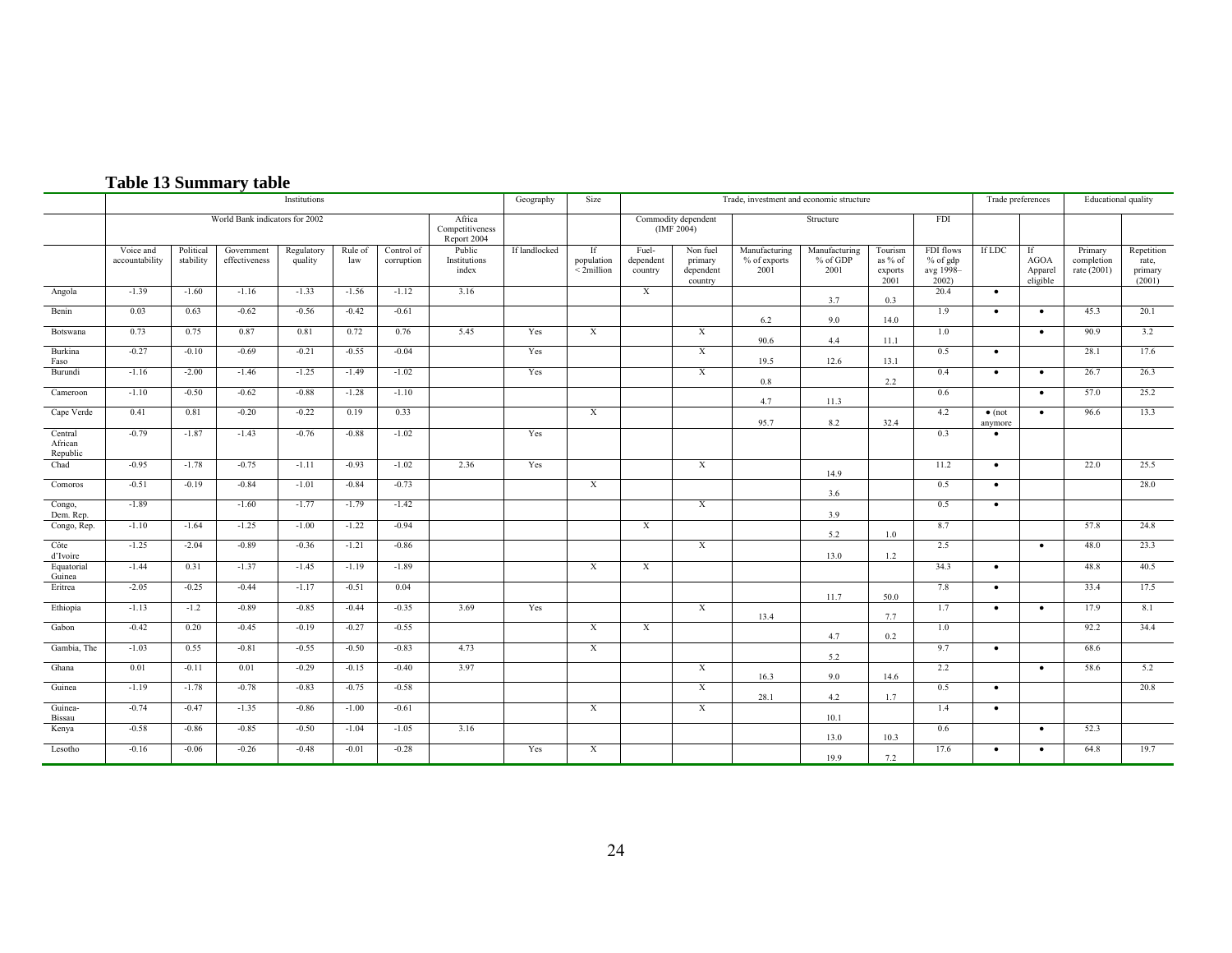|                          | Institutions                |                        |                                |                       |                |                          |                                          | Geography     | Size                                | Trade, investment and economic structure |                                             |                                       |                                     |                                       |                                               | Trade preferences |                                          | Educational quality                  |                                          |
|--------------------------|-----------------------------|------------------------|--------------------------------|-----------------------|----------------|--------------------------|------------------------------------------|---------------|-------------------------------------|------------------------------------------|---------------------------------------------|---------------------------------------|-------------------------------------|---------------------------------------|-----------------------------------------------|-------------------|------------------------------------------|--------------------------------------|------------------------------------------|
|                          |                             |                        | World Bank indicators for 2002 |                       |                |                          | Africa<br>Competitiveness<br>Report 2004 |               |                                     |                                          | Commodity dependent<br>(IMF 2004)           |                                       | Structure                           |                                       | <b>FDI</b>                                    |                   |                                          |                                      |                                          |
|                          | Voice and<br>accountability | Political<br>stability | Government<br>effectiveness    | Regulatory<br>quality | Rule of<br>law | Control of<br>corruption | Public<br>Institutions<br>index          | If landlocked | If<br>population<br>$\leq$ 2million | Fuel-<br>dependent<br>country            | Non fuel<br>primary<br>dependent<br>country | Manufacturing<br>% of exports<br>2001 | Manufacturing<br>$%$ of GDP<br>2001 | Tourism<br>as % of<br>exports<br>2001 | FDI flows<br>$%$ of gdp<br>avg 1998-<br>2002) | <b>If LDC</b>     | If<br><b>AGOA</b><br>Apparel<br>eligible | Primary<br>completion<br>rate (2001) | Repetition<br>rate,<br>primary<br>(2001) |
| Liberia                  | $-1.54$                     | $-2.28$                | $-1.51$                        | $-1.43$               | $-1.42$        | $-0.98$                  |                                          |               |                                     |                                          |                                             |                                       |                                     |                                       | 3.2                                           | $\bullet$         |                                          |                                      |                                          |
| Madagascar               | $-0.05$                     | 0.30                   | $-0.38$                        | $-0.26$               | $-0.19$        | 0.14                     | 3.04                                     |               |                                     |                                          |                                             |                                       | 11.3                                | 9.0                                   | 1.3                                           | $\bullet$         | $\bullet$                                | 36.1                                 | 30.5                                     |
| Malawi                   | $-0.56$                     | 0.31                   | $-0.68$                        | $-0.36$               | $-0.34$        | $-0.91$                  |                                          | Yes           |                                     |                                          | $\overline{X}$                              | 10.2                                  | 9.9                                 | 5.9                                   | 1.4                                           | $\bullet$         | $\bullet$                                | 54.8                                 |                                          |
| Mali                     | 0.18                        | $-0.10$                | $-0.84$                        | $-0.49$               | $-0.54$        | $-0.32$                  | 3.33                                     | Yes           |                                     |                                          | X                                           |                                       | 3.2                                 |                                       | 2.5                                           | $\bullet$         | $\bullet$                                | 36.2                                 | 19.3                                     |
| Mauritania               | $-0.67$                     | 0.43                   | $-0.16$                        | 0.01                  | $-0.33$        | 0.23                     |                                          |               |                                     |                                          | X                                           |                                       | 8.9                                 |                                       | 0.3                                           | $\bullet$         |                                          | 45.5                                 | 14.1                                     |
| Mauritius                | 0.80                        | 0.99                   | 0.53                           | 0.46                  | 0.89           | 0.53                     | 4.61                                     |               | X                                   |                                          |                                             | 74.2                                  | 22.9                                | 21.9                                  | 1.5                                           |                   | $\bullet$                                | 107.6                                | 4.3                                      |
| Mayotte                  |                             |                        |                                |                       |                |                          |                                          |               | $\overline{X}$                      |                                          |                                             |                                       |                                     |                                       |                                               |                   |                                          |                                      |                                          |
| Mozambique               | $-0.26$                     | 0.55                   | $-0.41$                        | $-0.64$               | $-0.65$        | $-1.01$                  | 3.33                                     |               |                                     |                                          |                                             | 7.5                                   | 12.6                                | 13.7                                  | 7.5                                           | $\bullet$         | $\bullet$                                | 18.2                                 | 22.9                                     |
| Namibia                  | 0.33                        | 0.46                   | 0.18                           | 0.26                  | 0.45           | 0.21                     |                                          |               | $\overline{X}$                      |                                          | $\overline{X}$                              | 51.7                                  | 10.9                                | 29.6                                  |                                               |                   | $\bullet$                                | 95.4                                 | 13.0                                     |
| Niger                    | $-0.18$                     | $-0.30$                | $-0.79$                        | $-0.68$               | $-0.78$        | $-1.10$                  |                                          | Yes           |                                     |                                          | $\mathbf{x}$                                | 2.8                                   | 6.6                                 |                                       | 0.5                                           | $\bullet$         |                                          | 21.5                                 | 8.6                                      |
| Nigeria                  | $-0.70$                     | $-1.49$                | $-1.12$                        | $-1.18$               | $-1.35$        | $-1.35$                  | 2.99                                     |               |                                     | $\overline{X}$                           |                                             |                                       |                                     | 0.8                                   | 2.8                                           |                   | $\bullet$                                |                                      |                                          |
| Rwanda                   | $-1.41$                     | $-1.35$                | $-0.82$                        | $-0.94$               | $-1.01$        | $-0.58$                  |                                          | Yes           |                                     |                                          | $\boldsymbol{\mathrm{X}}$                   | 2.1                                   | 11.2                                | 15.7                                  | 0.3                                           | $\bullet$         | $\bullet$                                | 24.7                                 | 36.1                                     |
| São Tomé<br>and Principe | 0.48                        | 0.56                   | $-0.64$                        | $-0.34$               | $-0.45$        | $-0.25$                  |                                          |               | X                                   |                                          |                                             |                                       | 4.1                                 | 62.2                                  | 7.7                                           | $\bullet$         |                                          | 94.3                                 | 25.8                                     |
| Senegal                  | 0.15                        | $-0.36$                | $-0.18$                        | $-0.22$               | $-0.20$        | $-0.17$                  |                                          |               |                                     |                                          |                                             | 28.8                                  | 13.8                                |                                       | 1.8                                           | $\bullet$         | $\bullet$                                | 48.0                                 | 13.6                                     |
| Seychelles               | 0.19                        | 1.06                   | 0.00                           | $-0.23$               | 0.52           | 0.52                     |                                          |               | $\overline{X}$                      |                                          |                                             | 5.4                                   | 18.2                                | 22.0                                  | 8.0                                           |                   |                                          |                                      |                                          |
| Sierra Leone             | $-0.57$                     | $-1.47$                | $-1.54$                        | $-1.31$               | $-1.25$        | $-0.82$                  |                                          |               |                                     |                                          | $\mathbf{x}$                                |                                       | 5.2                                 |                                       | 0.2                                           | $\bullet$         | $\bullet$                                |                                      |                                          |
| Somalia                  |                             | $-1.95$                |                                |                       |                |                          |                                          |               |                                     |                                          |                                             |                                       |                                     |                                       |                                               | $\bullet$         |                                          |                                      |                                          |
| South Africa             | 0.73                        | $-0.11$                | 0.52                           | 0.60                  | 0.19           | 0.36                     | 4.67                                     |               |                                     |                                          |                                             | 59.4                                  | 18.8                                | 6.9                                   | 1.9                                           |                   | $\bullet$                                | 90.1(2000)                           | 8.8(2001)                                |
| Sudan                    |                             | $-1.94$                |                                |                       |                |                          |                                          | Yes           |                                     |                                          |                                             |                                       |                                     |                                       | 4.0                                           | $\bullet$         |                                          |                                      |                                          |
| Swaziland                | $-1.18$                     | 0.24                   | $-0.44$                        | $-0.25$               | $-0.67$        | $-0.26$                  |                                          | Yes           | $\overline{X}$                      |                                          |                                             | 3.2                                   | 9.3<br>38.5                         | 3.3<br>2.5                            | 6.5                                           |                   | $\bullet$                                | 74.5                                 | 16.7                                     |
| Tanzania                 | $-0.41$                     | $-0.25$                | $-0.51$                        | $-0.55$               | $-0.49$        | $-1.00$                  | 4.15                                     |               |                                     |                                          |                                             | 46.8                                  |                                     |                                       | 3.8                                           | $\bullet$         | $\bullet$                                | 53.7                                 | 2.5                                      |
| Togo                     | $-1.20$                     | 0.01                   | $-1.17$                        | $-0.63$               | $-0.67$        | $-0.68$                  |                                          |               |                                     |                                          | $\boldsymbol{\mathrm{X}}$                   | 16.6                                  | 7.6                                 | 49.8                                  | 3.8                                           | $\bullet$         |                                          | 83.7                                 | 22.5                                     |
| Uganda                   | $-0.77$                     | $-1.46$                | $-0.41$                        | $-0.01$               | $-0.84$        | $-0.92$                  | 3.3                                      | Yes           |                                     |                                          | $\boldsymbol{\mathrm{X}}$                   | 49.7                                  | 9.3                                 | 2.6                                   | 2.7                                           | $\bullet$         | $\bullet$                                | 65.1                                 |                                          |
| Zambia                   | $-0.40$                     | $-0.02$                | $-0.93$                        | $-0.60$               | $-0.52$        | $-0.97$                  | 3.86                                     | Yes           |                                     |                                          | $\mathbf{X}$                                | 6.9                                   | 10.2                                | 24.2                                  | 4.5                                           | $\bullet$         | $\bullet$                                | 57.9                                 | 6.2                                      |
| Zimbabwe                 | $-1.50$                     | $-1.62$                | $-0.80$                        | $-1.61$               | $-1.33$        | $-1.17$                  | 3.17                                     | Yes           |                                     |                                          | $\mathbf{x}$                                | 12.7                                  | 11.6                                | 11.1                                  | 1.9                                           |                   | $\bullet$                                |                                      |                                          |
|                          |                             |                        |                                |                       |                |                          |                                          |               |                                     |                                          |                                             | 14.6                                  | 13.0                                |                                       |                                               |                   |                                          |                                      |                                          |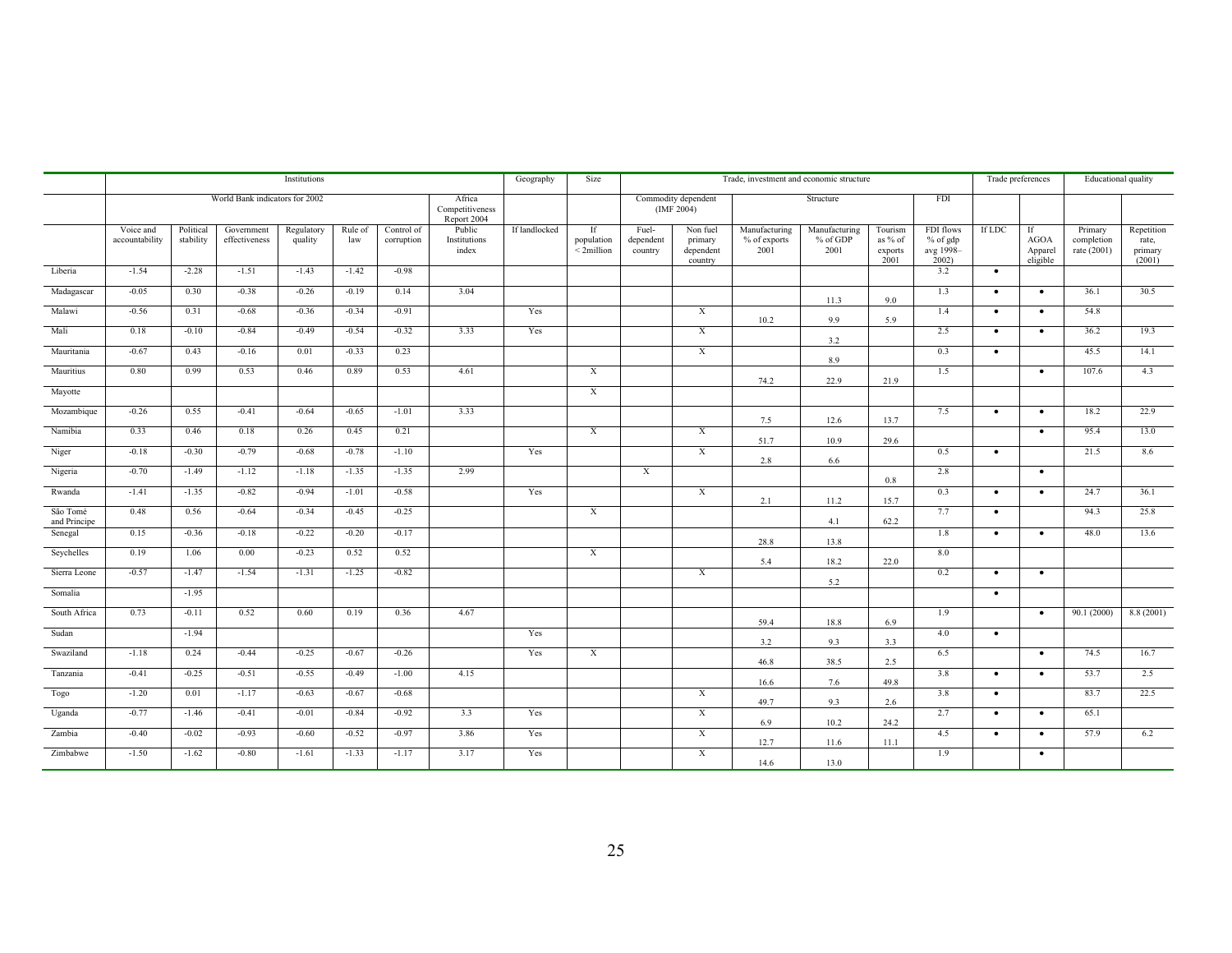|                               | Starting a business     |                    |                                |                                       |                                   |                                      | Hiring and firing workers      |                          |                         |                    | Enforcing contracts                      |                                   |                              | Closing a business              |                                  |                             |
|-------------------------------|-------------------------|--------------------|--------------------------------|---------------------------------------|-----------------------------------|--------------------------------------|--------------------------------|--------------------------|-------------------------|--------------------|------------------------------------------|-----------------------------------|------------------------------|---------------------------------|----------------------------------|-----------------------------|
|                               |                         |                    |                                |                                       |                                   |                                      |                                |                          |                         |                    |                                          |                                   |                              |                                 |                                  |                             |
| Economy                       | Number of<br>procedures | Duration<br>(days) | Cost $%$<br>GNI per<br>capita) | Min. Capital<br>(% GNI per<br>capita) | Flexibility<br>of Hiring<br>Index | Conditions of<br>Employment<br>Index | Flexibility of<br>Firing Index | Employment<br>Laws Index | Number of<br>procedures | Duration<br>(days) | Cost $\frac{6}{6}$<br>GNI per<br>capita) | Procedural<br>Complexity<br>Index | Actual<br>time (in<br>years) | Actual<br>cost (% of<br>estate) | Goals-of-<br>Insolvency<br>Index | Court-<br>Powers<br>Index   |
| East Asia &<br>Pacific        | 9                       | 61                 | 61.9                           | 174.6                                 | 45                                | 60                                   | 30                             | 45                       | 24                      | 193                | 63.6                                     | 55                                | 2.8                          | 17                              | 49                               | 66                          |
| Europe &<br>Central Asia      | 10                      | 40                 | 16.2                           | 67.7                                  | 52                                | 81                                   | 38                             | 57                       | 25                      | 346                | 27.3                                     | 57                                | 3.2                          | 14                              | 51                               | 56                          |
| Latin America<br>& Caribbean  | 11                      | 70                 | 60.1                           | 32.3                                  | 56                                | 79                                   | 48                             | 61                       | 33                      | 363                | 38                                       | 70                                | 3.7                          | 15                              | 46                               | 63                          |
| Middle East &<br>North Africa | $\mathbf{Q}$            | 40                 | 53                             | 945.3                                 | 41                                | 66                                   | 36                             | 48                       | 30                      | 305                | 16.9                                     | 59                                | 3.7                          | 14                              | 47                               | 59                          |
| OECD: High<br>income          | 6                       | 25                 | 8.1                            | 47                                    | 49                                | 58                                   | 28                             | 45                       | 18                      | 213                | 7.1                                      | 49                                | 1.8                          | $7\phantom{.0}$                 | 77                               | 36                          |
| South Asia                    | $\overline{9}$          | 43                 | 52.5                           | 85.6                                  | 39                                | 68                                   | 39                             | 49                       | 21                      | 358                | 92.6                                     | 55                                | 5.4                          | 9                               | 35                               | 46                          |
| Sub-Saharan<br>Africa         | 11                      | 64                 | 224.2                          | 278.5                                 | 49                                | 68                                   | 40                             | 52                       | 31                      | 372                | 61.2                                     | 56                                | 3.5                          | 17                              | 35                               | 70                          |
| Benin                         | 8                       | 32                 | 207.9                          | 352.1                                 | 48                                | 86                                   | 20                             | 52                       | 49                      | 570                | 31                                       | 53                                | 3.2                          | 18                              | 33                               | 100                         |
| Botswana                      | 11                      | 108                | 11.3                           | $\mathbf{0}$                          | 33                                | 55                                   | 17                             | 35                       | 22                      | 56                 | $\ddot{\phantom{a}}$                     | 52                                | 2.2                          | 18                              | 77                               | 33                          |
| Burkina Faso                  | 13                      | 135                | 152.8                          | 531.1                                 | 53                                | 79                                   | 27                             | 53                       | 41                      | 458                | 172.8                                    | 71                                | $\overline{4}$               | 8                               | 29                               | 100                         |
| Burundi                       | 11                      | 43                 | 191.5                          | $\ddotsc$                             | 58                                | 76                                   | 51                             | 62                       | 62                      | 367                | 27.6                                     | 58                                | no practice                  | no practice                     | 8                                | 67                          |
| Cameroon                      | 12                      | 37                 | 182.5                          | 245.3                                 | 48                                | 43                                   | 39                             | 44                       | 46                      | 548                | 62.9                                     | 63                                | 2                            | 18                              | 44                               | 100                         |
| Central African<br>Republic   | 10                      | 14                 | 205                            | 559                                   | 53                                | 84                                   | 50                             | 62                       | $\ldots$                | $\ldots$           | $\ldots$                                 | $\ldots$                          | no practice                  | no practice                     | $\ddotsc$                        | $\mathcal{L}_{\mathcal{F}}$ |
| Chad                          | 19                      | 75                 | 310.4                          | 584.5                                 | 78                                | 93                                   | 27                             | 66                       | 50                      | 604                | 58.4                                     | 72                                | 10                           | 38                              | 11                               | 100                         |
| Congo, Dem.<br>Rep.           | 13                      | 188                | 551.9                          | 270.6                                 | 73                                | 63                                   | 43                             | 60                       | 55                      | 414                | 92.3                                     | 56                                | no practice                  | no practice                     | 8                                | 33                          |
| Congo, Rep.                   | 8                       | 67                 | 318.5                          | 238.7                                 | 53                                | 78                                   | 49                             | 60                       | 44                      | 500                | 51                                       | 67                                | 3                            | 18                              | 42                               | 100                         |
| Cote d'Ivoire                 | 11                      | 58                 | 133.6                          | 212.5                                 | 53                                | 61                                   | 45                             | 53                       | 22                      | 525                | 83.3                                     | 57                                | 2.2                          | 18                              | 44                               | 100                         |
| Ghana                         | 12                      | 85                 | 87.5                           | 41.6                                  | 33                                | 56                                   | 17                             | 35                       | 21                      | 90                 | 23.8                                     | 33                                | no practice                  | no practice                     | 17                               | 33                          |
| Guinea                        | 13                      | 49                 | 210.2                          | 534.3                                 | 78                                | 44                                   | 57                             | 60                       | 41                      | 150                | 40                                       | 77                                | no practice                  | no practice                     | 8                                | 100                         |
| Kenya                         | 12                      | 47                 | 54.4                           | $\mathbf{0}$                          | 33                                | 53                                   | 16                             | 34                       | 25                      | 255                | 49.5                                     | 44                                | 4.6                          | 18                              | 47                               | 33                          |
| Lesotho                       | $\overline{9}$          | 92                 | 58.2                           | 19.3                                  | 58                                | 51                                   | 25                             | 45                       | $\ddotsc$               | $\ddotsc$          | $\ddotsc$                                | $\ddotsc$                         | no practice                  | no practice                     | $\ddotsc$                        | $\ldots$                    |
| Madagascar                    | 13                      | 44                 | 69.6                           | 55.5                                  | 48                                | 86                                   | 49                             | 61                       | 29                      | 220                | 120.2                                    | 63                                | no practice                  | no practice                     | 25                               | 67                          |
| Malawi                        | 10                      | 35                 | 140.1                          | $\mathbf{0}$                          | 33                                | 68                                   | 54                             | 52                       | 16                      | 108                | 520.6                                    | 48                                | 2.8                          | 8                               | 40                               | 67                          |
| Mali                          | 13                      | 42                 | 187.4                          | 526                                   | 53                                | 86                                   | 23                             | 54                       | 27                      | 150                | 7                                        | 71                                | 3.5                          | 18                              | 32                               | 100                         |
| Mauritania                    | 11                      | 82                 | 140.8                          | 858.7                                 | 62                                | 47                                   | 66                             | 59                       | $\ldots$                | $\cdot$            | $\ddot{\phantom{a}}$                     | $\ldots$                          | 8                            | 8                               | 28                               | 67                          |
| Mozambique                    | 14                      | 153                | 95.8                           | 17.1                                  | 73                                | 85                                   | 64                             | 74                       | 18                      | 540                | 9.1                                      | 71                                | no practice                  | no practice                     | 25                               | 67                          |
| Namibia                       | 10                      | 85                 | 19.3                           | $\mathbf{0}$                          | 17                                | 57                                   | 54                             | 43                       |                         | $\ddotsc$          | $\sim$                                   | $\ddotsc$                         | no practice                  | no practice                     |                                  | $\sim$                      |

### **Table 14 Doing business in sub-Saharan African countries in 2004 (World Bank, 2004)**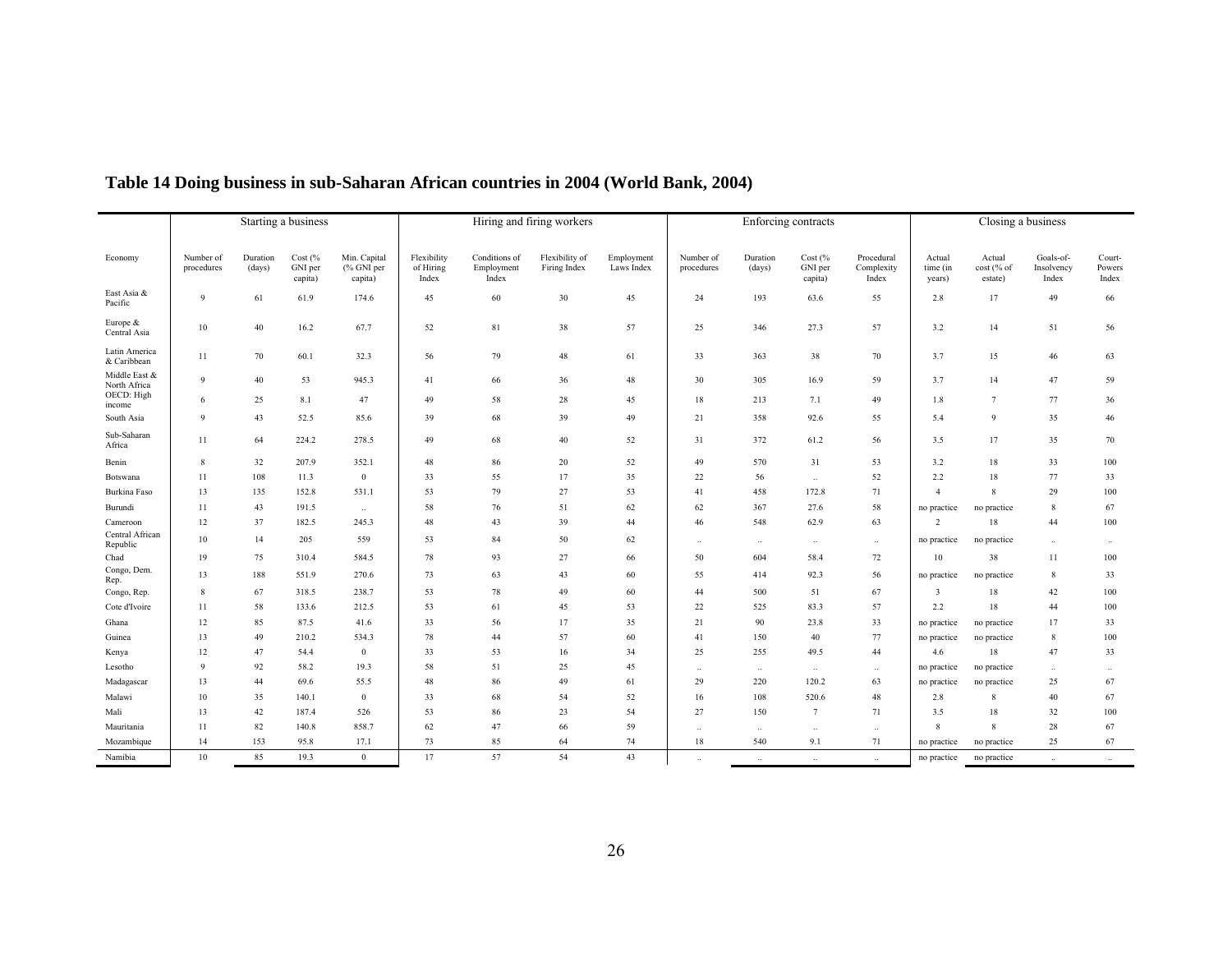|              |                         | Starting a business |                               |                                        |                                   |                                      | Hiring and firing workers      |                          | Enforcing contracts     |                    |                                          |                                   | Closing a business           |                                 |                                  |                           |
|--------------|-------------------------|---------------------|-------------------------------|----------------------------------------|-----------------------------------|--------------------------------------|--------------------------------|--------------------------|-------------------------|--------------------|------------------------------------------|-----------------------------------|------------------------------|---------------------------------|----------------------------------|---------------------------|
| Economy      | Number of<br>procedures | Duration<br>(days)  | Cost (%<br>GNI per<br>capita) | Min. Capital<br>$%$ GNI per<br>capita) | Flexibility<br>of Hiring<br>Index | Conditions of<br>Employment<br>Index | Flexibility of<br>Firing Index | Employment<br>Laws Index | Number of<br>procedures | Duration<br>(days) | Cost $\frac{6}{6}$<br>GNI per<br>capita) | Procedural<br>Complexity<br>Index | Actual<br>time (in<br>years) | Actual<br>cost (% of<br>estate) | Goals-of-<br>Insolvency<br>Index | Court-<br>Powers<br>Index |
| Niger        | 11                      | 27                  | 396.4                         | 759.9                                  | 53                                | 89                                   | 34                             | 59                       | 33                      | 365                | 57.1                                     | 63                                |                              | 18                              | 37                               | 100                       |
| Nigeria      | 10                      | 44                  | 95.2                          | 74.6                                   | 17                                | 76                                   | 36                             | 43                       | 23                      | 730                | 6.6                                      | 52                                | 1.6                          | 18                              | 45                               | 67                        |
| Rwanda       |                         | 21                  | 316.9                         | 4.6                                    | 53                                | 94                                   | 32                             | 60                       |                         | $\ddotsc$          | 87.1                                     | 36                                | no practice                  | no practice                     | 8                                | 33                        |
| Senegal      |                         | 57                  | 112.9                         | 293.2                                  | 48                                | 83                                   | 30                             | 54                       | 36                      | 455                | 48.6                                     | 75                                |                              |                                 | 73                               | 100                       |
| Sierra Leone |                         | 26                  | 1,280.50                      | $\theta$                               | 56                                | 84                                   | 62                             | 67                       | 48                      | 114                | 8.3                                      | 29                                | 2.5                          | 38                              | 20                               | 33                        |
| South Africa |                         | 38                  | 9.1                           |                                        | 42                                | 36                                   | 30                             | 36                       | 26                      | 207                | 16.7                                     | 56                                |                              | 18                              | 53                               | 67                        |
| Tanzania     | 13                      | 35                  | 203.6                         | 7.5                                    | 57                                | 77                                   | 49                             | 61                       |                         | 127                | 3.8                                      | 62                                |                              |                                 | 65                               | 67                        |
| Togo         | 13                      | 53                  | 229.4                         | 504.2                                  | 53                                | 80                                   | 36                             | 57                       | 37                      | 535                | 21.4                                     | 63                                | no practice                  | no practice                     | 8                                | 100                       |
| Uganda       | 17                      | 36                  | 132.2                         |                                        | 33                                | 44                                   | 50                             | 42                       | 16                      | 99                 | 10                                       | 40                                |                              | 38                              | 55                               | 67                        |
| Zambia       |                         | 35                  | 28.i                          | 3.3                                    | 33                                | 64                                   | 40                             | 46                       | 16                      | 188                | 15.8                                     | 32                                | 3.7                          | $\boldsymbol{8}$                | 55                               | 33                        |
| Zimbabwe     | 10                      | 96                  | 304.7                         | 129.3                                  | 33                                | 22                                   | 26                             | 27                       |                         | 197                | 39.5                                     | 50                                | 2.3                          | 18                              | 52                               | 67                        |

*Source*: www.worldbank.org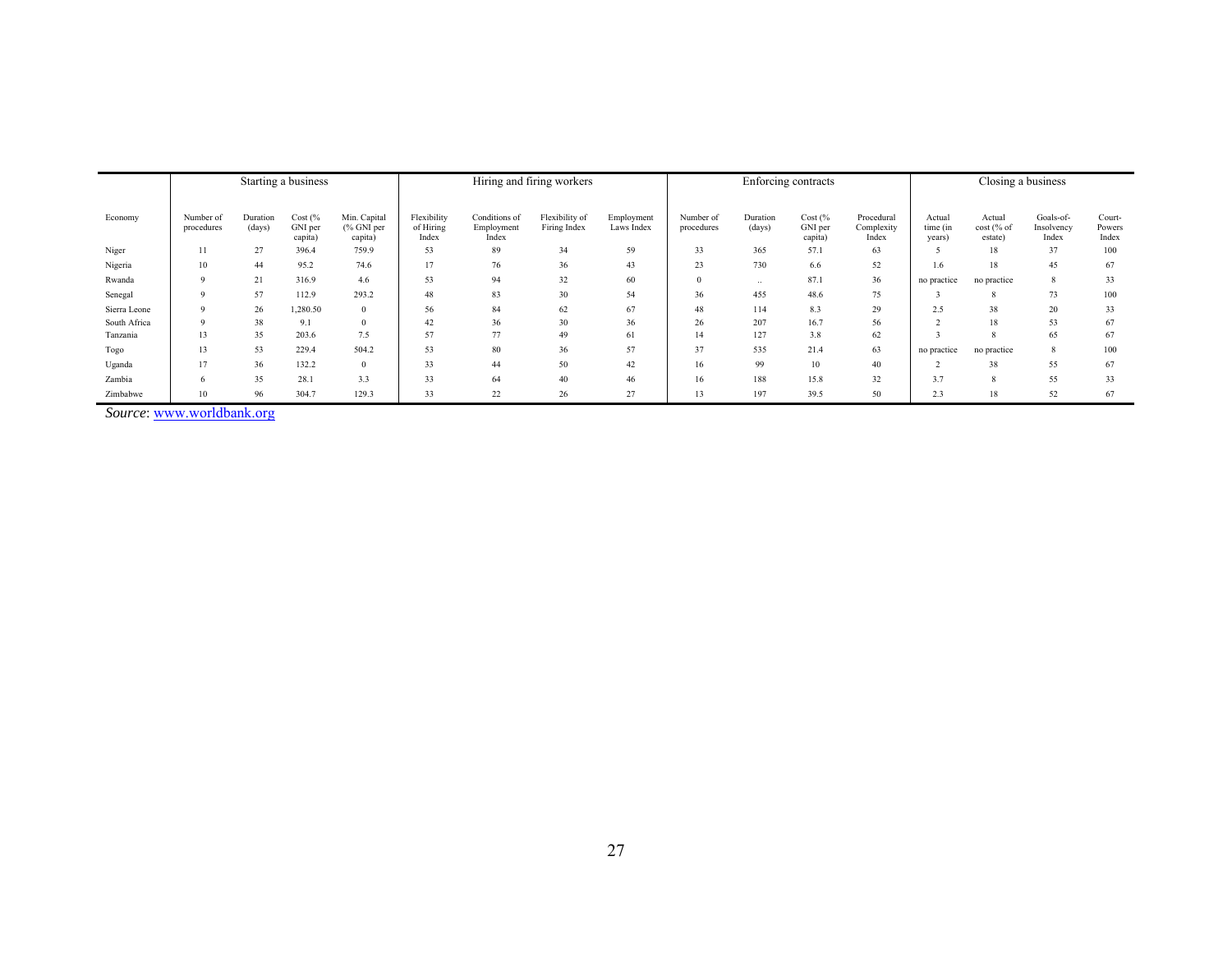# **6 Growth and investment in sub-Saharan Africa: case studies**

This section provides five case studies on growth and investment in Africa, in addition to the case studies already done by the Commission for Africa<sup>4</sup>. We suggest the following countries:

- Lesotho, because it shows how a small, resource poor and landlocked country managed to build up an industrial base on the basis of an outward orientation leading to catch-up of incomes.
- Senegal, because it is an example of CFA zone country, the group which on average did better than the rest of Africa on exchange rate realignment in 1994.
- Zambia, because it illustrates how a landlocked resource rich country can suffer when it is dependent on commodities with falling prices.
- Ghana, because it is frequently mentioned as an example of where structural adjustment programmes have been helpful in achieving modest growth, but not enough for structural change or significant private investment.
- Cape Verde, an often overlooked, small Lusophone African country with good growth performances, good quality institutions and tourism investment.
- Tanzania as it shows how certain institutions such as property rights protecting private property can improve providing a boost to private sector investment and growth.
- Zimbabwe as it shows that how a sudden deterioration in institutional quality and governance coincide with economic collapse.
- Rwanda as it shows the economic impact of and recovery from conflict.

DFID are providing case studies on Uganda, Ghana, Senegal, Zambia, Burkina Faso and South Africa, which leads to a net total of five new countries: Lesotho, Cape Verde, Tanzania, Zimbabwe and Rwanda.

 $\overline{a}$ 

<sup>4</sup> Mauritius, Uganda, Mozambique and Botswana are interesting case studies as they stand out statistically as the best economic performers in Africa over 1960-2000 (Mauritius and Botswana) or more recently over the 1990s (Mozambique and Uganda)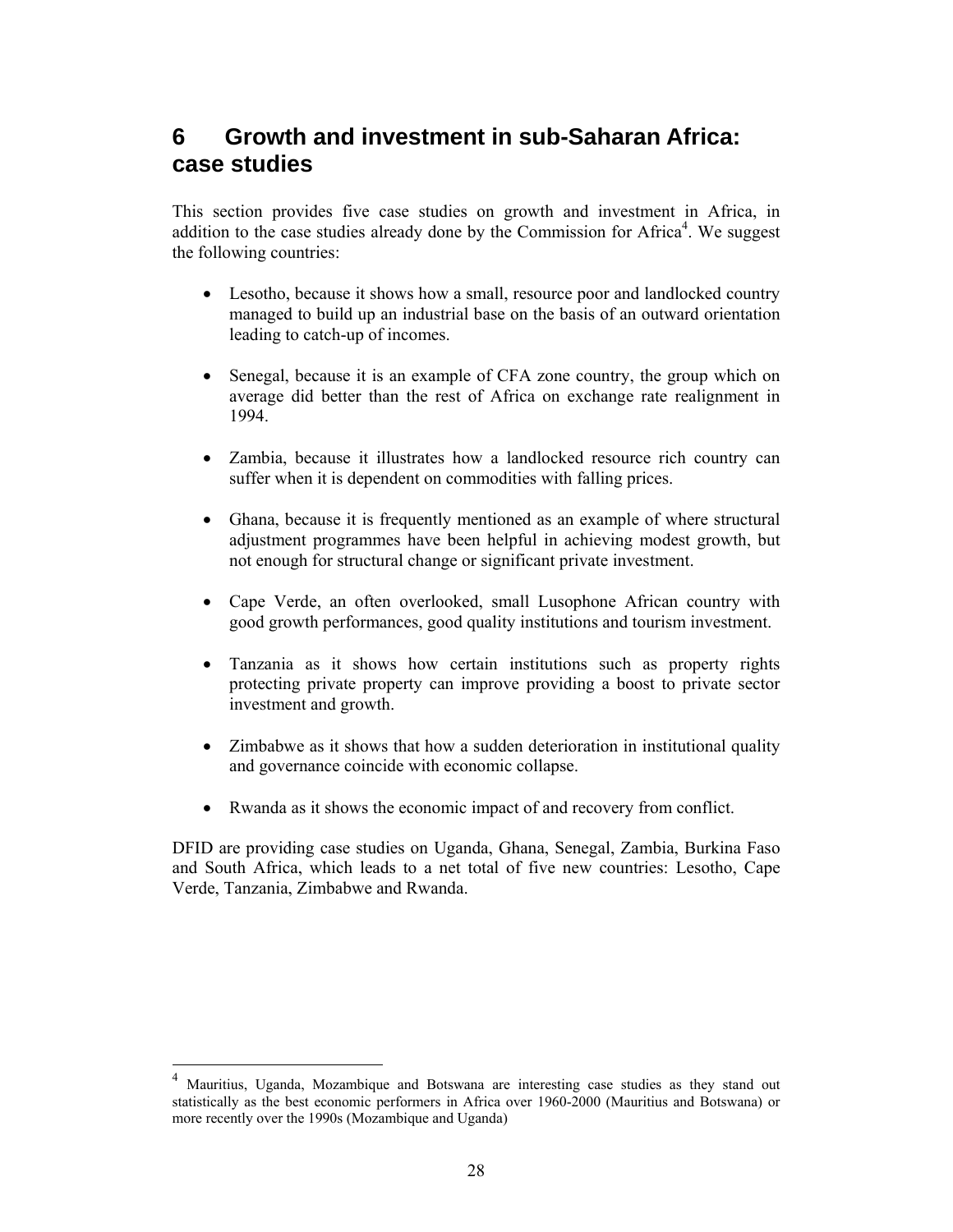### *Lesotho – Africa's Tiger*

**Chart 7 GDP per capita (ln of 1995 constant international dollars)** 



*Source*: World Development Indicators (2004)

Lesotho is a small, landlocked and relatively resource-poor country. Despite these constraints, it has managed to achieve a good economic performance, attaining a position amongst the best in Africa in investment, inward FDI and growth performances. What were the main characteristics of this surprisingly good performance? Lesotho's location enabled the movement of workers to the South African mines. The remittances that these workers sent back have played a major factor in sustaining incomes in Lesotho, albeit in a declining way from 50% of GDP in the 1980s to 20% now. The main aspect of Lesotho's recent growth performance, however, has been its ability to attract Asian (mainly Taiwanese) investors in the textile and clothing sector, to avail of EU trade preferences from the late 1980s and, when these preferences ran out due to stricter application of EU rules of origin, to avail of trade preferences under AGOA. Lesotho is currently the largest and fastest growing exporter of clothing to the US. Lesotho, as member of the Southern Africa Customs Union, has relatively good conditions for investors, such as low taxes, a well managed macro policy, infrastructure and good quality institutions, although HIV/AIDS and preference erosion in 2005 will no doubt pose major challenges.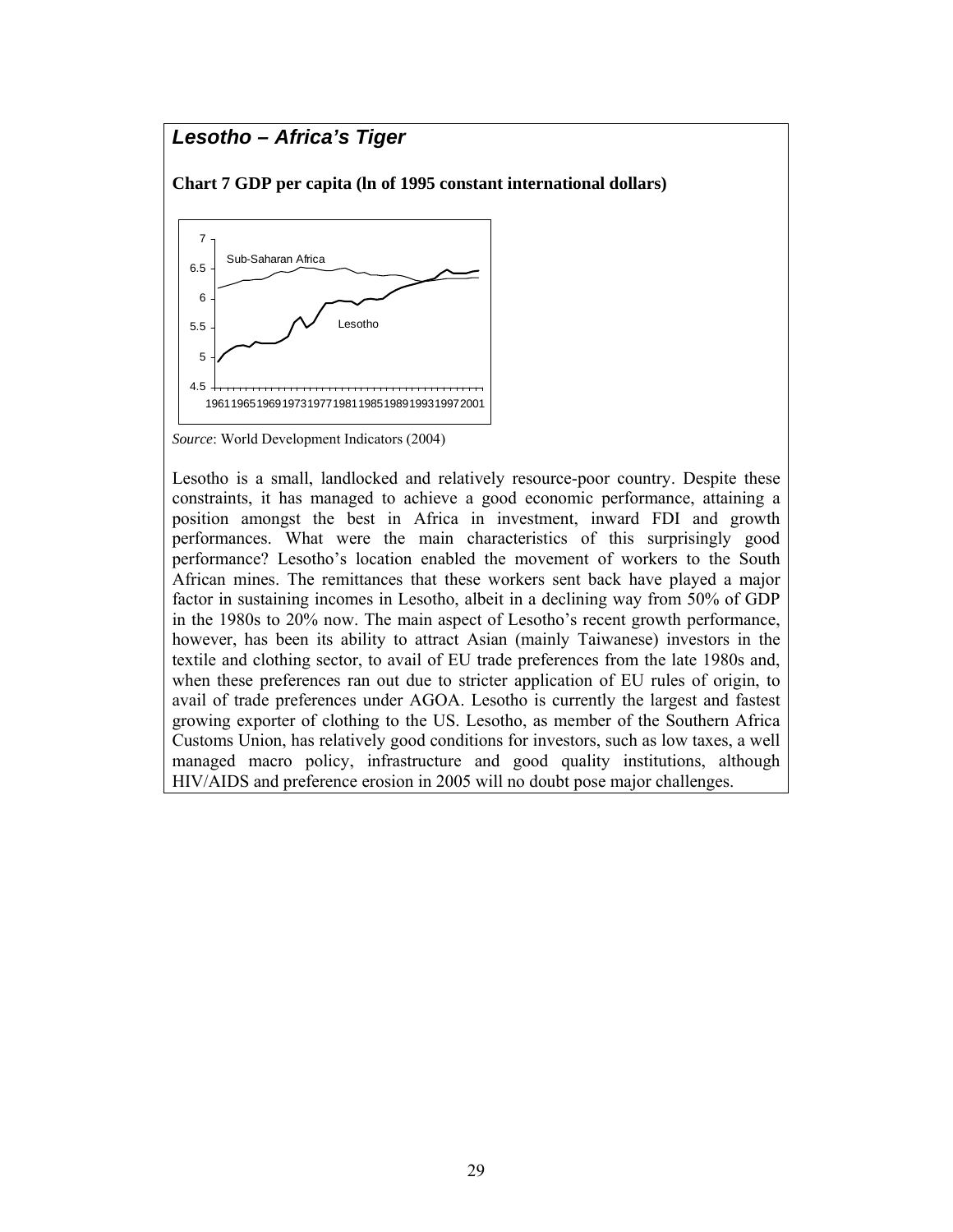### *Senegal – Exchange rate realignment of the CFA franc*

**Chart 8 GDP per capita (ln of 1995 constant international dollars)** 



*Source*: World Development Indicators (2004)

Senegal is one of 14 countries that formed a monetary union with a currency originally linked to the French franc and now the Euro. Initially, the monetary union led to favourable macro economic policies in the CFA zone. However, the bloc was inflexible, with the CFA franc becoming overvalued, leading to poor economic performance. The 50% exchange rate devaluation of the CFA franc in 1994 brought a significant turnaround in the economic performance of the CFA countries, and in Senegal, Mali and Burkina Faso in particular, with output, exports, and investment increasing more rapidly than in several other sub-Saharan countries since then. Inflation returned to single-digit levels; fiscal and external imbalances were reduced; and progress was made in fostering structural reforms in most of the countries.

Senegal has a democratic and stable government with relatively high quality institutions. It achieved a 2% annual growth rate in real GDP per capita since 1995 following the exchange rate realignment, introduction of fiscal reforms and privatisations, substantially higher than the 0.7% in sub-Saharan Africa as a whole. Despite growth, it did become an LDC in 2001, and poverty remains high, declining slightly from 58% of the population to 54%. It has a weak primary sector, an industrial base (seventh highest in sub-Saharan Africa) that is slightly more diversified than its neighbours and a relatively big services sector, including commerce, transport and communications services helped by its geographical location as a transit point for the region. Private sector investment, including FDI, is weak, hampered in part by high taxes, the land title system and poor scores on labour flexibility and costs of contract enforceability.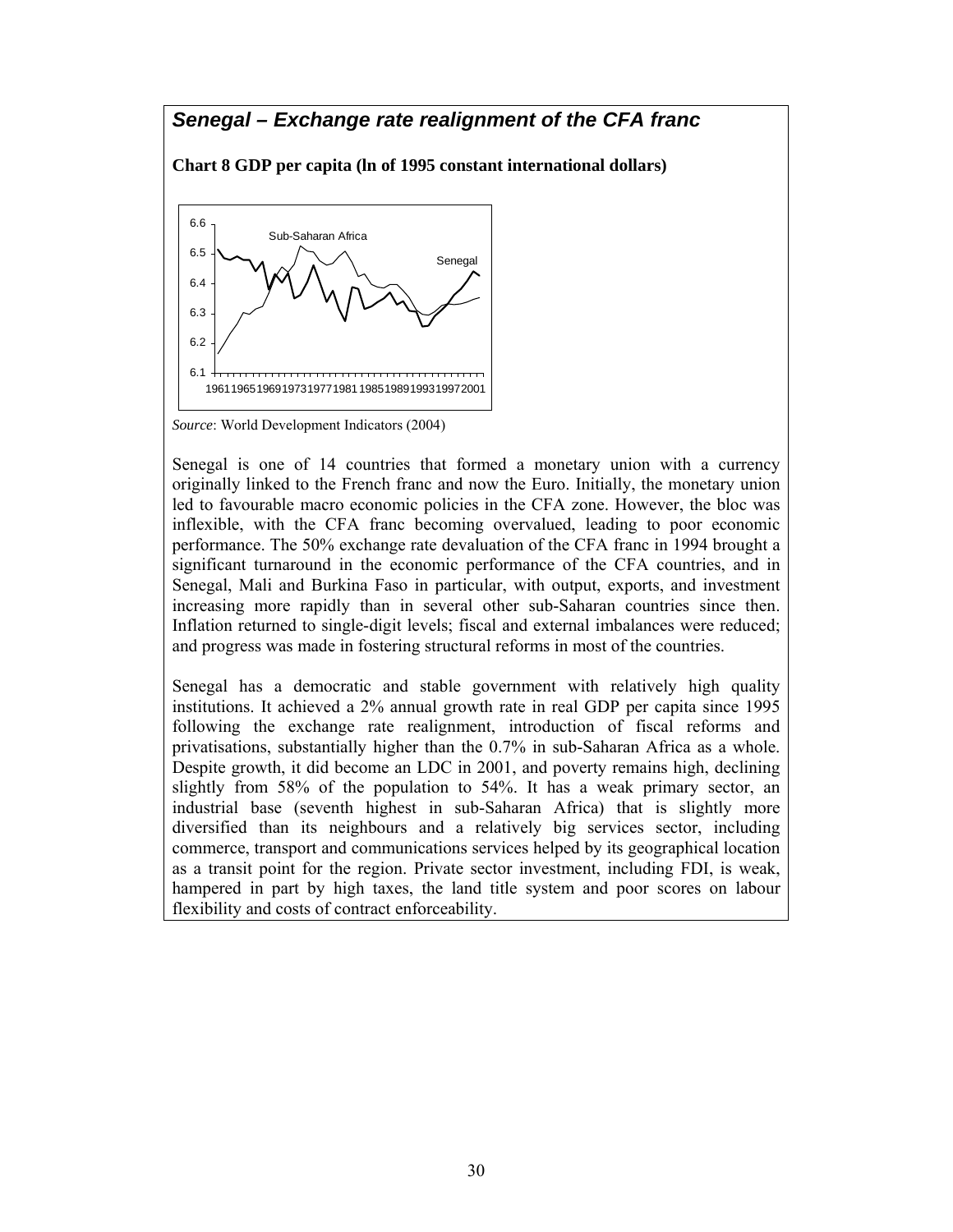

*Source*: World Development Indicators (2004)

Zambia is a landlocked, natural resource abundant but relatively urbanised country. The prospects for growth in the (by 1964) middle-income country appeared favourable. However, restrictive policies, including high tariffs and overvalued exchange rates, large fiscal imbalances and external developments such as collapsing copper prices, conflict in neighbouring countries and the oil shock were responsible for a dramatic decline in GDP per capita since. Two-thirds of the population live in poverty, more in rural areas, although there are signs that this may have improved in the 1990s. During the 1990s, the government introduced major economic reforms.

Zambia's economic performance remains closely linked to mining and its associated activities and hence mineral prices, in particular of copper, which is responsible for 80% of Zambia's export of goods, but recently there has been an increase in tourism as Zimbabwe is less a competitor. Privatisation of government-owned copper mines decreased the fiscal pressures on the government and improved the chances of attracting investment and boosting economic growth, but low copper prices reduced the incentives for further private investment in the sector. The biggest mining investor withdrew because of low copper prices, and the investment/GDP ratio is relatively low even by African standards. Prices and demand for copper have been increasing over the past years, which resulted in an increase in copper production. Zambia is beginning to grow in GDP per capita terms.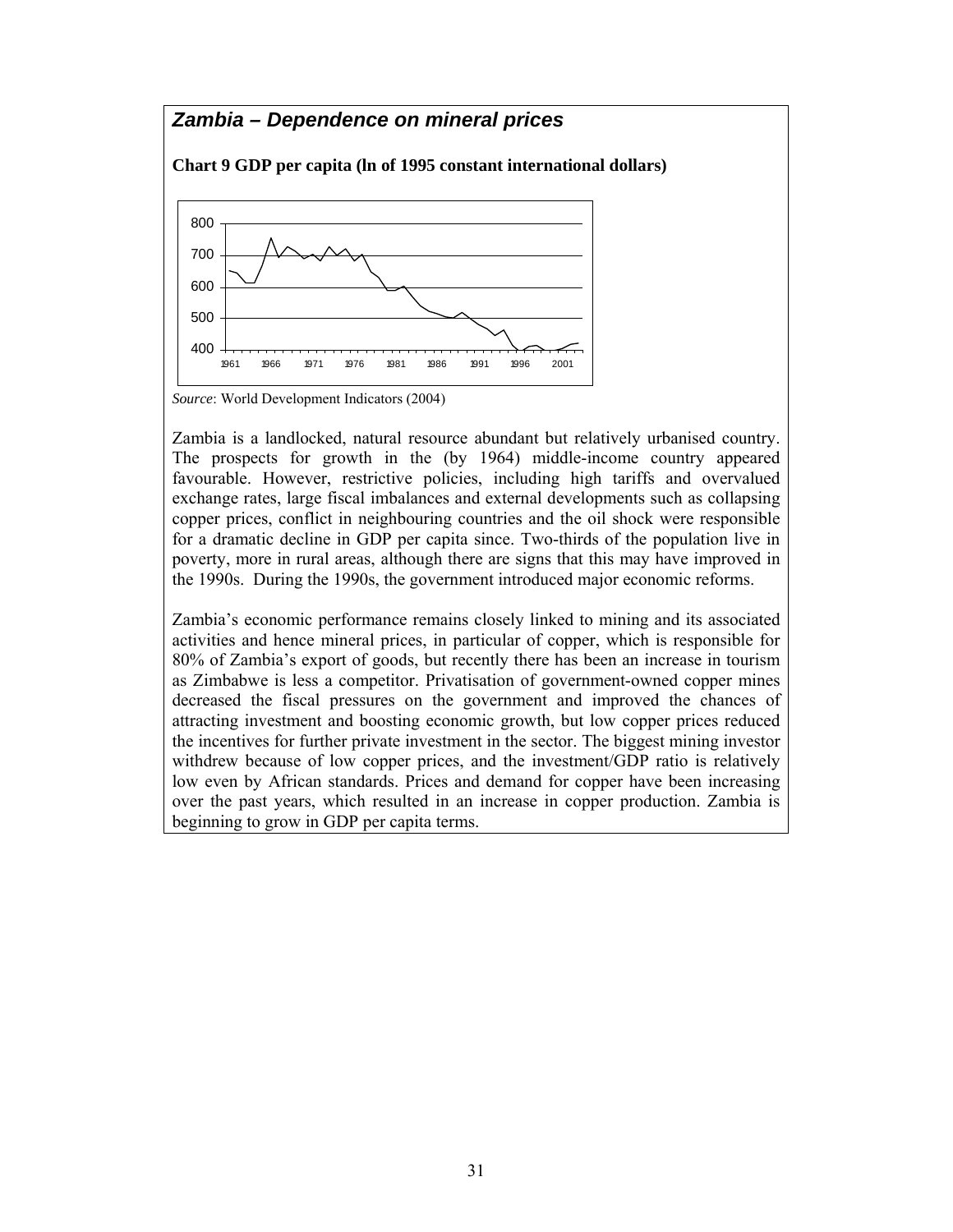# *Ghana – Did structural reforms help?*  **Chart 10 Growth in GDP per capita**  -0.15 -0.1 -0.05 0 0.05 0.1 1960 1966 1972 1978 1984 1990 1996 2002

Ghana's economy has strengthened over the past 10 years owing to structural reforms and an improved investment climate. It was regarded as a 'Model' reformer in the 1980s, after price controls were lifted and fiscal balances improved. The reforms worked, as average incomes increased 2% annually over 1983–2001, with remarkable stable growth compared to the pre-1983 period; poverty fell from 53% to 40% in the 1990s. Growth has in part been linked to public investment, while private investment has not been forthcoming. Moreover, the structural reforms have not achieved a structural change in the economy, which is still dependent on traditional exports of gold, cocoa, mining and palm oil, and has seen only a slight diversification into tuna, roses, pineapple, insurance and offshoring. Ghana has a low manufacturing share.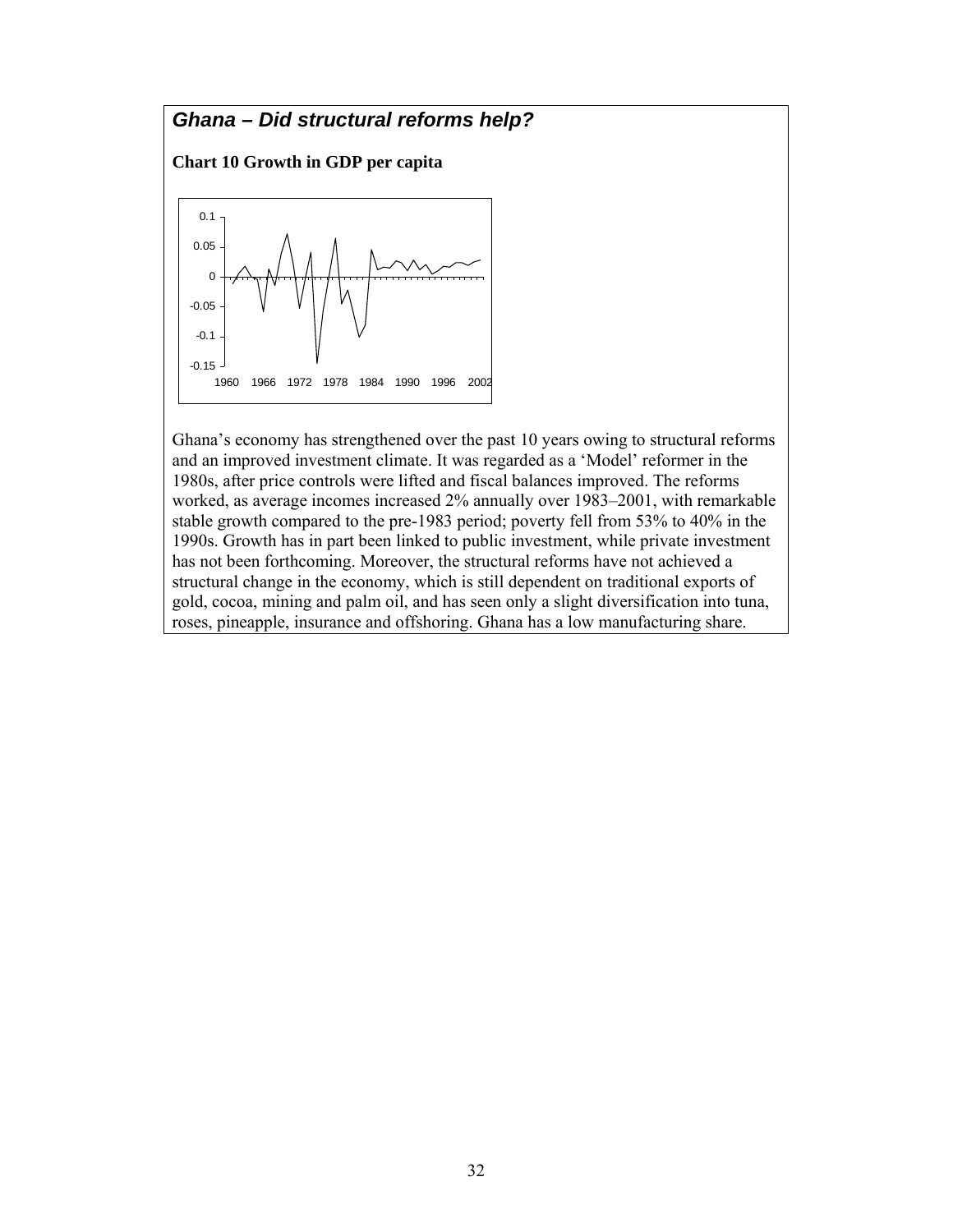### *Cape Verde – Small, but an impressive growth performance*

#### **Chart 11 Small, beautiful and growing fast**

*GDP per capita (ln of 1995 constant international dollars)* 



Source: *World Development Indicators 2004* 

Even though smallness tends to raise an economy's business operating costs, this has not been a deterrent to good economic performance in the African context. In fact, there is something special about being small. First, small African economies are characterised by a relatively high institutional quality. They are the most politically stable economies with good rule of law and effective control of corruption. Further, small and stable island states tend to rely on services attracting lots of tourists. While the case of the Seychelles and Mauritius are well know, Cape Verde's march is less well rehearsed. Cape Verde is one of six Lusophone countries in Africa and the archipilago is services oriented: commerce, transport and public services account for 70% of its GDP. It received US \$ 400 million of FDI over 1994-2000, most of it in tourism. Its increase in real GDP per capita was an impressive 3.5% annually over 1960-2000.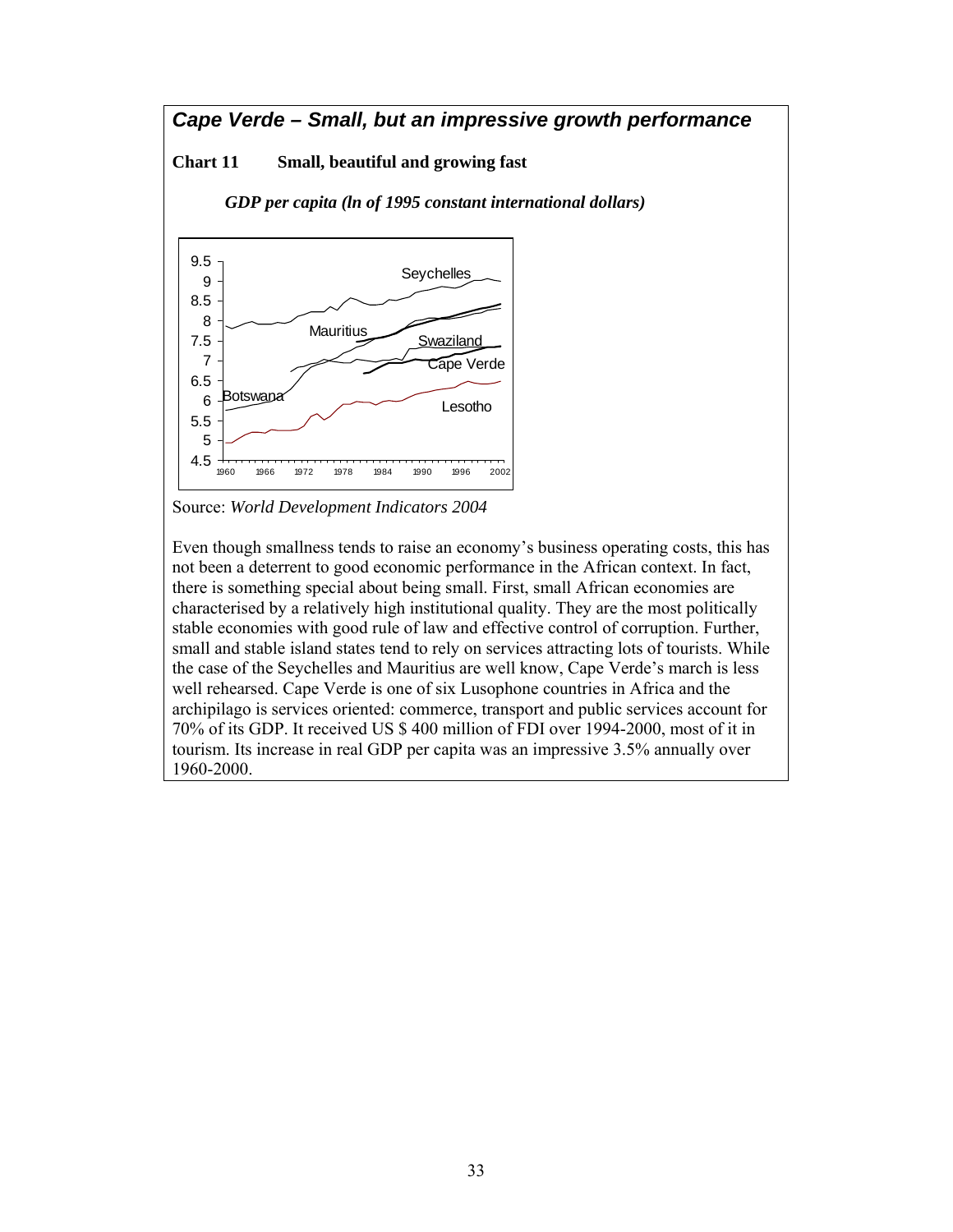# *Tanzania – natural resource based investment*

#### **Chart 12 Tanzania's recent growth experience**

*Growth in real GDP per capita* 



Source: *World Development Indicators 2004* 

Tanzania is currently recording the fastest growth for more than 15 years with real improvements in living standards each year since 1995, though the proportion of people not being able to meet basic human needs has declined less impressively from 38% in 1991 to 35% in 2001. Agriculture plays a significant role contributing nearly 50% of GDP, but has expanded less fast (4% annually in real terms over 1997-2002) than mining (16%) and tourism (6%). Mining and tourism have been boosted by increased private sector investment, notably FDI from South Africa (including hotels and manufacturing), Ghana (gold) and Canada (gold). Tanzania was the fifth receiver of FDI in Sub Saharan Africa over 1998-2002. In 1998, there were more mining exploration activities in Tanzania than elsewhere. Tanzania is third highest in Africa in terms of the contribution of tourism to GDP, which increased from 1% over 1986- 1992 to around 10% currently.

The recent growth performance represents a significant turnaround as Tanzania performed poorly for a long time since independence. The shift towards private sector investment was initiated by structural reforms which started in the mid 80s and which were reinforced and accelerated throughout the 1990s. This has resulted in a change of institutions and an improvement in the investment climate which until then held back private investment. Basic institutions securing legal protection of private property and promoting private investment were absent until 1991 when the national investment promotion policy was promulgated. The sectoral mining code of 1998 improved conditions for mining investment and compared favourably to those of other mining locations such as Ghana, whose mining companies are investing in Tanzania.<sup>5</sup>

 $\overline{\phantom{a}}$ 

<sup>&</sup>lt;sup>5</sup> See UNCTAD Investment Policy Reviews for Ghana and Tanzania.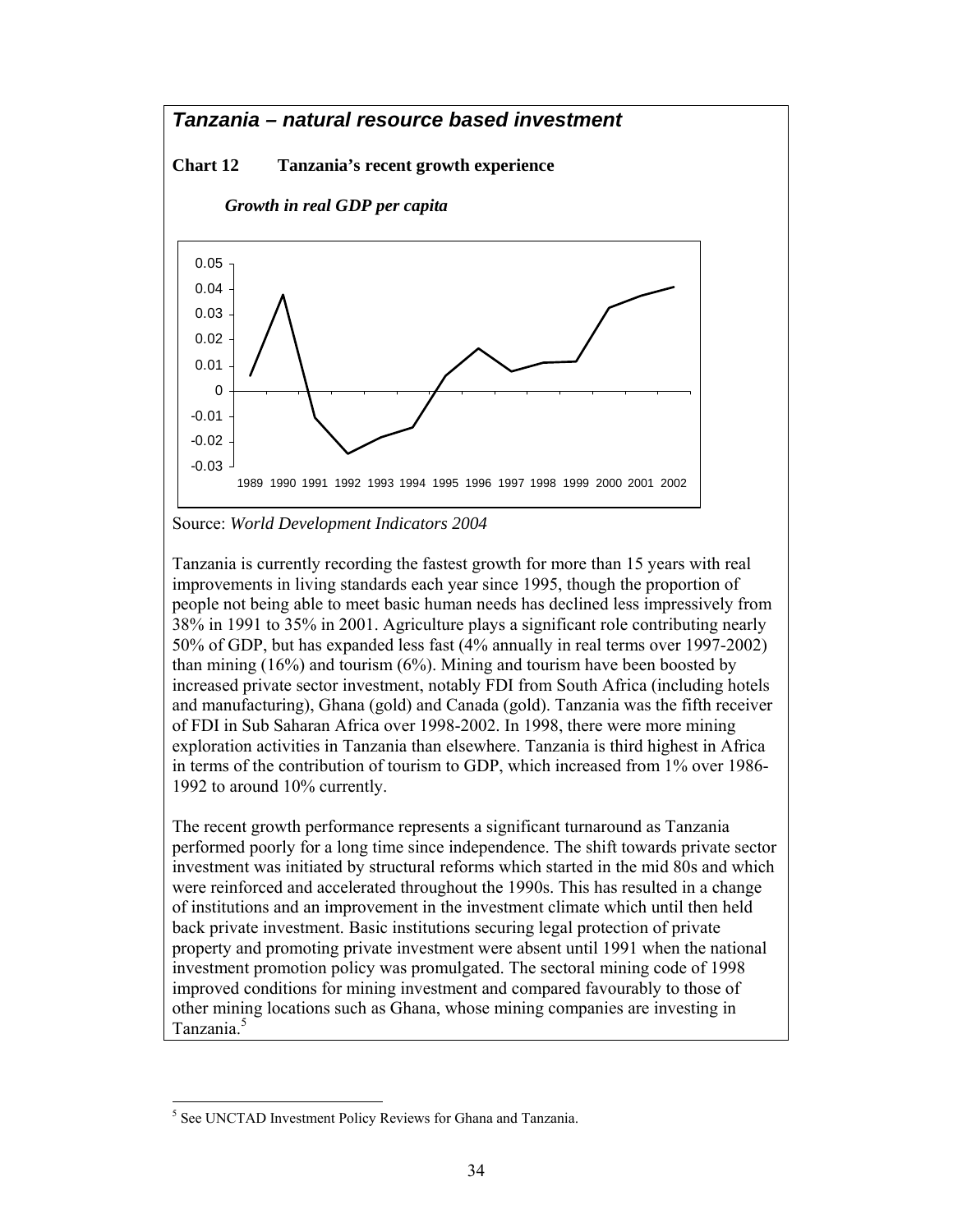### *Zimbabwe – economic collapse*

#### **Chart 13 Zimbabwe's collapse?**



Source: *World Development Indicators 2004* 

Zimbabwe is a landlocked country constituting both a success and failure. Despite being landlocked, Zimbabwe was twice as rich as the average of SSA in 1997. It had a relatively large manufacturing industry which was build up in part under protective measures. It benefited from sanctions against South Africa (as did Lesotho).

Misrule, including expropriation of private property, has meant that Zimbabwe is the world's fastest collapsing country. Over 1996-2002, measures of institutional quality and governance (by the World Bank) have deteriorated rapidly: Zimbabwe dropped 20 (out of a total of around 200) places on regulatory quality, 36 on political stability, 66 on rule of law and 67 on voice and accountability. GDP has since 1997 shrunk by a third and investment by 55% until it reached its lowest point in four decades. The effects are not limited to Zimbabwe alone. Some estimate that economic activity lost to region is worth US\$2.6 billion much of it due to lower exports to Zimbabwe and sufficient to call this a neighbourhood effect. However, not all effects on its neighbours are negative: Zambia's tobacco production and tourism inflows are increasing as a result.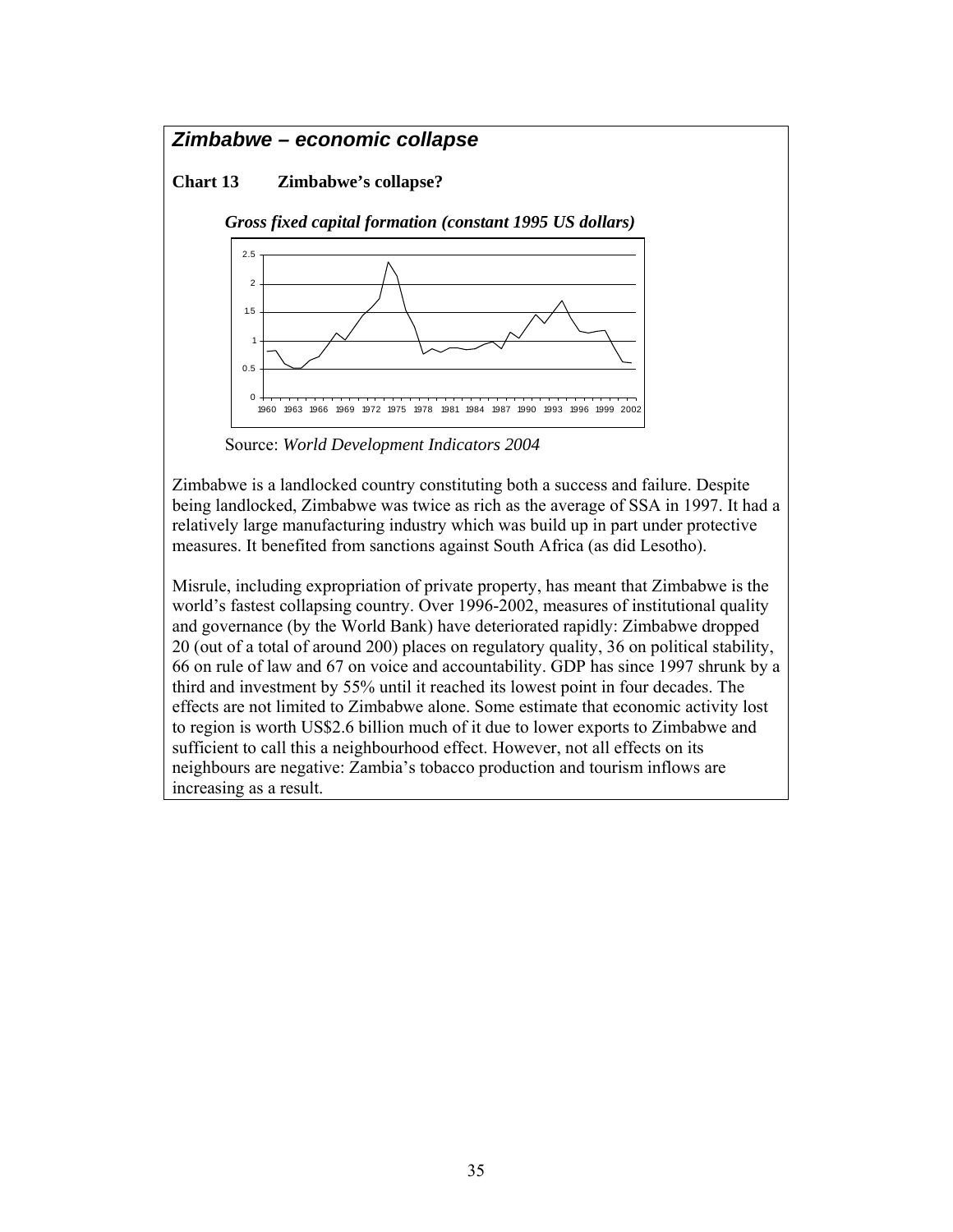### *Rwanda – recovering from conflict and economic collapse*

#### **Chart 14 The economic impact of genocide**

*GDP per capita (constant 1995 international dollars)* 



Source: *World Development Indicators 2004* 

The genocide of 1994 resulted in a major loss of life and significant displacement of the population. GDP dropped by 50%, GDP per capita fell in real terms from US\$253 to US\$181, but recovered fast in the years from 1995-1997 and beyond. It was the fourth fastest growing economy in real per capita GDP over 1997-2002. In the period of recovery there was a large demand side boost through aid, which is responsible for 60% of Rwanda's government budget. Public expenditure helped revive urban commercial services and construction, but it also stimulated agriculture by raising demand for food products, indicating that this demand side intervention was helpful during recovery from conflict.<sup>6</sup> Agriculture has been the main source of GDP growth and currently represents nearly 50% of GDP.

Several researchers have sought to explain the outbreak of conflict by a combination of low institutional quality and ethnic fragmentation. Countries such as Angola, Nigeria and Sudan would thus be at high risk of conflict causing poor growth performance while countries with high quality institutions can compensate in part for ethnic fragmentation. Unfortunately, Rwanda is also considered to be at the bottom of standard institutional quality and governance measures. Building on the above, but simplistic view, improvements in institutional quality will be required to avert further conflict and human and economic losses.<sup>7</sup>

 $\overline{\phantom{a}}$  $6$  Roberts (2004)

 $^7$  UNECA (2003b)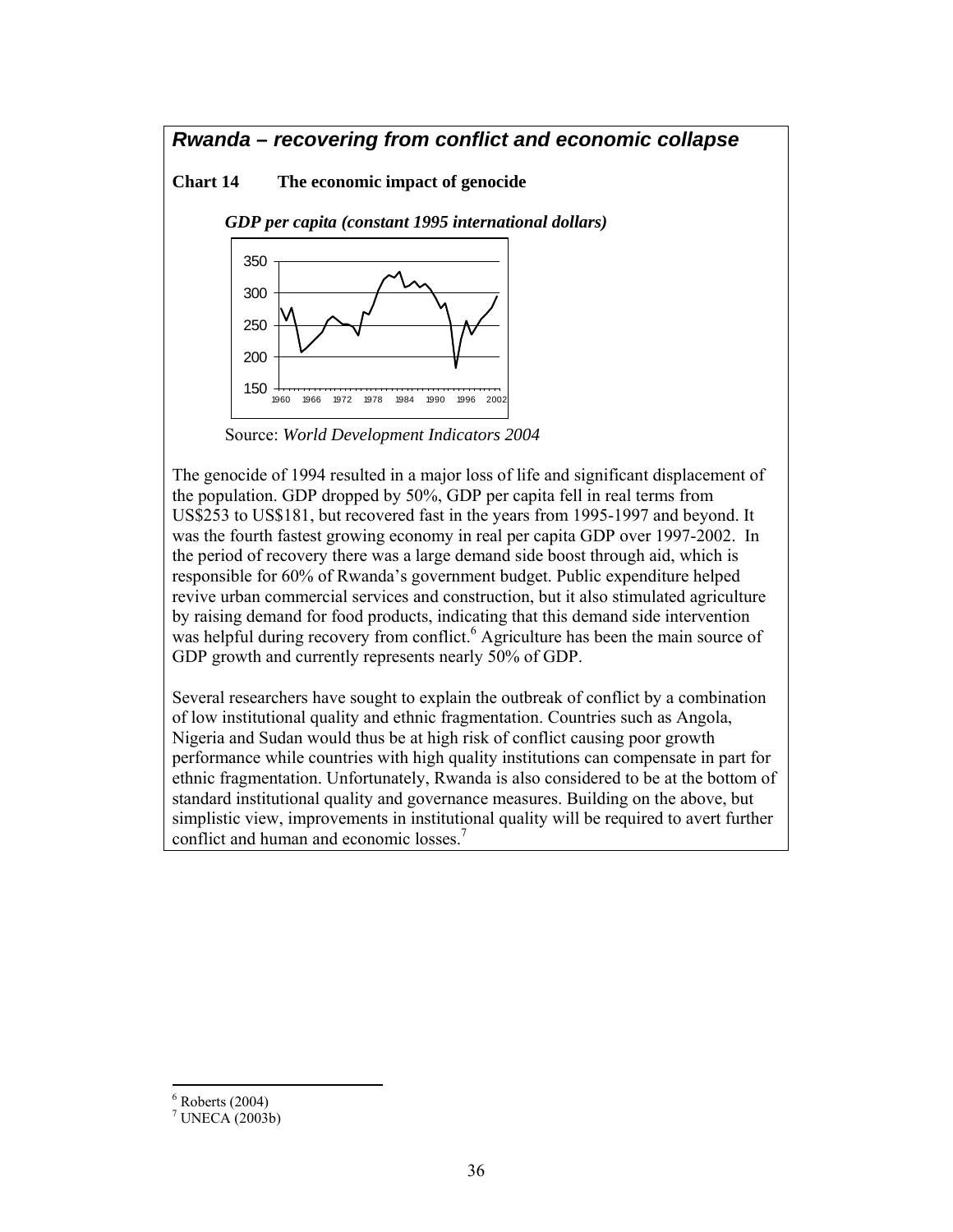# **7 Growth, investment and poverty in sub-Saharan Africa: the role of government policies**

This section provides case studies of how government policies can enhance pro-poor growth. We suggest four cases:

- Zambia, because reforms boosted agriculture and rural income, while reducing poverty over 1996-1998.
- Mozambique, because partnerships between government (aided by external actors) and manufacturing business have improved the impact on local growth, increasing the effects of poverty reduction.
- Tanzania, because it failed to turn record growth into significant poverty reduction because growth was not based on agriculture and the benefits were not redistributed.
- Uganda and Ghana, because they have been effective in turning per capita GDP growth into poverty reduction.

### *Zambia – reforms in agriculture and pro-poor growth*

Zambia faces mass poverty. The poverty headcount increased from 70% in 1990 to 80% in 1996, a period of declining GDP per capita particularly for urban households on the back of stabalisation policies, removal of subsidies and structural reforms of parastatals. However, GDP per capita growth was positive over 1996-1998, attributed mainly to rural areas. During this period, poverty fell from 80% in 1996 to 76% in 1998. Macro-economic policy scores improved during 1990-1996 and remained constant during 1996-1998, so these cannot explain changes in growth and poverty in Zambia. $8$  Nor can changes in income distribution.

The bias against agriculture was reduced after 1996 and producer prices of crops increased raising growth and productivity in agriculture and rural incomes while reducing poverty.<sup>9</sup> Deregulation led to lower milling costs for producers and cheaper maize for consumers. The removal of subsidies shifted agricultural production away from maize towards higher value added crops such as cotton (AGOA is currently stimulating demand for this). Private sector activities increased and began to provide inputs and marketing services. Households with access to inputs, transport and marketing services benefited most. The evidence shows that reforms (removal of subsidies, liberalisation of agriculture marketing) that increase growth in agriculture can reduce rural poverty and raise pro-poor growth.

 $\overline{\phantom{a}}$ <sup>8</sup> Christiaensen *et al.* (2003)

McCulloch *et al*. (2000)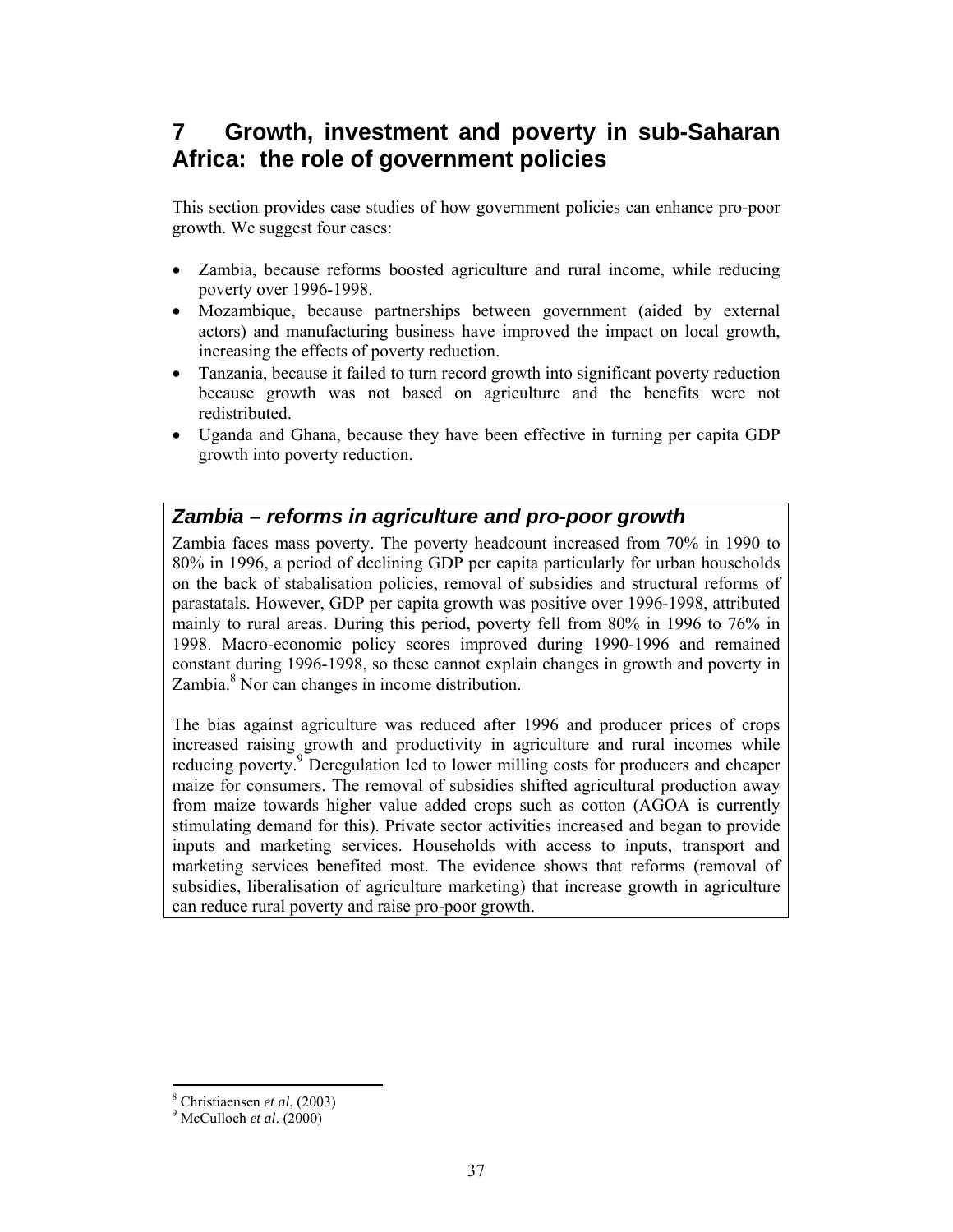### *Mozambique – promoting linkages with local SMEs*

The Mozal investment in Mozambique is a well documented Mega investment in Mozambique. It alone doubled Mozambique's exports and added 7% to GDP. While the company (owned by BHP Billiton, the government of Mozambique, IDC South Africa and Mitsubishi Japan) has created new temporary and permanent jobs, thereby contributing to poverty reduction, it has also put in place an empowerment and linkage programme jointly with the government of Mozambique (and aided by the IFC) and this has also had an impact on poverty.

SMEELP (Mozal's Small and Medium Enterprises Empowerment and Linkages Programme)<sup>10</sup> has awarded successfully 28 packages to 16 local companies, using US\$ 5 million; 36 SMEs have attended training programmes. The Mozambican Centre for Investment Promotion assessed and recommended suitable capabilities in local SMEs. SMEELP has been handed over to MOZLINK of CPI.

While similar programmes are sporadically copied to other African countries, there is no consistent approach to linkage promotion in most African countries. In fact there are many missed opportunities to promote linkages including in countries such as Zambia<sup>11</sup>

### *Tanzania – Recent growth, but slow reduction in poverty*

There has been rapid growth in real GDP per capita in the past decade. However, while GDP grew, poverty did not fall as might have been expected: the national poverty headcount fell slightly from 38.6% in 1991 to 35.7% in 2001. Why such as slow reduction in poverty?

Recent growth has been largely based on strong investment and growth in mining and tourism activities. These are typically sectors with relatively either few linkages to the economy or to the poor directly<sup>12</sup>. If the government wants to make growth more broad based it will have to raise growth, productivity and exports of agriculture which is responsible for nearly 50% of GDP and which has more direct linkages with the rural poor. Progress in agriculture compares unfavourably with its neighbours (for instance, Kenyan horticulture exports have increased fast in recent years). Tourism will also help to increase growth and reduce poverty, but this appears to have comparatively less effect. An alternative is to base growth on mining and tourism with more effective redistribution.

 $\overline{a}$ <sup>10</sup>See eg http://www.bhpbilliton.com/bbContentRepository/Presentations/RNivenSMEELP23Apr03.pdf <sup>11</sup> Mkandawire (2004).

 $12$  Kweka (2004) and Booth and Kweka (2004)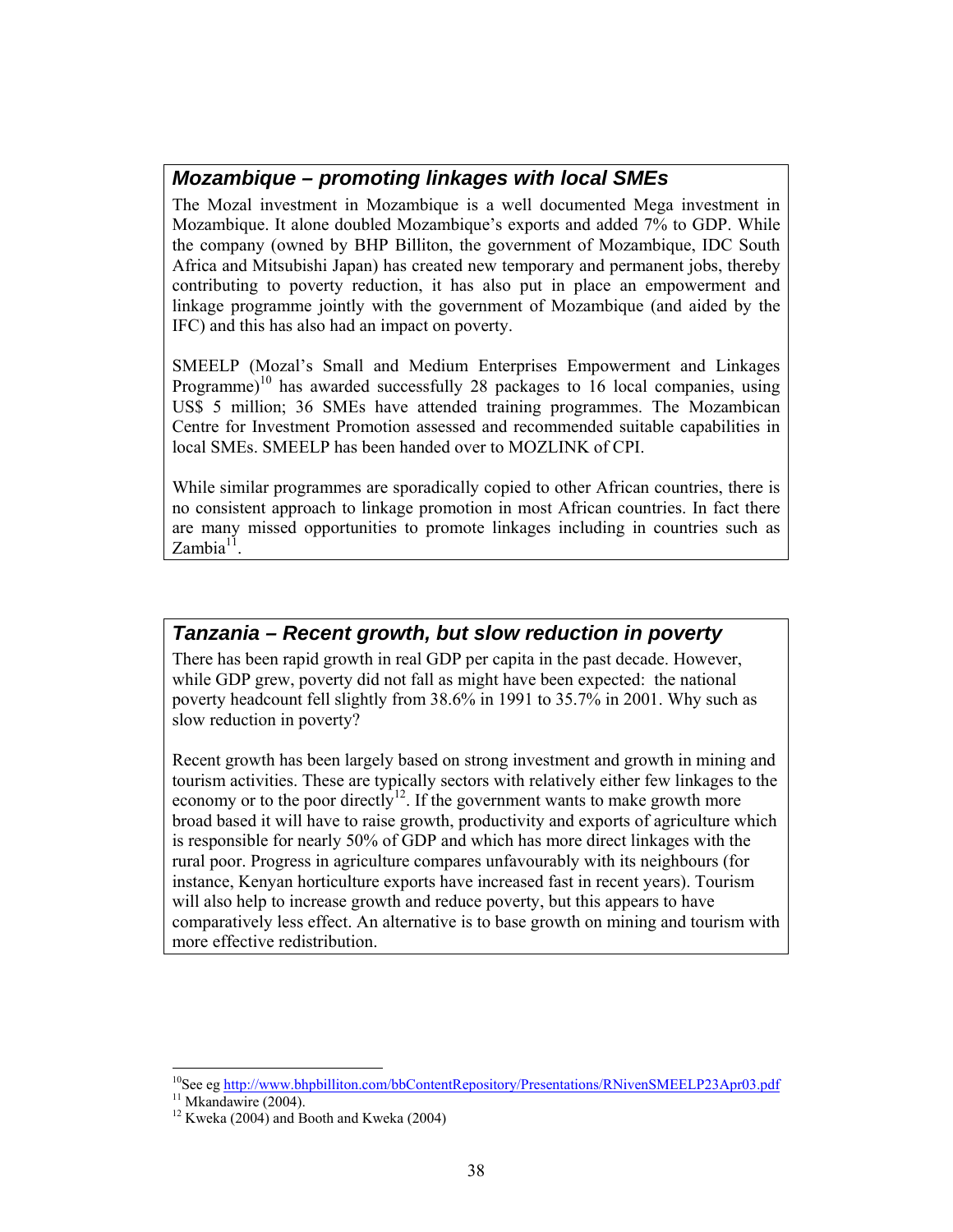### *Ghana and Uganda: turning growth into poverty reduction*

Ghana recorded sluggish growth in real GDP per capita, although taken over the last two decades it amounts to 2 per cent annually. Uganda's growth was much faster, but both countries managed to reduce poverty headcount significantly, from 53% to 40% of population in the 1990s in Ghana and from 56% in 1992 to 44% in 1997 and to 35% in 2000 in Uganda.

In part this is simply because conditions and policies that promote growth also reduce poverty. Both countries have relatively equal distributions so that growth leads to poverty reduction more easily than when there are unequal distribution; they have both have a long history of consistent policies; the institutional quality increased; and macroeconomic policy improved. A study on drivers of change in Ghana concluded that "the factors that we have identified as most likely to drive overall development progress are also the factors likely to have the strongest impact on poverty reduction", pointing towards the importance of democratisation for (pro-poor) growth.<sup>13</sup>

Ghana experienced big reductions in poverty among cash crop producers for exports over the 1990s (due to favourable world cacao prices and cacao production). Uganda too has a large share of cash crop producers which have experienced large poverty reduction (although more recently there were declines in coffee prices, which may have negative effects). Thus, growth based on agriculture is important for poverty reduction.

The location of the poor and their assets are important for how growth is transmitted into poverty reduction.14 It is notable that poverty actually increased over the 1990s in those areas of Ghana which are most remote (North) and which lack integration with the economy and which therefore lack proper transmission mechanisms. Better educated households are also more likely to benefit from improvements in the macroenvironment.

l

<sup>13</sup> Booth *et al*. (2004). 14 Christiaensen *et al* (2003).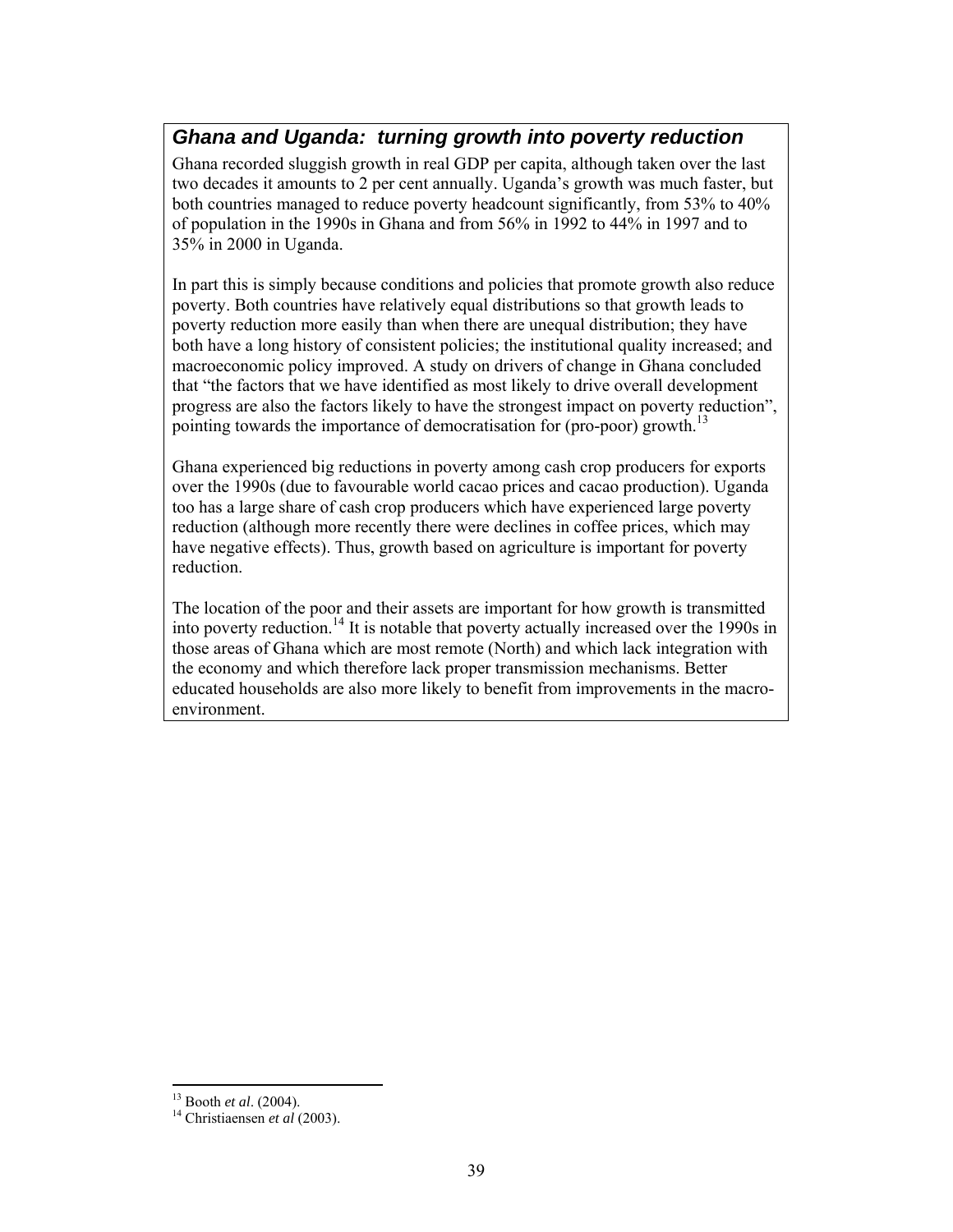# **8 Growth, investment and poverty in sub-Saharan Africa: the role of business policies**

The impact of (foreign direct) investment on development depends on the country's economic conditions and policies, the business policies and strategies, as well as the sector in which the company is located (Te Velde, 2004). Table 15 shows how some of the pathways through which different business sectors are 'anticipated' to contribute to pro-poor development if the type of sector alone was the determinant of this. The weightings in the table are generalised and assume that no explicit development enhancement initiatives have been undertaken by the company, regulators, financiers, with respect to the investment.

However, in practice, these anticipated impacts are not realised for a variety of reasons. To mention a few: for the extractive industries, inefficiencies in the public sector finance management often leads to a combination of volatile capital flows, domestic inflation and weak redistribution of revenues to the regions of production. In addition, it is common for local suppliers and contractors to be capable only of the servicing those procurement needs of the company that lie outside the core business. Private investment in water supplies, and other public utilities, frequently results in rates of tariff increase that, though affordable in relative terms, are politically prohibitive. Further, such infrastructure generally fails to reach the poorest households in the peri-urban and rural, high capital cost, locations. Finally, the agribusiness, with its high quality thresholds, has a tendency to 'lock out' many small scale farmers, reducing their available markets and driving them out of production and into seasonal waged labour.

In addition, in this section aims to show that business can put in place measures that enhance the impact on pro-poor growth, and that the impact of business on pro-poor growth is not deterministic but depends on business policies (and on government policies as argued in the previous section).

| <b>Business</b><br>Category             | <b>Business</b><br><b>Sector</b><br>(selected) | <b>Utility</b> of<br>products or<br>services<br>sold to low<br>income<br>households | Savings to<br>low-income<br>customers of<br>inelastic<br>goods and<br>services | <b>Taxation</b><br>and potential<br>for<br>redistribution | <b>Employment</b><br>and related<br>benefits<br>accessible by<br>low income-<br>households | Procurement<br>effect on local<br>economy | <b>Voluntary</b><br>contributions<br>benefiting low<br>income<br>households |
|-----------------------------------------|------------------------------------------------|-------------------------------------------------------------------------------------|--------------------------------------------------------------------------------|-----------------------------------------------------------|--------------------------------------------------------------------------------------------|-------------------------------------------|-----------------------------------------------------------------------------|
| Production,<br>Manufacturing            | Labour<br>intensive<br>manufacturing           | Low                                                                                 | Moderate                                                                       | Low                                                       | High                                                                                       | Moderate                                  | Low                                                                         |
|                                         | Mineral<br>extraction                          | Low                                                                                 | n/a                                                                            | High                                                      | Moderate                                                                                   | High                                      | Moderate                                                                    |
| <b>Public Service</b><br>Delivery       | Retail banking                                 | Moderate                                                                            | Low                                                                            | Moderate                                                  | Low                                                                                        | n/a                                       | Low                                                                         |
|                                         | Water supply                                   | High                                                                                | High                                                                           | Low                                                       | Moderate <sup><math>\frac{15}{7}</math></sup><br>Low                                       | Moderate $16/$<br>Low                     | Low                                                                         |
| Marketing.<br>Sourcing.<br>Distribution | Agribusiness                                   | Low                                                                                 | Low                                                                            | Low                                                       | High                                                                                       | High                                      | Low                                                                         |

**Table 15 Anticipated Contributions of Business to Pro-Poor Growth, by sector** 

Source: Relative Weightings based on expert opinions (holding other factors constant)

l <sup>15</sup> Construction period<br><sup>16</sup> ibid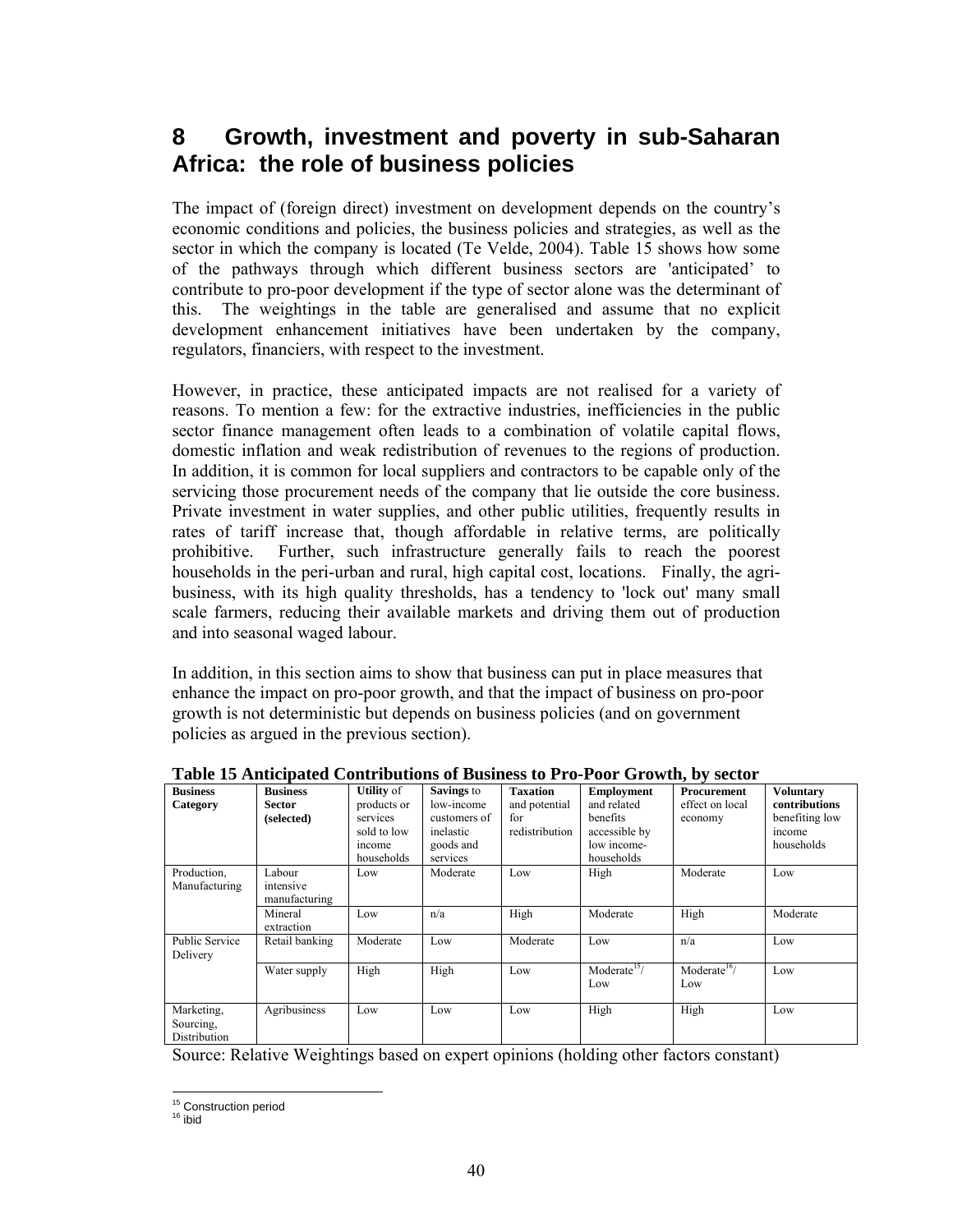Important developmental benefits of private sector investment in Africa include

- the products and services available to customers, and
- the value added by the business, which is then available for distribution in the form of dividends, taxes, wages and charitable giving.

In business environments characterised by very low incomes, poor skill levels, weak local supplier markets, and an inefficient and sometimes corrupt regulatory environment, the scope for business to enhance its performance and use business policies in contributing to pro-poor growth is considerable.

### *Enhancing the Development Performance of Business*

A number of trends are now driving companies in Africa towards additional steps to enhance their 'development performance' or contribution to pro-poor growth through modifications to business models and operations. These trends include:

- corporate (and institutional investor) interest in long-term business growth opportunities in Africa. To realise these in a non-corrupt environment, requires multi-national companies to compete for contracts or secure permits that carry conditions requiring the business to align parts of its activities with national or provincial development goals, such as with respect to 'local content';
- the rising influence of 'popular' political power, fuelled by the communications revolution, which is driving companies not only to mitigate their adverse environmental and social business impacts and risks, but also provide more visible local benefits in the form of employment, training, supplier development; local infrastructure; and various community projects;
- continued corruption and inefficiencies in public expenditure management, which has the effect of breaking the 'social contract' over tax distribution between government and its people, creating an economic 'benefits gap' that the population then look to the business to fill with non-tax related business benefits; and
- the imperative of the OECD member governments to make progress on the Millennium Development Goals (MDGs), and includes search for innovative ways to extend the reach and effectiveness of official development assistance through public-private partnerships.

The World Summit on Sustainable Development in Johannesburg, and the UN Monterrey conference on Financing for Development - to name just two global development initiatives - concluded the need for a new and more central role for the private sector in contributing to international development goals and poverty reduction. This aim is rapidly becoming embedded as both policy and practice within some of the larger companies operating in emerging markets in Africa. The way in which companies are responding tends to be of two types:

• unilateral actions taken by a business entity, such as: Anglo American's supplier enhancement programme in South Africa; and Unilever's 'Bottom of the Pyramid' (BOP) production and marketing of iodised cooking salt in Ghana; or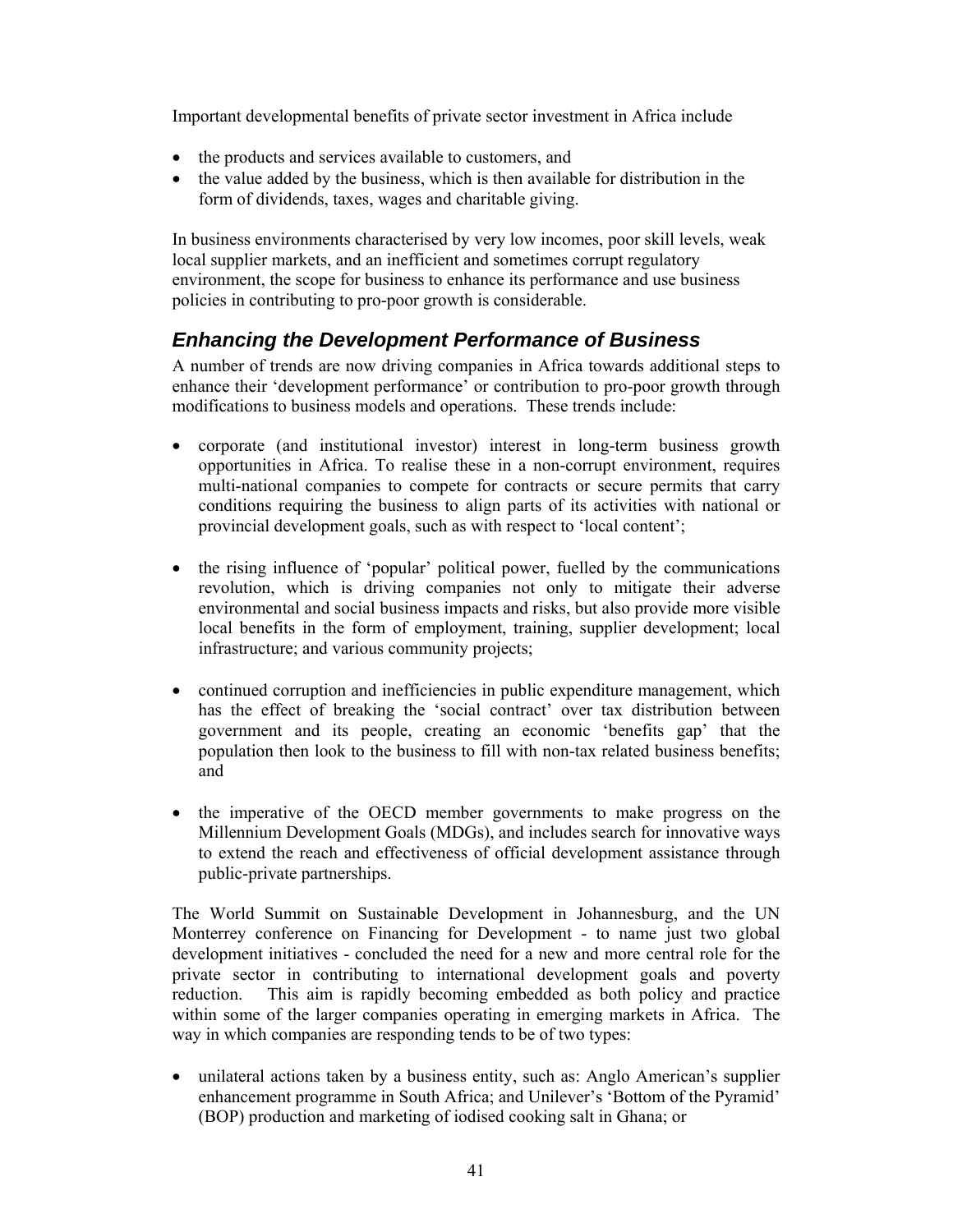• actions undertaken by a business but co-ordinated through a strategic alliance (partnership) with the actions of government agencies, development institutions and civil society organisations, such as: Shell's alliance with USAID and Africare to develop HIV/AIDS programme in Nigeria; Barrick Golds partnerships with local district councils to enhance alignment between operational infrastructure for mining and local power and water infrastructure District Development Plans; and Ericsson's emergency response programmes with UNHCR and the Red Cross in Tanzania.

### *Case-Studies*

Five case-studies are presented below, illustrating how large businesses in Africa are implementing corporate policy designed to enhance their pro-poor development performance. The five case-studies are summarised in table 16.

#### **Table 16 Case-Studies of Business Initiatives Designed to Enhance the Pro-poor Development Performance of Private Sector Investment**

| Business Policy Approach | Core Business in Country                                                                                                |                                                                |                                                                                              |  |  |  |  |
|--------------------------|-------------------------------------------------------------------------------------------------------------------------|----------------------------------------------------------------|----------------------------------------------------------------------------------------------|--|--|--|--|
|                          | Production, Manufacturing                                                                                               |                                                                | Marketing, Distribution, Market<br>development                                               |  |  |  |  |
| <b>Unilateral Action</b> | Anglo American's supplier<br>enhancement programme in<br>South Africa                                                   | Shell HIV/AIDS<br>programmes, both in-                         | Unilever's 'bottom of the pyramid'<br>marketing of low-cost iodised<br>cooking salt in Ghana |  |  |  |  |
| Strategic Alliances      | Barrick Gold's alliance to<br>align operational mining<br>infrastructure with the<br>Khama District Development<br>Plan | house, and in<br>partnership with<br><b>USAID</b> and Africare | Ericsson's emergency response<br>programme with UNHCR and the<br>Red Cross in Tanzania       |  |  |  |  |

In most cases there is independent verification of the effects of business programmes on pro-poor growth. However, in many cases (some reported here) companies put forward case studies which have a potential of stimulating pro-poor growth but where this is not independently verified. In this respect, it should be noted that more studies could be done to assess these business initiatives and particularly whether partnerships can effectively and efficiently stimulate pro-poor growth.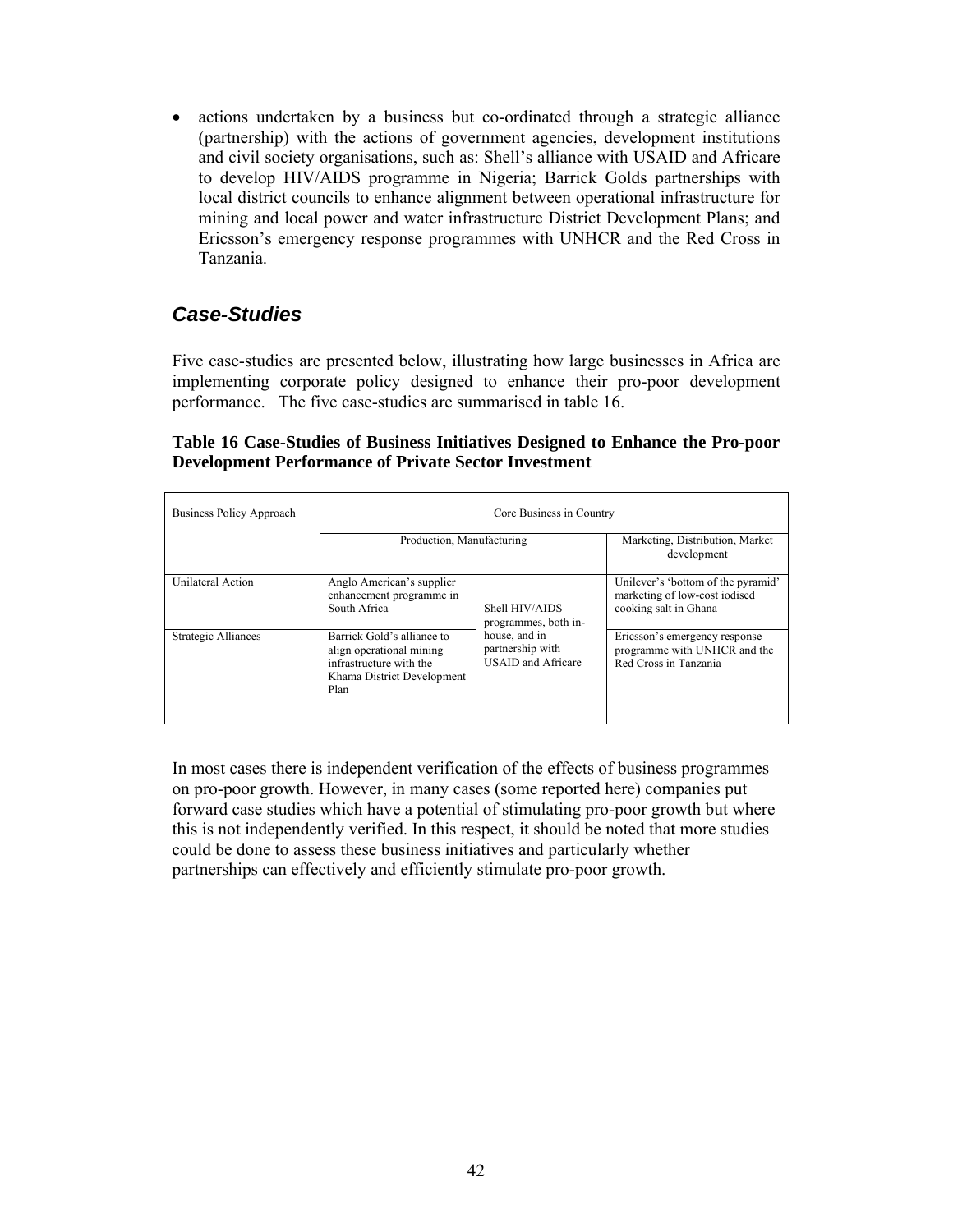# *South Africa - Anglo American Support to Local Suppliers*

Anglo American is involved in facilitating black economic empowerment (BEE) in South Africa through the creation of commercially viable and sustainable enterprises. The company is involved in two principal initiatives:

#### **1. Supplier Enhancement Programme17**

'Zimele' – a name derived from Zulu meaning to be independent and stand on ones own feet - is an enterprise development and economic enhancement programme of Anglo American begun in 2000. In 2001 investments by the Zimele programme in local SMEs generated US\$22m in turnover and created more than 1200 sustainable employment opportunities. The programme has invested in 30 SMEs to date, of which 19 are current investments.

#### 2. Public-Private Fund for Supporting Junior Mining Companies<sup>18</sup>

Launched in March 2003, the Anglo Khula Mining Fund is a joint US\$6.5m initiative between the Anglo American Corporation of South Africa Limited and Khula Enterprise Finance, the latter an initiative of the South Africa Department of Trade and Industry. The Fund invests in viable small and medium-sized black-owned and black-empowered businesses in mining and related activities in South Africa. It concentrates on the financing of the feasibility phase of a project, which historically has been an area in which junior mining ventures have had difficulty in obtaining capital. The Fund is currently investing in two projects, one of these is Leeuw Mining and Exploration (LME), an investment supporting the purchase of Anglo Coal's KwaZulu-Natal anthracite coal reserves, comprising an estimated 104 million saleable tons of mineral.

This evidence shows that companies can put in place programmes stimulating local SMEs with a high potential for pro-poor growth.

 $\overline{a}$ <sup>17</sup> Sustainability (2002) and Anglo American (2004) Zimele, Case-Study, http://www.angloamerican.co.uk/susdev/downloads/ZIMELE.pdf<br><sup>18</sup> Anglo American (2003) Black Empowerment, Update, September 2003:

http://www.zimele.co.za/content/pubs/Updatesept03.pdf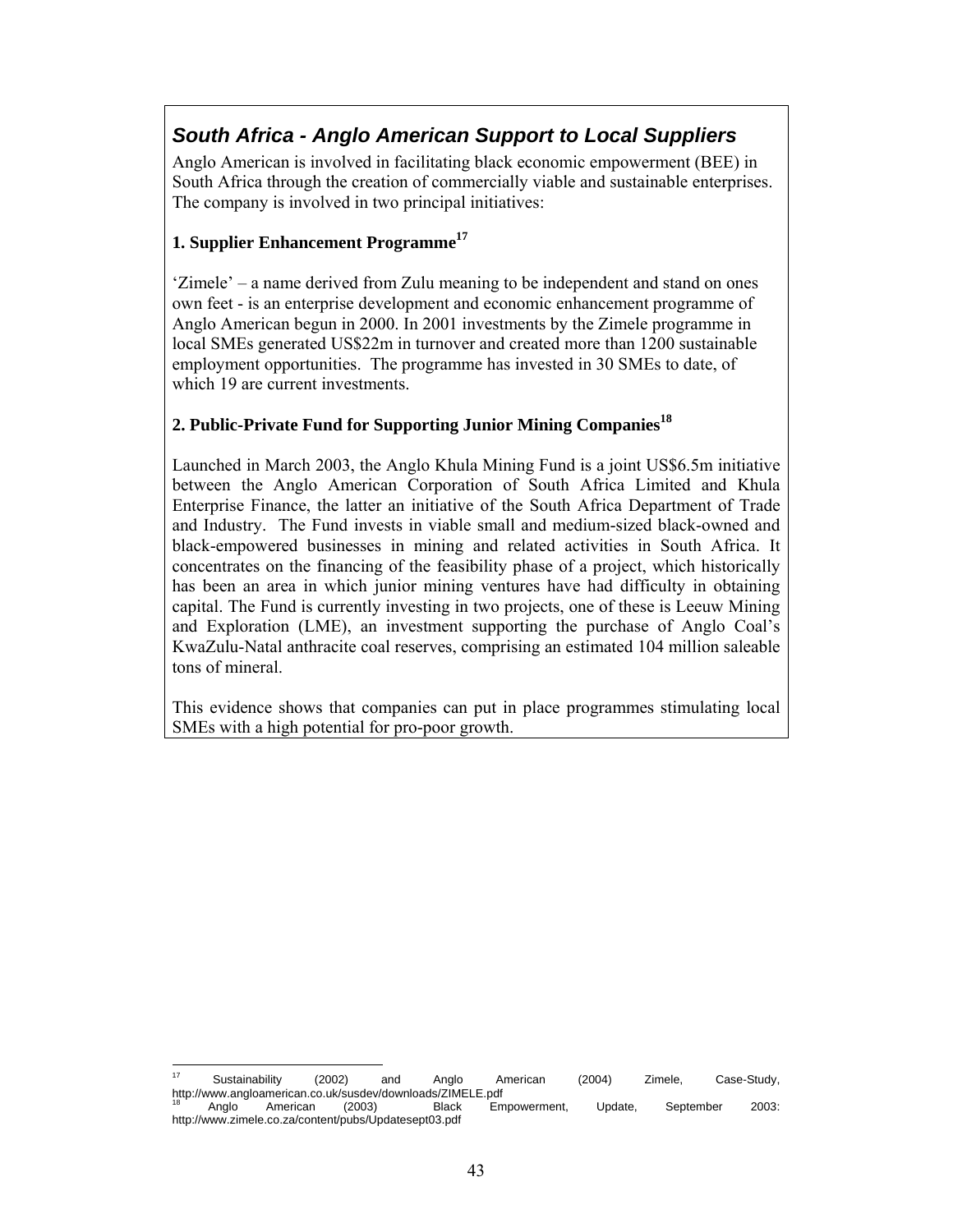## *Nigeria – Shell and health concerns*

The Shell Group has minimum health management standards for the management of health in companies where Shell has operational control<sup>19</sup>. While there is no clear policy or standard from the Shell Group on management of HIV/AIDS, Shell is involved in both unilateral initiatives on HIV/AIDS in Nigeria, and in two partnership programmes, as follows:

1. **Unilateral Action** - In 2003 the Industrial Health Department of the Shell Petroleum Development Company (SPDC) conducted workshops, reviews and inspections to locate health risks in workers and surrounding communities<sup>20</sup>. On the basis of this work the Department delivered HIV awareness sessions to 20,000 people in the host communities. This is a first step contributing to a reduction in sickness. **2. Partnerships -**In November 2003 SPDC and Africare (a US charity) signed a partnership agreement to establish a US\$ 4.5 million health care program in Nigeria. Shell will contribute US\$ 3.4 million of the program's cost over the next three years, Africare US\$ 1.1 million. The programme will distribute mosquito nets impregnated with insecticides, and facilitate that development of local capacity to manufacture and impregnate nets, creating business opportunities for small and medium scale enterprises.

In another project, USAID and SPDC formed a US\$ 20 million sustainable development programme in Nigeria.<sup>21</sup> SPDC will contribute US\$ 15 million over the next five years to the partnership and USAID US\$ 5 million. The partnership program will build capacity and opportunities for Nigerians in agriculture, health, and small and medium size enterprise development.

It is too early to verify the actual effects, but the evidence shows that companies (whether in partnerships or not) put in place structures to address health concerns which may help the local poor.

 $\overline{a}$ <sup>19</sup> Shell (2004) Minimum Health Management Standards - http://www.shell.com/home/Framework?siteId=royalen&FC2=/royal-

en/html/iwgen/environment\_and\_society/commitment\_policies\_standards/health\_standard/zzz\_lhn.html&FC3=/royalen/html/iwgen/environment\_and\_society/commitment\_policies\_standards/health\_standard/health\_standards.html  $20$  SPDC (2003) Annual Report: People and the Environment:<br>http://www.shell.com/static/nigeria/downloads/pdfs/annualreport\_2003.pdf

 $^{21}$  http://www.usaid.gov/press/releases/2003/pr031118.html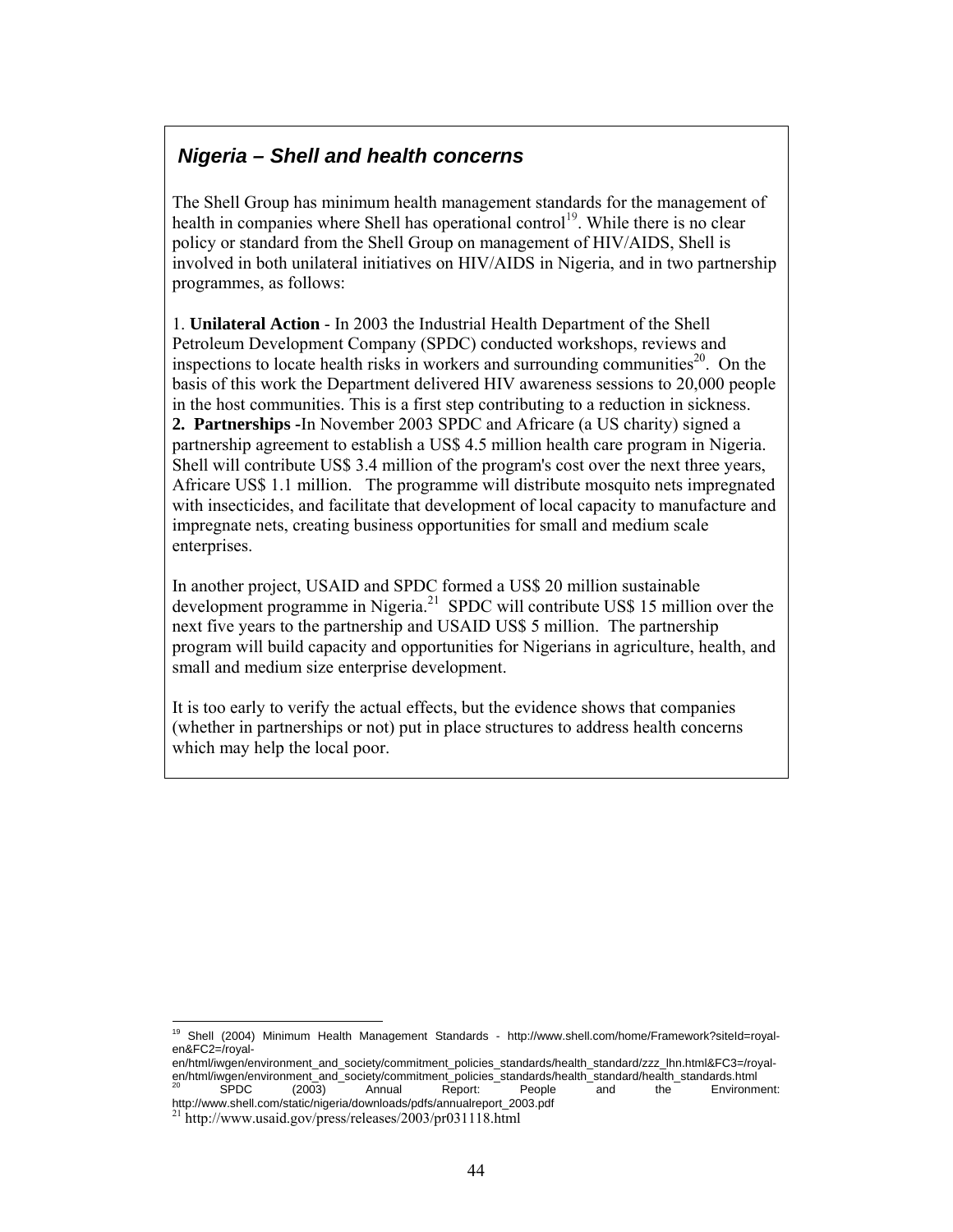## *Ghana – Unilever, Low-Cost Iodised Salt*

The introduction of good quality, healthy and affordable products will help the poor. According to UNICEF, 740 million people worldwide suffer from iodine deficiency. This causes mental retardation, brain damage, abortions, and congenital abnormalities. In 2000, Unilever in Ghana launched *Annapurna* - a low-cost iodised cooking salt - with the goal of both addressing the public health concern of iodine deficiency and providing a commercial return for the company.

To reduce production and marketing costs of the new product, a variety of cost saving actions were taken, including strengthening the quality standards of local manufacturers, which enabled local outsourcing and generated 200 new jobs. To extend the accessibility of *Annapurna*, the product was made available in sachet sizes down to 100 grams, allowing a price of six US cents. In addition, a series of 'roadshows' were undertaken to market the product, with messages co-ordinated with those of the Ghana Health Service.

Since its launch, Annapurna has increased the use of iodised-salt in Ghana from 28% of the population in 1998 to around 50% in  $2002^{22}$ , and now accounts for half the country market for cooking salt. The product became profitable for Unilever after 18 months, earlier than expected.

Adapted from: Unilever, 2003

 $\overline{22}$ <sup>22</sup> Unilever (2003) Fortified Food Improves Health, Social Case-Studies: http://www.unilever.com/Images/ghana\_fortified\_foods\_improve\_health.pdf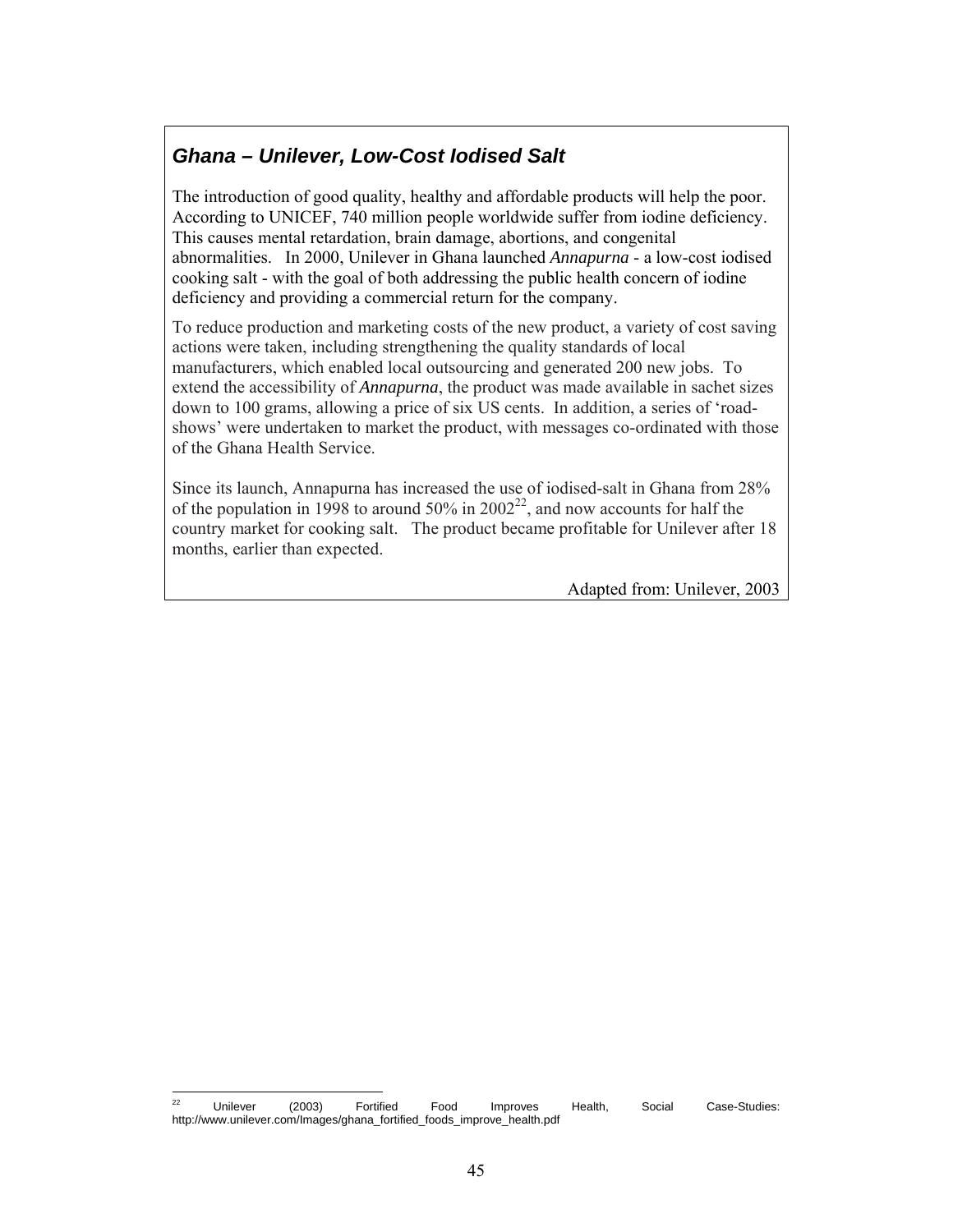# *Tanzania, Barrick Gold – mining*

Since the mid-1990s, the mining sector has been the fastest-growing sector in the Tanzanian economy. It is predicted that mining will continue to grow in importance, accelerating the growth of the economy.

Barrick Gold Corporation, a Canadian transnational corporation, is the owner of Khama Mining Corporation Limited (KMCL) and the Bulyanhulu property in the Lake Victoria area. The property has estimated gold reserves of 10 million ounces. A total of \$680million had been invested by 2001, representing one of the largest investments in the history of Tanzania<sup>23</sup>.

Within the context of political and administrative decentralisation, in 2001 the company adopted a policy of entering into partnership with Khama District Council authorities to align its operational infrastructure requirements for the mine with the infrastructure policies contained within the Khama District Development Plan. Although Kahama District Council had committed 25% of its locally derived income to implement the District Development Plan, this represented just 2% of the overall anticipated expenditure required for full implementation. With central government likely to contribute only a further 12%, the District Council was looking towards NGOs, international development organisations and, in particular, KMCL, to fill the void $^{24}$ .

Three years on and local infrastructure has already begun to improve considerably as a result of Kahama's investment. These improvements include the building of a power line of 275 kva (\$15 million investment), a road of 87.5 kilometres (\$5 million investment) and a 47-kilometre-long water pipeline (\$3.4 million). Aligned with the Development Plans of Khama and other districts, this has generated tangible benefits to the local population. The power line brings a reliable electricity supply to both the mine and the wider region. The roads have become routes for farmers and local craftspeople taking their products to market in local towns. The pipeline has the capacity to meet the water needs of 30,000 villagers along its route, including a reliable water supply for the 5,000 residents of Bugarama and Ilogi villages nearest to the mine.

The main business benefit is the enhanced local community and political support, both for the current project and for future project expansion, as evidenced by strong public statements of support for KMCL in the national media.

Adapted from UNCTAD, 2002

l

<sup>&</sup>lt;sup>23</sup> UNCTAD (2002) Investment Policy Review: The United Republic of Tanzania - http://www.bpdnaturalresources.org/media/pdf/guest/tanzania.pdf

<sup>24</sup> Sullivan, R. and Warner, M. (2001) Development in Khama District, Tanzania; Partnerships for Managing Social Issues in the Extractive Industries, Case-Study 8, London: Business Partners for Development - http://www.bpd-naturalresources.org/media/pdf/guest/tanzania.pdf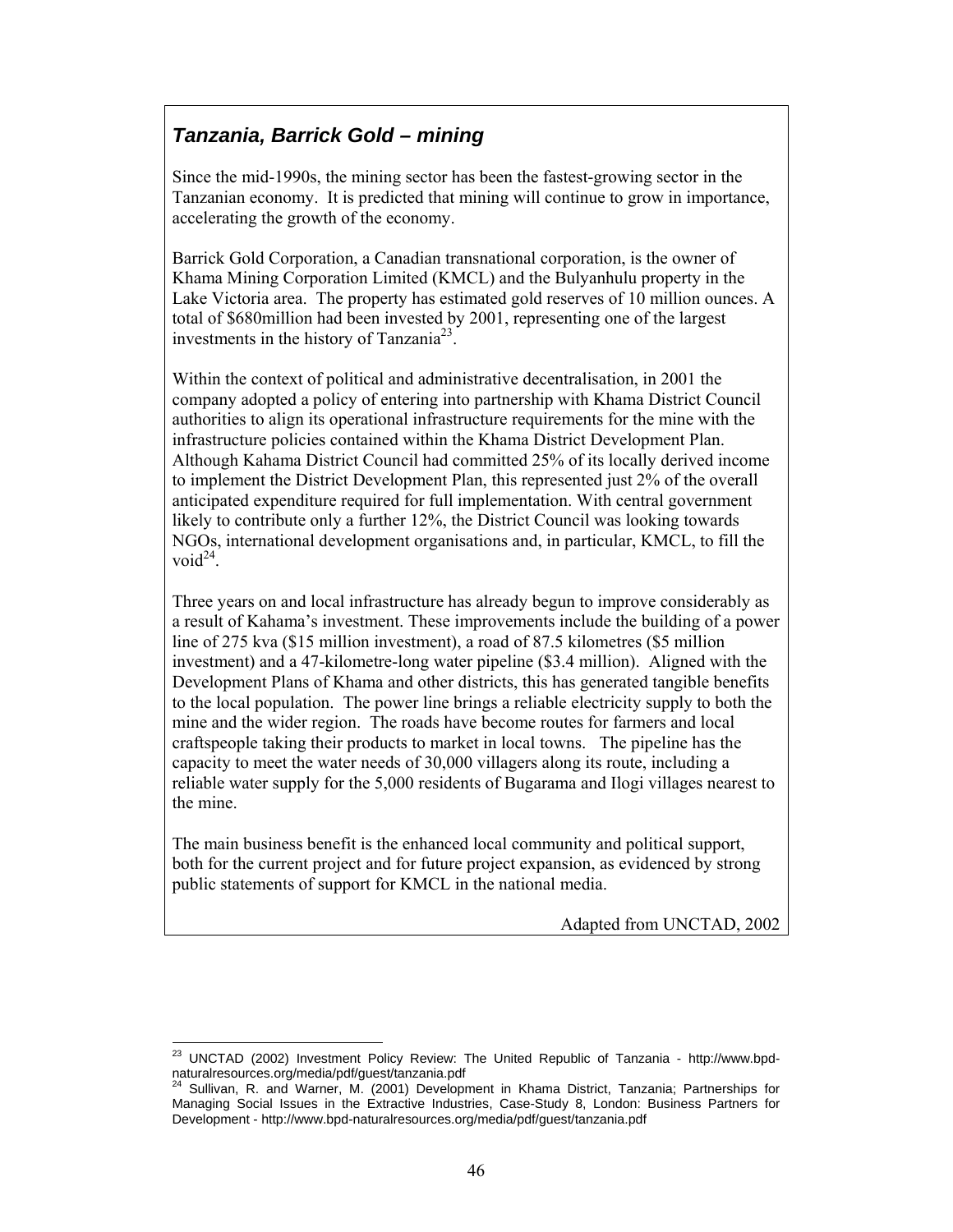# *Tanzania – Ericsson's Emergency Response Programme*

The poor need effective emergency relief which depends in part on rapid and reliable communication capacity in emergency response situations where existing communications systems are either damaged or weak. Ericsson's Response Programme works in partnership with international relief agencies and local relief organisations around the world to provide communication capacity. Ericsson's contributions through the programme include<sup>25</sup>:

- deployment of communications systems and operators in natural and security disaster situations (using mobile phone technologies);
- a volunteer programme in which staff are trained for use by relief agencies in both technical and general capacities;
- research into means of improving emergency telecoms, through a Technical Reference Group within the company, and external fora, such as the Working Group for Emergency Telecommunications; and
- advocacy to increase support for disaster response, promote government policies to facilitate the humanitarian use of ICTs, and to promote inclusion of humanitarian priorities within commercial contracts.

Through its staff and telecommunications equipment the programme relates closely to the company's core competencies, and allows market exposure for its products.The Red Cross (IFRC) and UN agencies (UNOCHA, WFP, UNHCR) benefit from Ericsson's technical support, and contribute their own expertise in the broad range of emergency and humanitarian issues, as well as offering their "good offices" to the exercise. For particular emergencies local NGOs, government agencies and local companies are involved in relief operations.

Since 1998 the programme has engaged in emergency situations in 19 countries, including in Tanzania in partnership with Mobitel Tanzania, IFRC, UNHCR and SIDA to support relief efforts directed at refugee's arriving from Congo, Rwanda and Burundi. Ericson took provided equipment that fitted in the existing network in commercial operations in Tanzania. The system provides improved communication so that planning and administration for refugee management is more cost effective. It also enabled refugee children to access the global world of information networks in their school.

Adapted from GKP (2003)

<sup>25</sup> 25 Overseas Development Institute and Foundation for Development Co-operation (2003) Multi-stakeholder Partnerships, Issue Paper: Kuala Lumpur: Global Knowledge Partnership http://www.odi.org.uk/PPPG/activities/country\_level/odpci/msp/FDC\_comms\_paper.pdf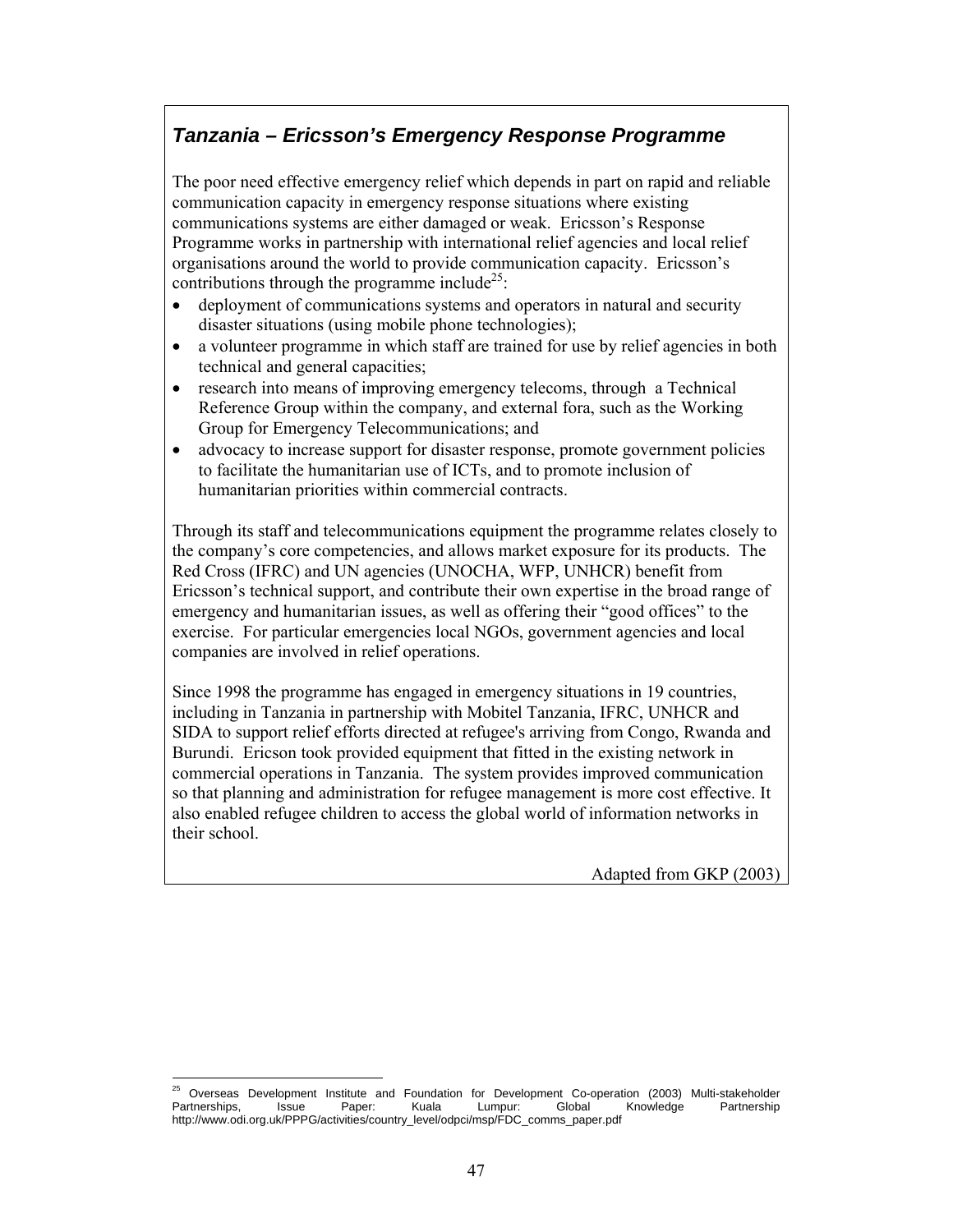### *Analysis – Three Principles for Enhancing Development Performance*

Described below are three emerging policy principles for how business should go about undertaking the task business of enhancing its performance in contributing to pro-poor development.

#### *Principle 1. - Contribute from Core Competencies*

From the case-studies given above, it is noticeable that in each case (apart from Anglo American) companies are contributing to development goals using resources usually deployed in their core business activities. For Shell this includes its occupational health staff, for Unilever its product development and marketing expertise, for Ericsson its communications technology and expertise; and for Barrick Gold its operational infrastructure.

The logic is that development performance enhancement strategies that utilise core business competencies and resources will affect only the existing, variable, cost-base, of a company. The alternative approach, and the one that remains most common to the way in which business contributes to development goals, is for companies to contribute direct financial resources. Affordable in small volumes and tax deductible as a form of charitable giving, the approach carries with it the risk of introducing new costs that have a potential to escalate until they are material to pre-tax profits.

A further advantage of adopting a core competencies approach to enhancing development performance is the sheer range of competencies and resources available in the private sector that are potentially value adding to the goals of development. For example, institutional capacity is one of the main weaknesses of many businesses, public bodies and civil society groups across Africa. Large, efficient, companies, have talents, resources and management systems that, with only minor adaptation could be channelled towards institutional capacity building. These include: product research and development, occupational health care, safety and environmental management, skills development and performance management systems, distribution networks, access to low-cost finance, administrative, regulatory and legal expertise etc.

A capability in 'mapping' the core competencies and resources of different business operations onto national development priorities would seem an essential first step in promoting a more systematic approach to enhancing the pro-poor impact of business in Africa. This would need to include an analysis of how core compentencies currently affect economies and whether and how underutilised opportunities can be used to improve the impact on pro-poor growth.

#### *Principle 2. - Ensure a Robust Business Case*

The above case-studies also point to a second principle, that development performance enhancement strategies should deliver a strong business case. For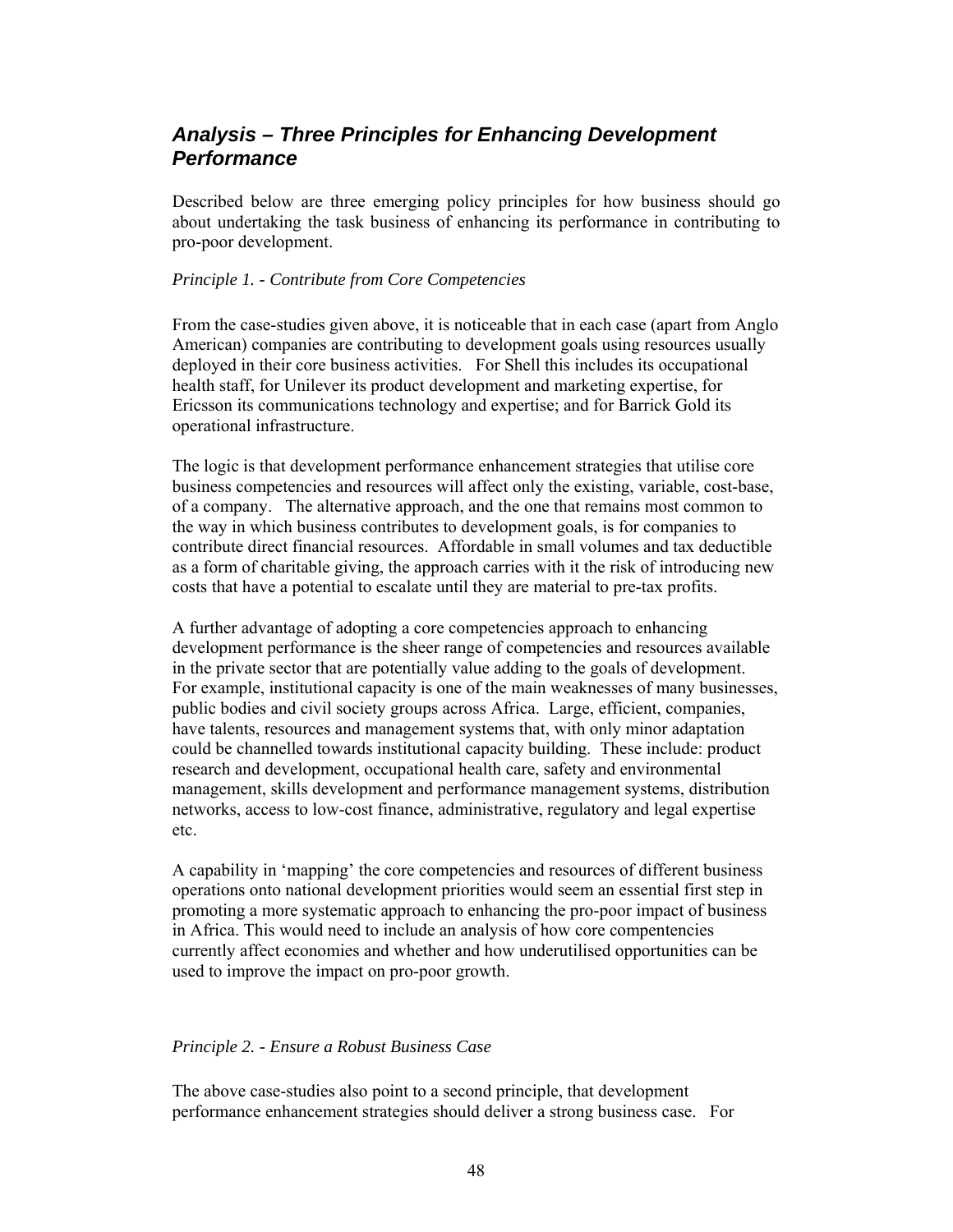Unilever this was 'financial', for Ericsson and Anglo American 'reputational' and for Barrick Gold 'commercial'. The case for expenditure or resource deployment on development enhancement programmes is likely to be greatest if the business case has a strong commercial underpinning, rather than supported by a reputation or regulatory compliance case. For example, the thinking behind Barrick Gold's alignment of its operational infrastructure with the Khama District Development Plan, through reputational in the short term, was driven by the need to build goodwill with local communities and local regulators, such that future expansion plans for the mine would face a minimum of objections and delays.

#### *Principle 3 - Consider Strategic Alliances*

*Principles 1* and *2* lead directly to *Principle 3*. If companies are to stay focused on contributing from their core business competencies and resources, and if they are to develop a sufficiently strong business case to enable these resources to be released, it is quite likely that the actions of the business will need to be co-ordinated with those of other, often, non- business parties. With regard to resource contributions, only part of the available range of the business' competencies and resources are likely to be relevant to the design requirements of a development programme. For example, Unilever's marketing of low-cost iodised cooking salt will likely require assistance from national NGOs and others to distribute the product to remote rural locations within the bounds of affordable transportation costs.

With regard to the business case, burden and risk sharing with other parties is likely to be a precondition for senior business managers to release resources. In addition, many development projects run the risk of creating a long-term dependency on the company for what are essentially public sector responsibilities. Involving the public sector, and its resources, is one way of ensuring that, at far as practicable, the role of business in the venture is short-term.

A wide range of recent experiences with business partnerships - including the recently completed World Bank Business Partnership Development<sup>26</sup> programme and the ongoing UN Growing Sustainable Business initiative<sup>27</sup> - tells us that finding the right partners with the right combination of resources, and agreeing a division of roles between what are often non-traditional parties from the business, public and civil society sectors, is not at all easy. It is important therefore to understand that the discipline of businesses entering strategic alliances to enhance their development performance is still evolving.

### *Conclusion*

In conclusion, policy incentives need to be developed that encourage large companies that invest in Africa to understand better: (i) which of their core competencies and resources might provide a basis for enhancing the company's development performance; (ii) where the business case lies to underpin deployment of these

<sup>&</sup>lt;sup>26</sup> Warner, M. and Sullivan, R. (2004) Putting Partnerships to Work, London: Greenleaf Publishing

<sup>&</sup>lt;sup>27</sup> Sandbrook, R. (2004) Growing Sustainable Business for Poverty Reduction in Tanzania, Powe Point Presentation: file:///C:/Documents%20and%20Settings/michael/Local%20Settings/Temporary%20Internet%20Files/Content.IE5/85 ABURWB/319,8,GSB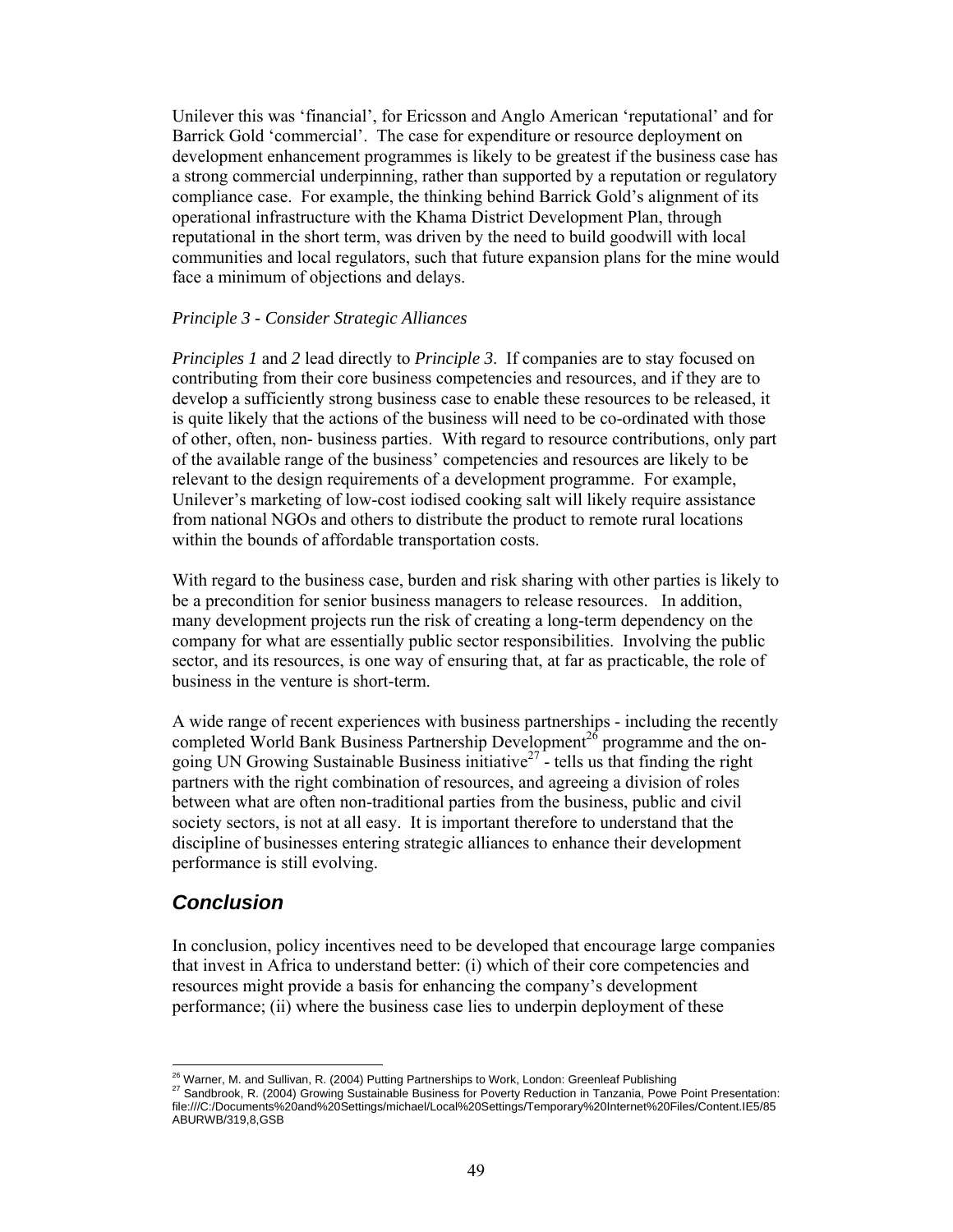resources; and (iii) the role of strategic alliances in deepening and sustaining the development impact.

Companies investing and operating in Africa can modify their internal policies and related management and performance systems to embrace a core competencies approach to development enhancement. In addition, both OECD governments, through export promotion agencies such as the DTI's Trade Partners, and host country governments through their investment promotion boards, can develop policy guidance that provides a competitive advantage for those businesses that form a closer alignment between their business proposition and the country's development goals.

# **9 Conclusions**

This paper discussed growth, investment and poverty experiences in Sub Saharan Africa. We discussed three long-run determinants of growth: geography, institutions and outward orientation.

We suggested that institutional quality or outward orientation have overcome instances of unfavourable geography (including size and landlockedness). In fact good quality institutions and governance are associated with most African growth successes.

While Africa is growing richer once again, the experiences of poverty reduction are mixed: some declining, some increasing. We reviewed several cases indicating how government and business policies relate to pro-poor growth. Every case contains its own message. Generalisations are hard to make, either

- across time: Zimbabwe was a success then a failure, Ghana a failure then a modest success in growth and a success in poverty reduction, Tanzania and Senegal more recent growth successes with some success in poverty, or
- across countries: not all landlocked are performing below average (Uganda, Botswana), and not all coastal countries have always done well (Cote d'Ivoire)

Now that much (three quarters) of Africa is experiencing economic growth and real GDP per capita growth, the focus of research can turn to factors that raise pro-poor growth.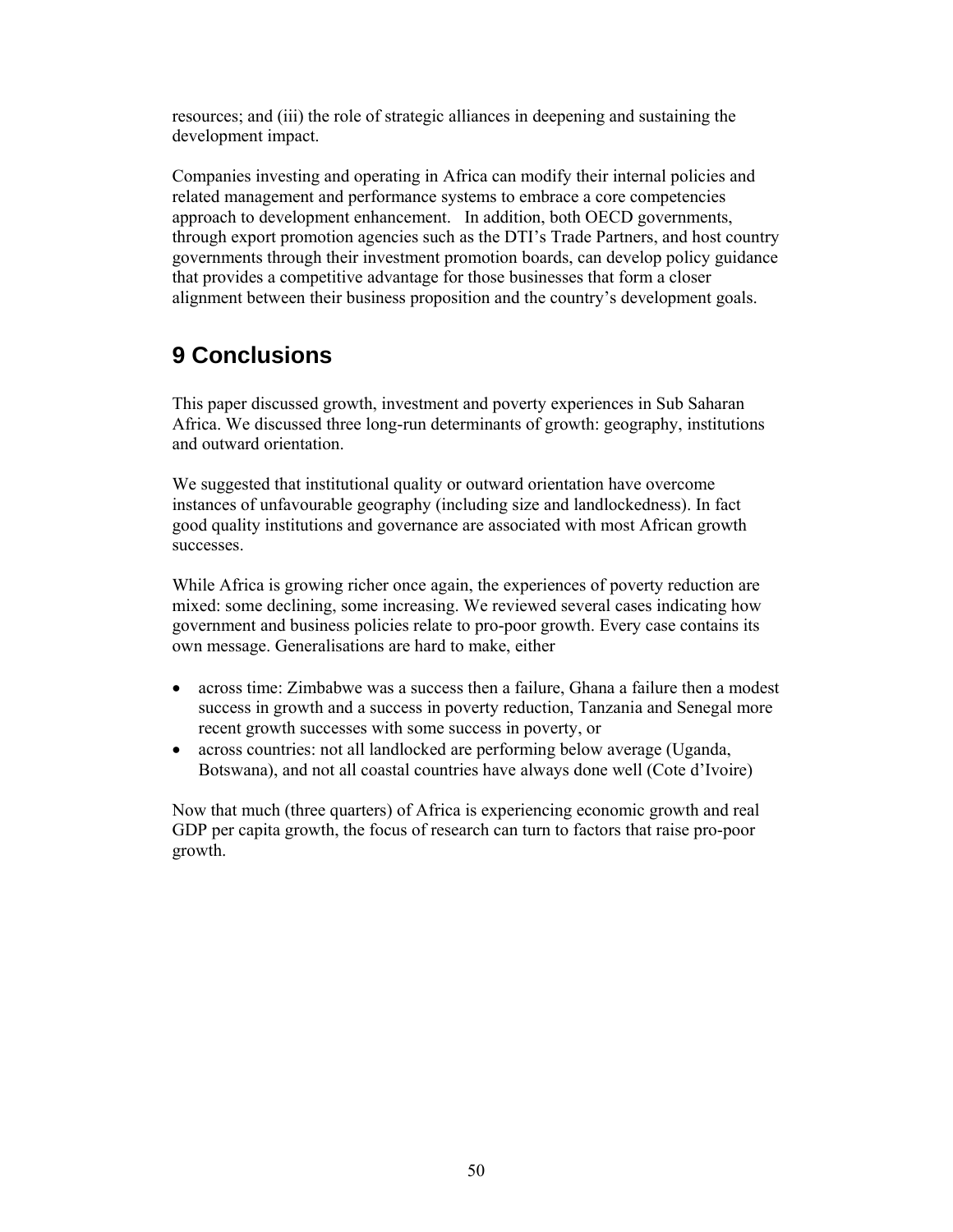### **References**

- Acemoglu, D., Johnson, S. and Robinson, J.A. (2000) *The colonial origins of comparative development: an empirical investigation.* NBER Working Paper 7771.
- Azam, J.P, A. Fosu and N. Ngung'u (2002), 'Explaining Slow Growth in Africa', *African Development Review*, 14, pp. 177-220.
- Bell, C., S. Devarajan, and Gersbach, H. (2003), 'The Long-run Economic Costs of AIDS: Theory and an Application to South Africa', *World Bank Research Paper 3152*, World Bank, Washington.
- Block, S.A. (2001), 'Does Africa Grow Differently?', *Journal of Development Economics*, 65, pp. 443-467.
- Booth, D., R. Crook, E. Gyimah-Boadi, T. Killick and R. Luckham with N. Boateng (2004), 'Drivers of Change: Overview Report', Final Draft 25 May 2004, CDD-Ghana and ODI.
- Booth, D. and J. Kweka (2004), 'Priorities for National Trade Policy and the PRSP Review'*, The TTPP Trade-Poverty Linkages Study*, Final Draft April 2004.
- Calamitsis, E.A., A. Basu and D. Ghura (1999), 'Adjustment and Growth in Sub-Saharan Africa', *IMF working paper WP/99/51*
- Christiaensen, L., L. Demery and S. Paternostro (2003), 'Macro and micro perspectives of growth and poverty in Africa', *World Bank draft*
- Klasen, S. (2003), 'In search of the holy grail: how to achieve pro-poor growth?', *IAI working paper nr 96.*
- Collier and Gunning (1999), 'Explaining African Economic Performance', *Journal of Economic Literature*, available from http://www.dse.de/ef/papers/coll-gun.htm
- Collier and Hoeffler (2002)
- Collier, P. (2002), 'Primary Commodity Dependence and Africa's Future', *draft World Bank paper*
- Djankov, S., R. La Porta, F. Lopez de Silanes and A. Shleifer, 'The regulation of entry', World Bank, Third Draft, June 2001
- Dollar D. and Kraay A. (2000) 'Growth *IS* good for the poor', mimeo, The World Bank, Washington.
- Easterly, W. and R. Levine (1997), 'Africa's Growth Tragedy: Policies and Ethnic Divisions', *Quarterly Journal of Economics*, CXII (4), 1203-1250. (World Bank WP1503)
- Fafchamps, M. F. Teal and J. Toye (2001), 'Towards a Growth Strategy for Africa', CSAE study.
- Hausman, R., L. Pritchett and D. Rordrik (2004),'Growth accelerations' *Harvard University Draft.*
- Hoeffler, A. (2000), 'The augmented Slow Model and the African Growth Debate', *CID working paper 36*
- IMF (2003), *World Economic Outlook 2003*, spring.
- IMF (2004), *World Economic Outlook 2004*, spring.
- Kaufman, D., A. Kraay and M. Mastruzzi (2003), 'Governance Matters III: Governance Indicators for 1996-2002', Washington, World Bank.
- Krueger, A. O. (1990), 'Asian trade and growth lessons', *American Economic Review: Papers and Proceedings,* 80, pp. 108-112.
- Kweka, J. (2004), 'Tourism and the economy of Tanzania: A CGE analysis'*,* paper presented at CSAE conference 21-22 March 2004 Oxford.